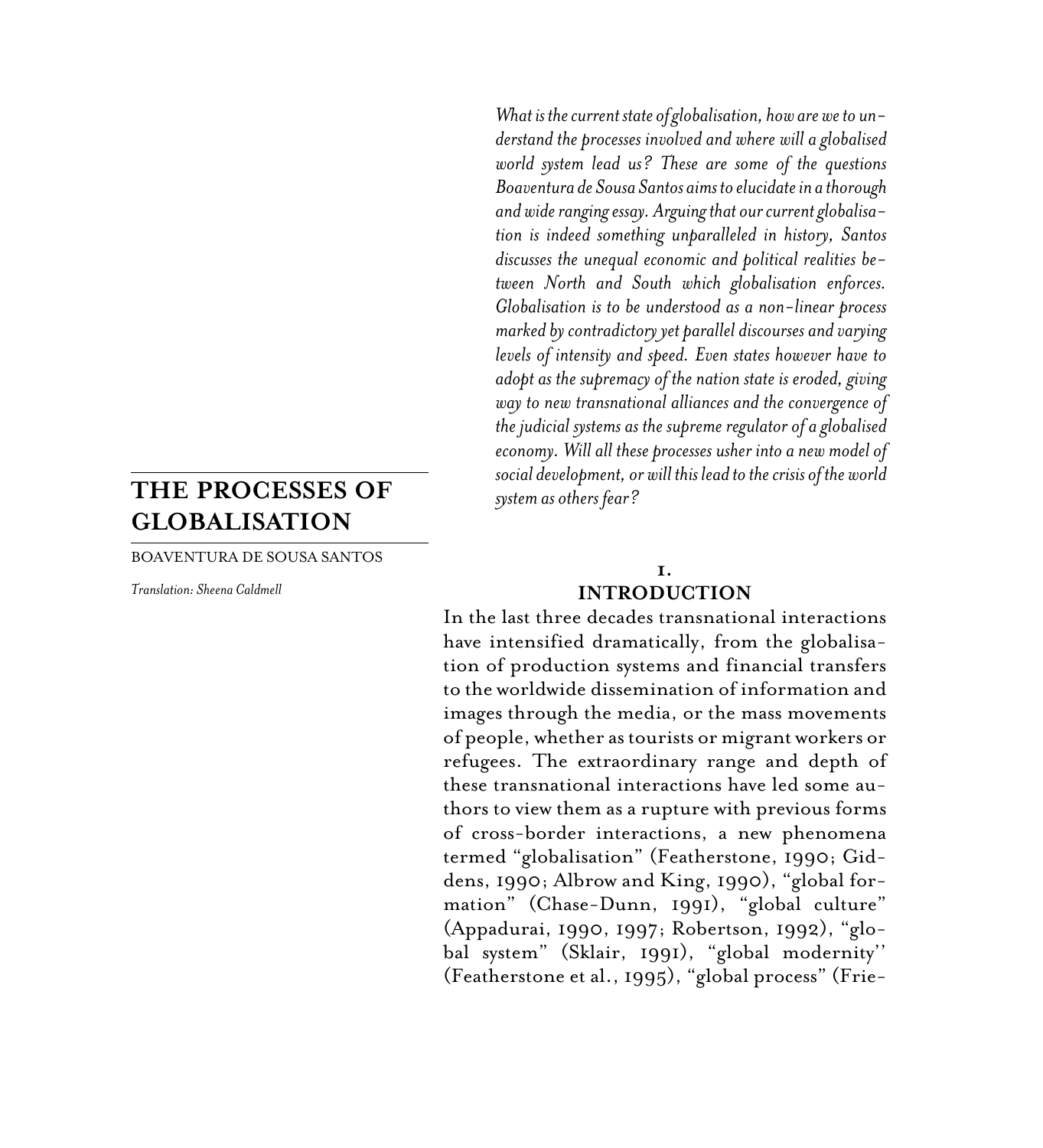dman, 1994), "globalisation cultures" (Jameson and Miyoshi, 1998) or "global cities" (Sassen, 1991, 1994; Fortuna, 1997). Giddens defines globalisation as "the intensification of worlwide social relations which link distant localities in such a way that local happenings are shaped by events occurring many miles away and vice versa" and accuses sociologists of an undue attachment to the idea of "society" as a closed system (1990: 64). Similarly, Featherstone challenges sociology to "both theorize and work out modes of systematic investigation which can clarify these globalizing processes and destructive forms of social life which render problematic what has long been regarded as the basic subject matter for sociology: society conceived almost exclusively as the bounded nation-state" (1990: 2). For the Lisbon Group, globalisation is a phase which follows after internationalisation and multinationalisation since, unlike them, it heralds the end of the national system as the central nucleus for organized human activities and strategies (Grupo de Lisboa, 1994).

A review of studies on the processes of globalisation reveals that we are facing a multifaceted phenomenon containing economic, social, political, cultural, religious and legal dimensions, all interlinked in complex fashion. Single cause explanations and monolithic interpretations of the phenomenon therefore appear inadequate. In addition, the globalisation of the last three decades, instead of conforming to the modern Western model of globalisation — that is, to a homogeneous and uniform globalisation — so keenly upheld by Leibniz as well as Marx, as much in theories of modernization as in theories of dependent development, seems to combine universality and the elimination of national borders, on the one hand, with particularity, local diversity, ethnic identity and a return to communitarian values, on the other. Moreover, it interacts in very diverse ways with other, parallel transformations in the world system, such as the dramatic rise in inequality between rich and poor countries and between the rich and the poor inside each country, overpopulation, environmental disaster, ethnic conflicts, international mass migration, the emergence of new states and the collapse or decline of others, the proliferation of civil wars, globally organized crime, formal democracy as a political condition for international aid, etc.

Before offering an interpretation of contemporary globalisation, I will briefly describe its dominant characteristics from an economic, political and cultural perspective. I will, in passing, allude to the three most important debates which it has fostered, formulated in terms of the following questions: 1) is globalisation a new or an old phenomenon? 2) is globalisation monolithic or does it have both positive and negative aspects? 3) where does this increasing intensification of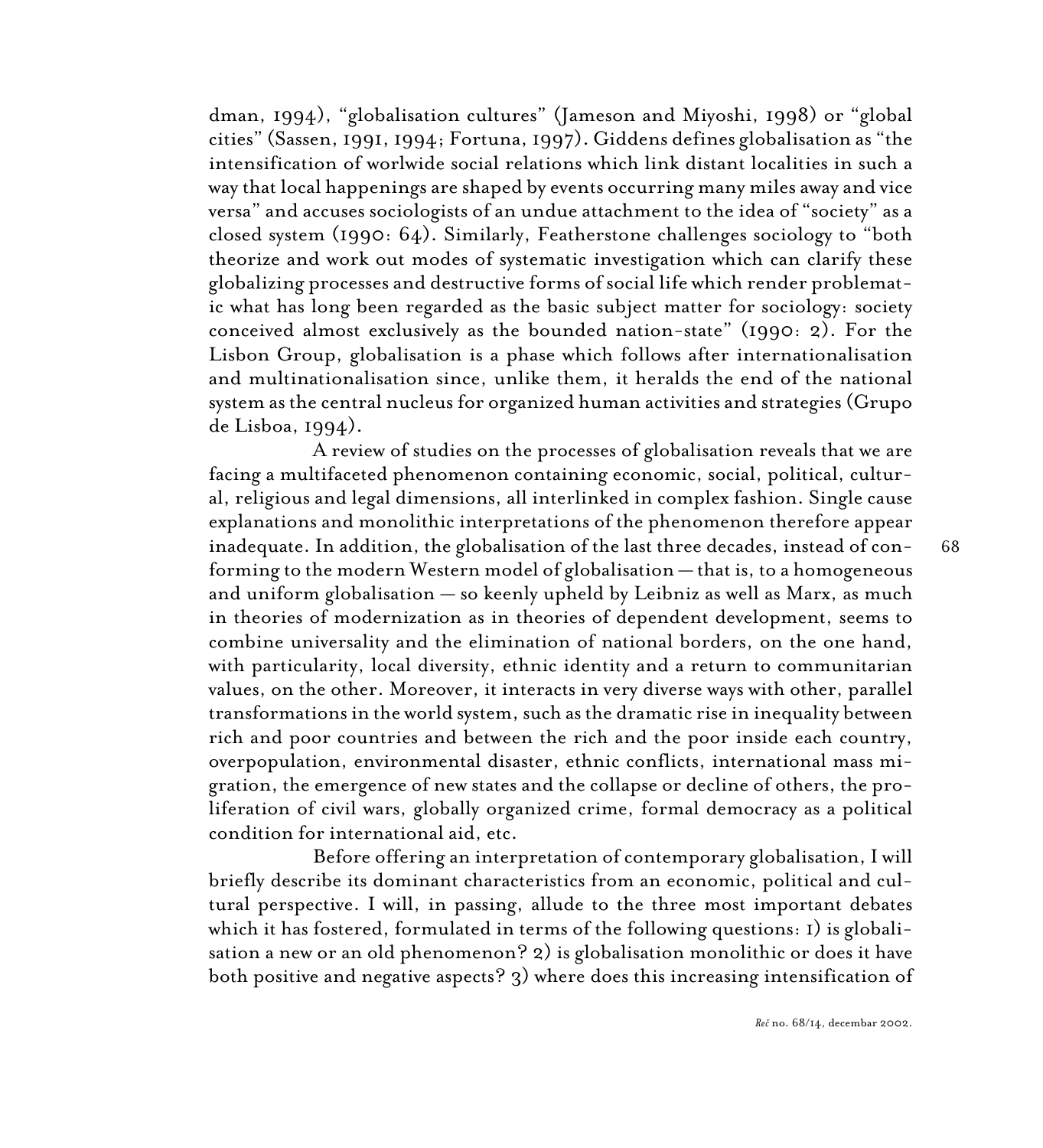globalisation lead? In the debates surrounding globalisation there is a strong tendency to reduce it to purely economic dimensions. Without denying the importance of this, I believe that it is also necessary to pay equal attention to its social, political and cultural dimensions.

Referring to the dominant characteristics of globalisation may convey the idea that globalisation is not only a linear process but also a process of consensus. This is obviously false, as will be demonstrated later. Yet, although false, it predominates. And, although false, it nonetheless contains a grain of truth. Globalisation, far from being consensual, is, as we shall see, a vast and intense area of conflict for various social groups, states and hegemonic interests, on the one hand, and social groups, states and subordinate interests on the other and even within the hegemonic camp there are greater or lesser divisions of this. However, over and above all its internal divisions, the hegemonic camp acts on the basis of the consensus of its most influential members. It is this consensus that not only confers on globalisation its dominant characteristics, but also legitimizes them as the only ones possible or appropriate. Just as in the case with the concepts that preceded it, such as modernisation and development, the concept of globalisation contains both a descriptive and a prescriptive component. Given the breadth of the processes at work, the prescription is, in fact, a vast set of prescriptions, all anchored in the hegemonic consensus. This consensus is known as the "neo-liberal consensus" or the "Washington Consensus", since it was in Washington in the mid eighties that the core states in the world system subscribed to it, and it covers the future of the world economy, development policies and, in particular, the role of the state in the economy.

Not all the dimensions of globalisation were inscribed within this consensus in the same way, but all were affected by its impact. The neo-liberal consensus itself is a set of four consensuses, which we shall explore, out of which others develop and will also be mentioned. This consensus has become relatively weakened today by virtue of both the rising conflicts within the hegemonic camp and the resistance which has been led by the subordinate or anti-hegemonic camp to such an extent that the present period has already been termed the post-Washington Consensus. However, it is this consensus which has led us to where we are today and it is therefore the progenitor of the characteristics which are dominant in globalisation today.

The different consensuses which constitute the neo-liberal consensus share a main idea which constitutes a meta-consensus. This central idea is that we are entering into a period in which deep political rifts are disappearing. The impe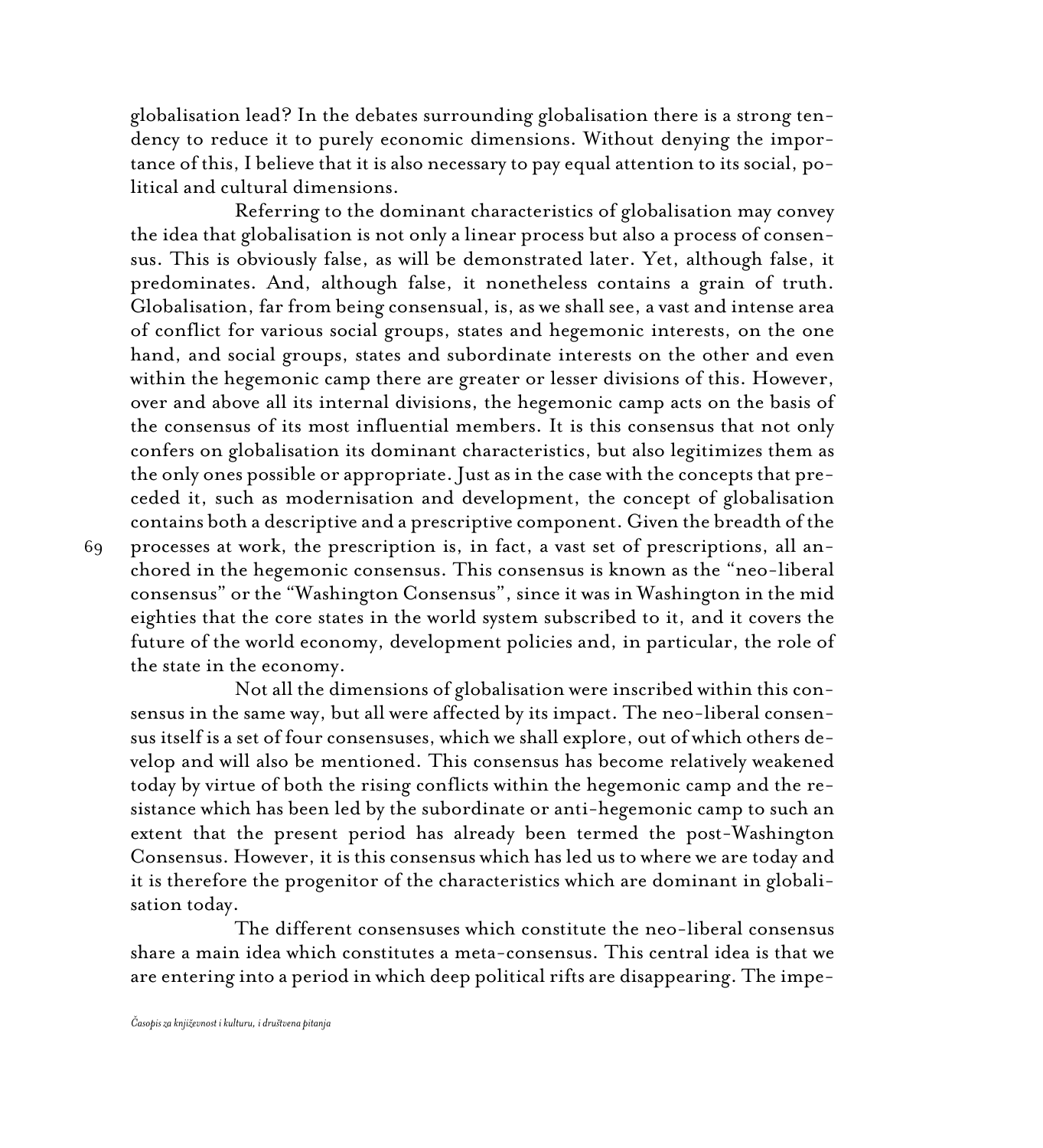rialist rivalries between the hegemonic countries, which in the XX century have provoked two world wars, have disappeared, giving rise to interdependence between the great powers, cooperation and regional integration. Nowadays only small wars exist, many of which are of low intensity and almost always on the periphery of the world system. In any case, the core countries, through various mechanisms (selective intervention, manipulation of international aid, control via the external debt) have the means to keep these focuses for instability under control. Moreover, conflicts between capital and labour which, due to poor institutionalisation, contributed towards the emergence of fascism and Nazism, became fully institutionalised in the core countries after the Second World War. Today, in the post-Fordist era, such conflicts are becoming relatively de-institutionalised without causing any instability since, in the meantime, the working class has fragmented and new class agreements are emerging which are less institutionalised and take place in less corporate contexts.

The idea that rifts between the different models of social transformation are disappearing also forms part of this meta-consensus. The first three quarters of the XX century were dominated by rivalries between two antagonistic models: revolution and reformism. If, on the one hand, the collapse of the Soviet Union and the fall of the Berlin Wall meant the end of the revolutionary paradigm, the crisis in the Welfare State in the central and semi-peripheral countries means that the reformist paradigm is equally condemned. The East-West conflict has disappeared and brought in its wake the North-South conflict, which never was a true conflict and which is nowadays a fertile field for interdependence and cooperation. In the face of this, social transformation is, from now onwards, no longer a political question but a technical question. It is nothing more than the accelerated repetition of the cooperative relationships existing between social groups and states.

Fukuyama (1992), with his idea of the end of history, conveyed this idea of the meta-consensus. Huntington (1993) seconded him with his idea of the "clash of civilisations," claiming that the rifts were now no longer political but civilisational. It is the absence of political rifts in the modern West that led Huntington to reinvent them in terms of a rupture between the West, now understood as a type of civilization, and what he mysteriously termed the "Islamic-Confucionist connection". This meta-consensus and those which emerge from it underlie the dominant characteristics of a multifaceted globalisation which will be described here. From what has been said so far and from the analysis which will follow, it becomes clear that the dominant characteristics of globalisation are the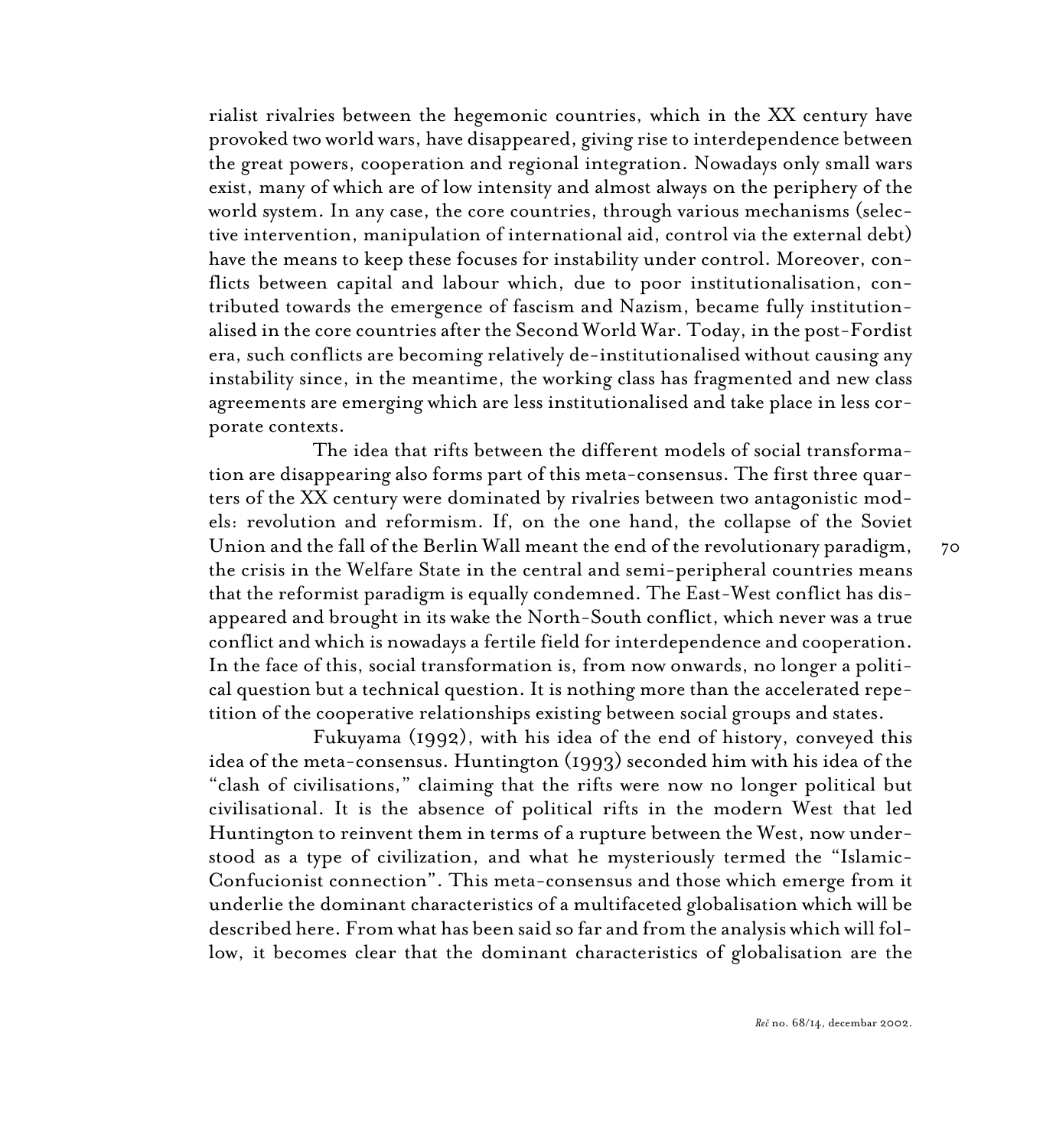characteristics of the dominant or hegemonic globalisation. But later, a crucial distinction will be made between hegemonic globalisation and anti-hegemonic globalisation.

### **ECONOMIC GLOBALISATION AND NEO-LIBERALISM**

At the beginning of the eighties, Fröbel, Heinrichs and Kreye (1980) were probably the first to speak of the emergence of a new international division of labour, based on the globalisation of production, which had been accomplished by the multinational companies, gradually converted into central actors in the new world economy. The main features of this new world economy are as follows: an economy dominated by the financial system and by investment on a global scale, flexible and multi-locational production processes, low transport costs, a revolution in information technology and communications, the deregulation of national economies, the preeminence of the multilateral financial agencies, and the emergence of the three major transnational economies: the American, based in the USA and on the special relations this country maintains with Canada, Mexico and Latin America; the Japanese, based in Japan and on its special relations with the four small tigers and the rest of Asia; and the European, based on the European Union and on its special relations with East Europe and North Africa.

These transformations have come to traverse the whole world system, although at unequal levels of intensity, in accordance with the various positions of countries within the world system. The implications of these transformations for national economic policies can be summarized in the following trends or requirements: national economies must open themselves up to the world market and domestic prices must accommodate themselves to international prices; priority should be given to the economics of exportation; monetary and fiscal policies should be guided towards a reduction in inflation and the national debt and towards vigilance in the balance of payments; rights of private ownership should be clear and inviolable; the entrepreneurial sector of the state should be privatized; private decision-making, supported by stable prices, should dictate national patterns of specialisation; there should be mobility of resources, investments and profits; state regulation of the economy should be minimal; social policies should have less priority in the state budget, with a reduction in the amount of welfare payments so that they are no longer universally applied but act only as compensatory measures for the social strata who become obviously more vulnerable as a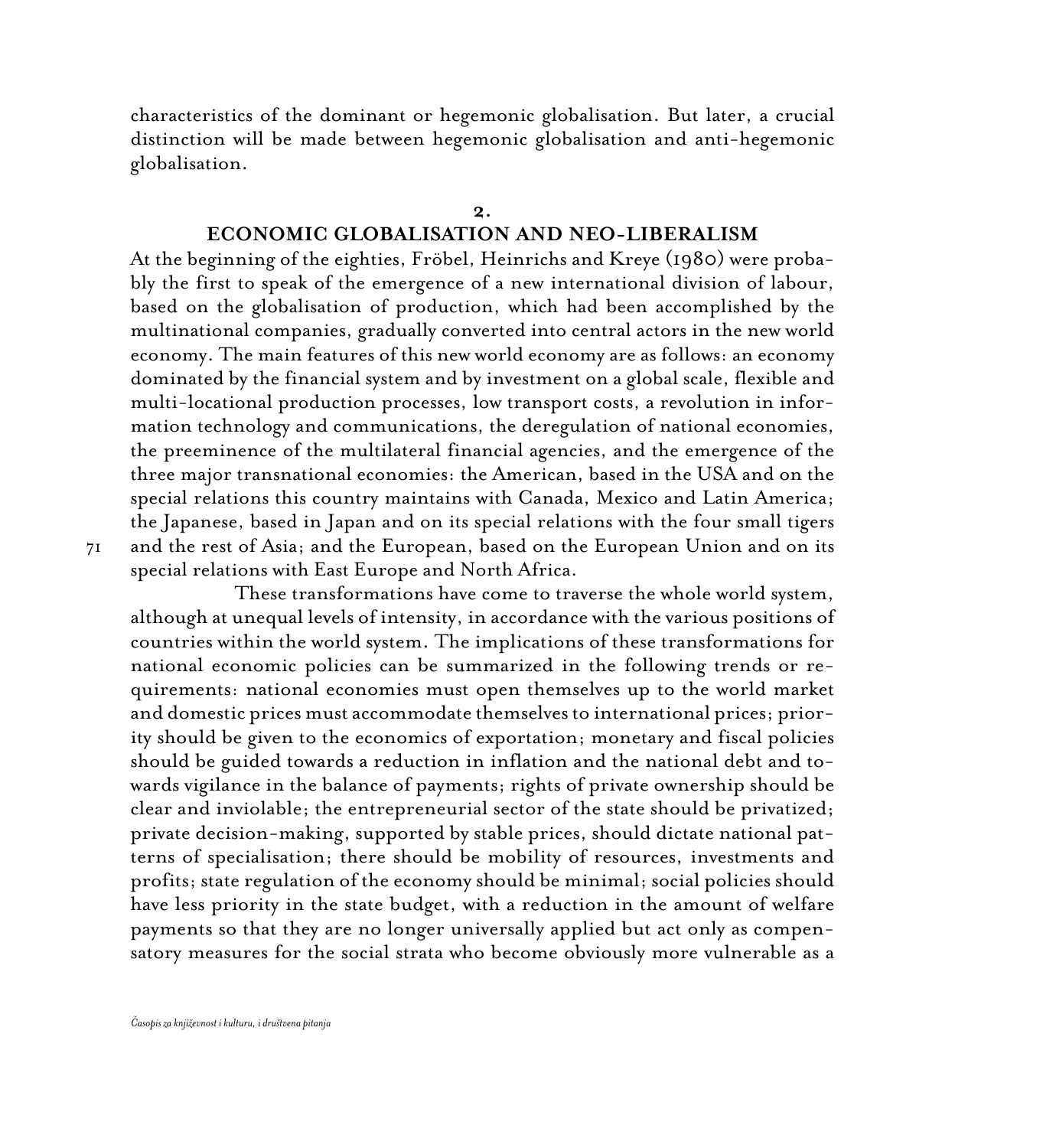result of market operations.<sup>1</sup> Focusing on the urban impact of economic globalisation, Saskia Sassen detects profound changes in the geography, composition and institutional structure of the global economy (Sassen, 1994: 10). In terms of the new geography, she argues that "compared to the 1950s, the 1980s saw a narrowing of the geography of the global economy and a far stronger East-West axis. This is evident in the sharp growth of investment and trade within what is often referred to as the *triad*: the United States, Western Europe, and Japan" (Sassen, 1994: 10). Another characteristic of the new geography is that direct foreign investment, of which Latin America was for some time the major beneficiary, has became directed towards East, South and Southeast Asia, where the annual growth rate rose, on average, by 37% per year between 1985 and 1989. Moreover, whilst, during the fifties, the major international flow was world trade, concentrated on raw materials and other commodities and manufactured resources, from the eighties onwards the gap between the growth rate of exports and the growth rate of the financial flow rose drastically: after the 1981-82 crisis and until 1990, direct global foreign investment increased on average by 29% per year, a historic rise (Sassen, 1994: 14).

Therefore, in terms of institutional structure, Sassen claims that we are now facing a new international regime, based on the ascendancy of banking and international services. The multinational companies are now an important element in institutional structure, together with the global financial markets and transnational commercial blocks. According to Sassen, all these changes have contributed to the formation of new strategic locations in the world economy: export processing zones, offshore financial centres and global cities (Sassen, 1994: 18). One of the most striking transformations produced by neo-liberal economic globalisation lies in the huge concentration of economic power in the hands of the multinational companies: of the 100 largest world economies, 47 are multinational companies; 70% of world trade is controlled by 500 multinational companies and 1% of the multinational companies holds 50% of direct foreign investment (Clarke, 1996).

<sup>1</sup> See Stallings (1992: 3). At the end of the eighties, 80% of international commerce in the USA was dominated by North American or foreign multinationals and more than a third of North American international business was, in fact, inter-company i.e., was carried out between different, geographically separate, units of the same company. In addition, nowadays, almost all direct foreign investment and a large part of the technological transfers are effected by multinational companies (Sassen, 1994: 14).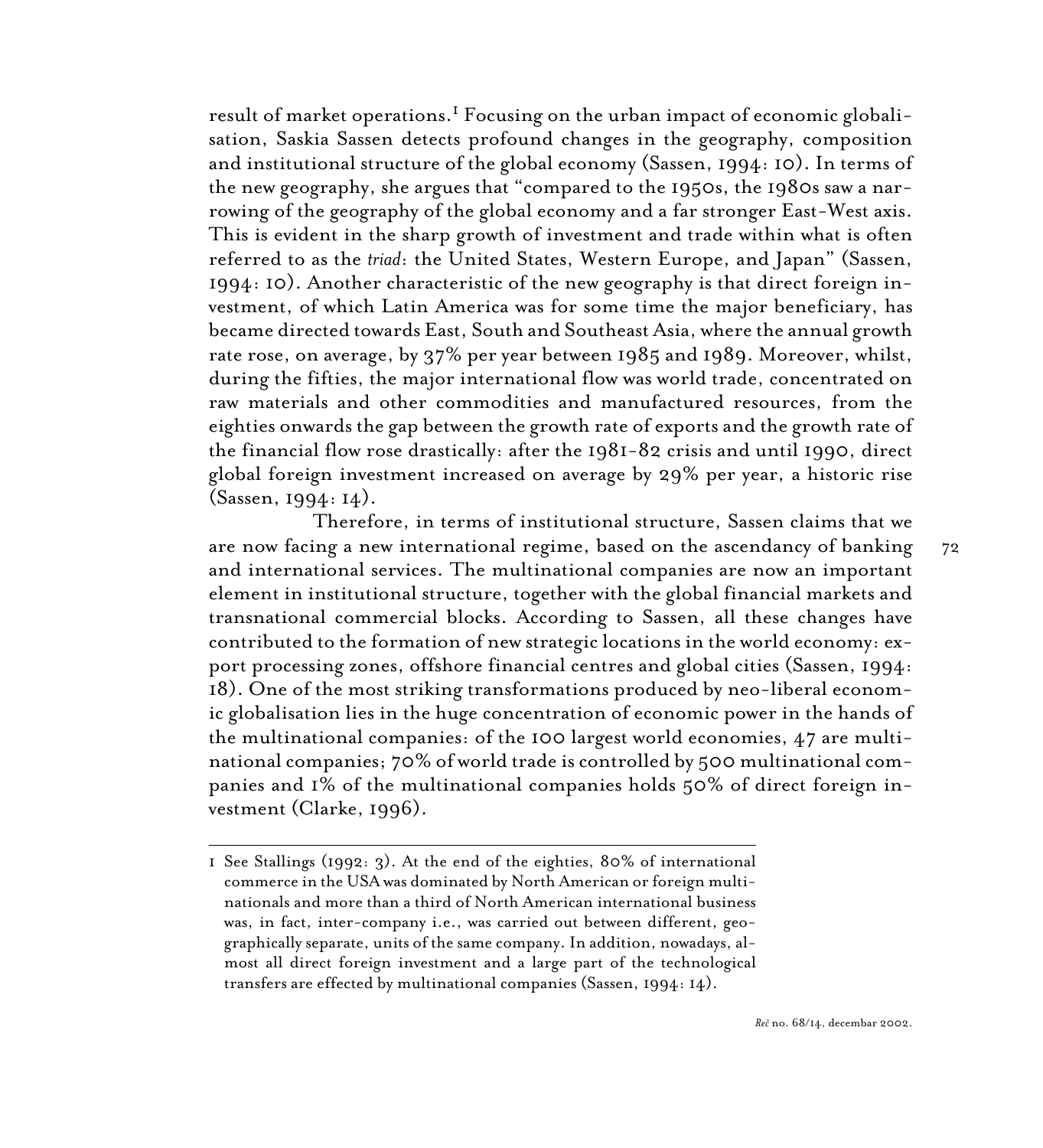In short, economic globalisation is sustained by the neo-liberal economic consensus, whose three main institutional innovations are: drastic restrictions on state regulation of the economy, new rights of international ownership for foreign investors, inventors and creators of innovations likely to become intellectual property (Robinson, 1995: 373) and the subordination of national states to multilateral agencies such as the World Bank, the International Monetary Fund (IMF) and the World Trade Organisation. Given the general nature of this consensus, its prescriptions have been applied either with extreme rigour (the iron fist method) or with a degree of flexibility (the velvet glove method). For example, Asian countries avoided applying them in their entirety for a long time and some countries, such as India and Malaysia, have only succeeded in applying them selectively even today.

As we shall see, it is the peripheral and semi-peripheral countries which are most subject to the impositions of the neo-liberal prescriptions, since these can be transformed by the multilateral financial agencies into conditions for renegotiating the external debt via structural readjustment programmes. Yet, given the rising predominance of financial logic over the real economy, even the core states, whose public debt has been increasing, are subject to the decisions of the financial rating agencies, or in other words, those companies internationally accredited to assess the financial situation of states and the consequent risks and opportunities which they offer to international investors. For example, the low marks awarded by the company Moodys to the national debt of Sweden and Canada in the mid-nineties was decisive in affecting the cuts to social spending adopted by these countries (Chossudovsky, 1997: 18).

#### **3.**

### **SOCIAL GLOBALISATION AND INEQUALITY**

As far as socio-political relations are concerned, it has been claimed that, although the modern world system has always been structured by a class system, a transnational capitalist class has now emerged whose field of social reproduction is the globe itself, since it easily bypasses national workers organisations, as well as the externally weak peripheral and semi-peripheral states in the world system.

The multinational companies are the main institutional form of this transnational capitalist class and the magnitude of the transformations which they are creating in the world economy is patent in the fact that more than a third of the world's industrial product is produced by them, and an even higher percentage traded amongst them. Although the newness of the structure of the multinational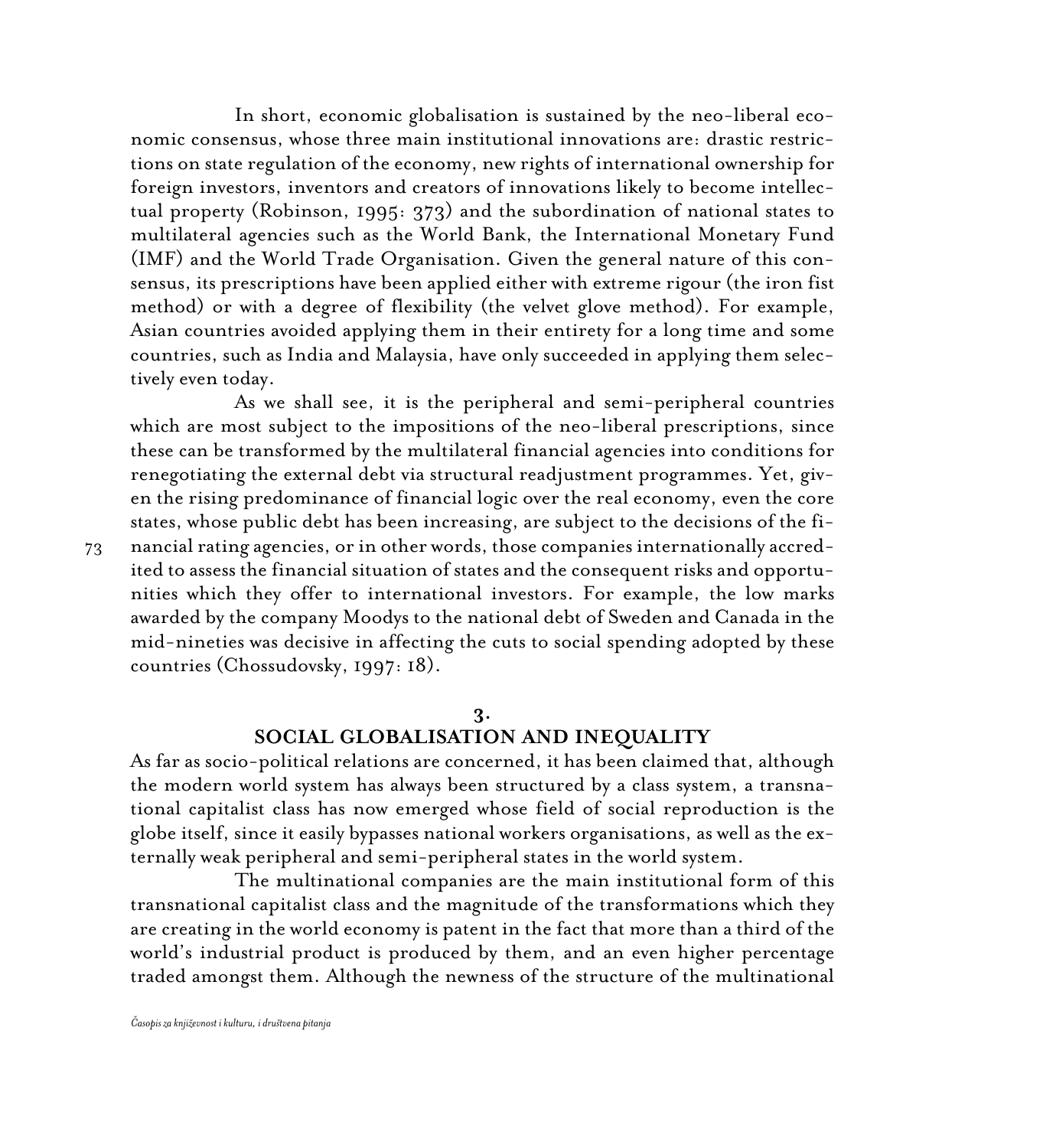companies may be questioned, it seems evident that their prevalence in the world economy and the level and efficiency of the centralized management which they have acquired distinguish them from earlier forms of international companies (Becker and Sklar, 1987: 2).

The impact of multinational companies on new class formations and on inequality on a world scale has been widely debated during recent years. Within the tradition of dependency theory, Evans was one of the first to analyse the "triple alliance" between the multinational companies, the local capitalist elite and what he calls the "state bourgeoisie" as a basis for the dynamics of industrialization and economic growth of a semi-peripheral country such as Brazil (Evans, 1979, 1986). Becker and Sklar, who proposed a theory of post-Imperialism, spoke of an emerging executive bourgeoisie, a new social class arising from relations between the administrative sector of the state and the large private or privatized companies. This new class is composed of a local and an international branch. The local branch, the national bourgeoisie, is a broad social category which encompasses the entrepreneurial elite, company directors, high-ranking state officials and influential political and professional leaders. In spite of their heterogeneity, these different groups constitute a class, according to the authors, "because its members, despite the diversity of their parochial interests, share a common situation of socio-economic privilege and a common class interest in the relations of political power and social control that are intrinsic to the capitalist mode of production." The international branch, the international bourgeoisie, is composed of the managers of the multinational companies and the directors of the international financial institutions (Becker and Sklar, 1987: 7).

The new social inequalities produced by this class structure have become fully recognised by the same multinational agencies who have been the leaders of this model of globalisation, such as the World Bank and the International Monetary Fund. For Evans, the model of industrialisation and growth based on the "triple alliance" is inherently unjust and only capable of a certain type of redistribution "from the mass of the population to the state burgeoisie, the multinationals and the state local capital. The maintenance of the delicate balance among the three partners militates against any possibility of dealing seriously with questions of income redistribution in principle"(Evans, 1979: 288). In more recent comparisons between models and patterns of social inequality in Latin America and East Asia, Evans adds other factors which, in his opinion, may have contributed to the fact that the Asian model of development has produced relatively less inequality than the Brazilian one. From amongst these, what counts in favour of the Asian model is the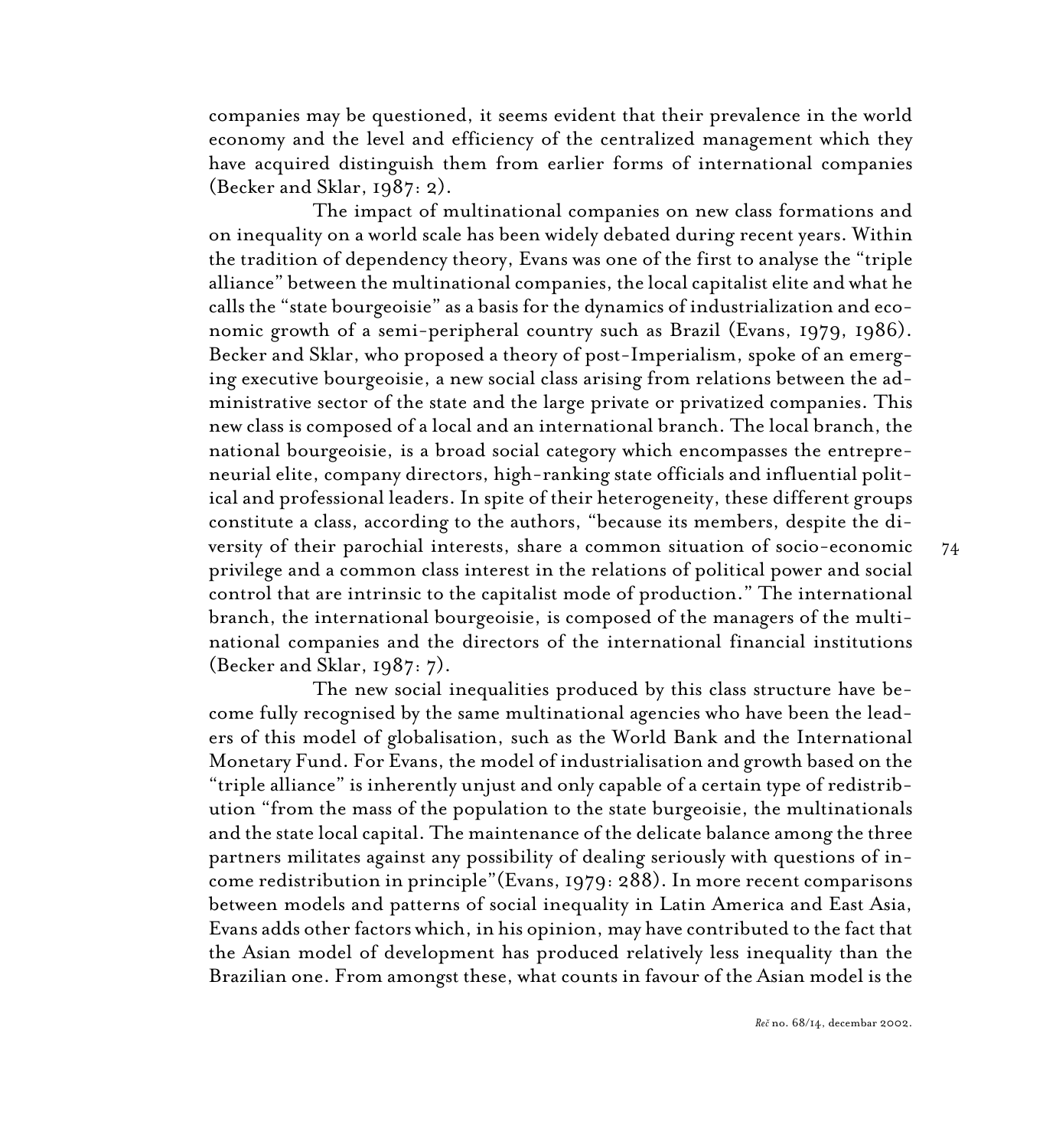greater autonomy of the state, the efficiency of the state bureaucracy, agrarian reform and the existence of an initial period of protection in relation to the capitalism of the core countries  $(1987).<sup>2</sup>$ 

It is evident today that the iniquities of the distribution of the world's wealth have worsened during recent decades: 54 of the 84 least developed countries saw their *per capita* GDP decrease in the 80s; in 14 of them this decrease was around 35%; according to the 2001 United Nations Development Programme Report (PNUD, 2001) more than 1.2 billion people (a little less than 1/4 of the world's population) live in absolute poverty, or, in other words, on an income of less than a dollar a day, and another 2.8 billion only live on twice this amount (UNDP, 2001: 9).3 According to the 1995 World Bank Development Report, the group of poor countries, in which 85.2% of the world's population live, possess only 21.5% of the world's income, whilst the group of rich countries, representing 14.8% of the world population possess 78.5% of the world's income. An average African family nowadays consumes 20% less than it did 25 years ago. According to the World Bank, the African continent is the only one in which, between 1970 and 1997, there was a decrease in food production (World Bank, 1998).

75

The increase in inequalities has become so accelerated and so great that it is reasonable to see the last few decades as a revolt on the part of the elites against the redistribution of wealth, which thus ends the period of a qualified democratisation of wealth begun after the Second World War. According to the Human Development Report of the PNUD for 1999, the 20% of the world's population living in the richest countries possessed, in 1997, 86% of the world's gross product, whilst the 20% of the world's poorest people held only 1%. According to the same Report, in relation to 2001, 79% of Internet users are concentrated in the richest fifth of the world. Inequalities such as these show how far we are from a truly global information society. The size of the electronic communication band in  $S\widetilde{\mathbf{a}}$ 

<sup>2</sup> For a similar argument, see also Wade (1990, 1996) and Whitley (1992).

<sup>3</sup> According to the same report, 46% of the world's population living in absolute poverty live in Sub-Saharan Africa, 40% in South Asia and 15% in the Far East, Pacific region and Latin America. However, the proportion of people living in absolute poverty dropped between 1993 and 1998 from 29% to 24% (UNDP, 2001: 22). See also Kennedy (1993: 193-228) and Chossudovsky (1997). According to Maizels (1992) exports of primary resources from the Third World increased by almost 100% during the period 1980-88. Yet the income obtained in 1988 was 30% less than that of 1980. See also Singh (1993).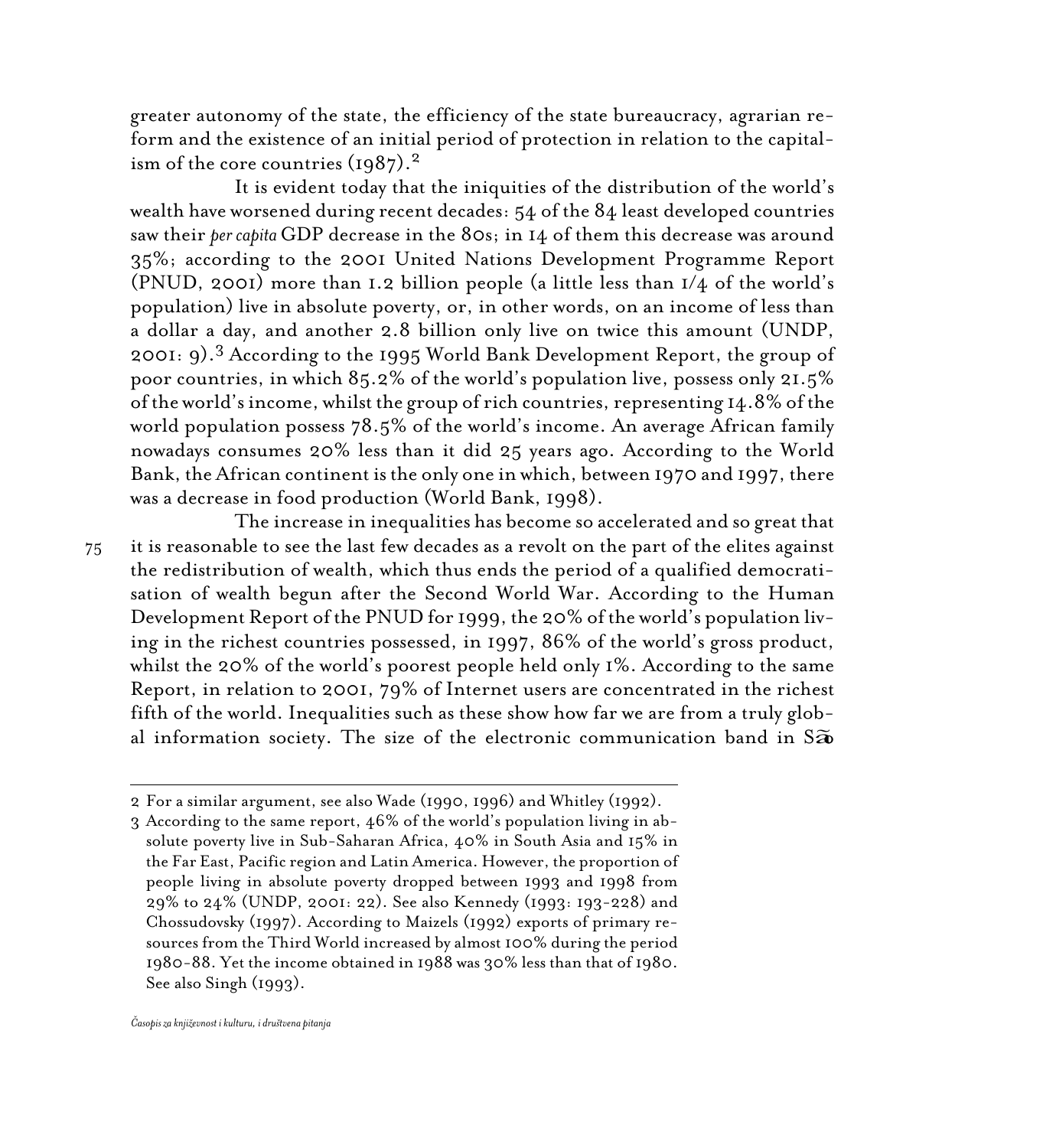Paulo, one of the global societies, is bigger than that of the whole of Africa. The size of the user band in the whole of Latin America is almost the same as that which is available for the city of Seoul (UNDP, 2001: 3).

In the last thirty years, inequality in the distribution of revenue between countries has increased dramatically. The difference in revenue between the five richest and the five poorest was, in 1960, 30 to 1, in 1990, 60 to 1 and, in 1997, 74 to 1. The 200 richest people in the world more than doubled their wealth between 1994 and 1998. The wealth of the three richest billionaires in the world exceeded the sum of the gross domestic product of the 48 least developed countries in the world (UNDP, 2001).

The concentration of wealth produced by neo-liberal globalisation has reached scandalous proportions in the country which has led the implementation of the new economic model, the USA. Already by the end of the eighties, according to data from the Federal Reserve Bank, 1% of North American families held 40% of the country's wealth and the richest 20% held 80% of the wealth of the country. According to the Bank, this concentration had no precedent in the history of the USA and no comparison with any other industrialized country (Mander, 1996: 11).

In terms of social globalisation, the neo-liberal consensus is what growth and economic stability use as the basis for a reduction in salary costs, for which it is necessary to liberalise the labour market by reducing labour costs, outlawing the indexing of salaries to increases in productivity and adjustments in relation to the cost of living, and eliminating legislation on minimum wages. The aim is to prevent "the inflationary impact of salary increases". The contraction of domestic purchasing power resulting from this policy should be resolved by searching out foreign markets. The economy is thus desocialised, the concept of the consumer replaces that of the citizen and the criteria for inclusion is no longer a right, but a condition of being solvent. The poor are the insolvent (including those consumers who have overstepped their debt limits). The measures adopted to fight poverty should preferably be compensatory measures to lessen, but not eliminate, exclusion, since it is an inevitable (and therefore justifiable) effect of development based on economic growth and global competition. This neo-liberal consensus amongst the core countries is also imposed on peripheral and semi-peripheral countries through control of the external debt, effected by the International Monetary Fund and the World Bank. Hence these two institutions are considered responsible for the "globalisation of poverty" (Chossudovsky, 1997). The new globalised poverty is not the result of any lack of human or material resources, but of unemployment, the destruction of subsistence economies and the reductions in salary costs on a worldwide scale.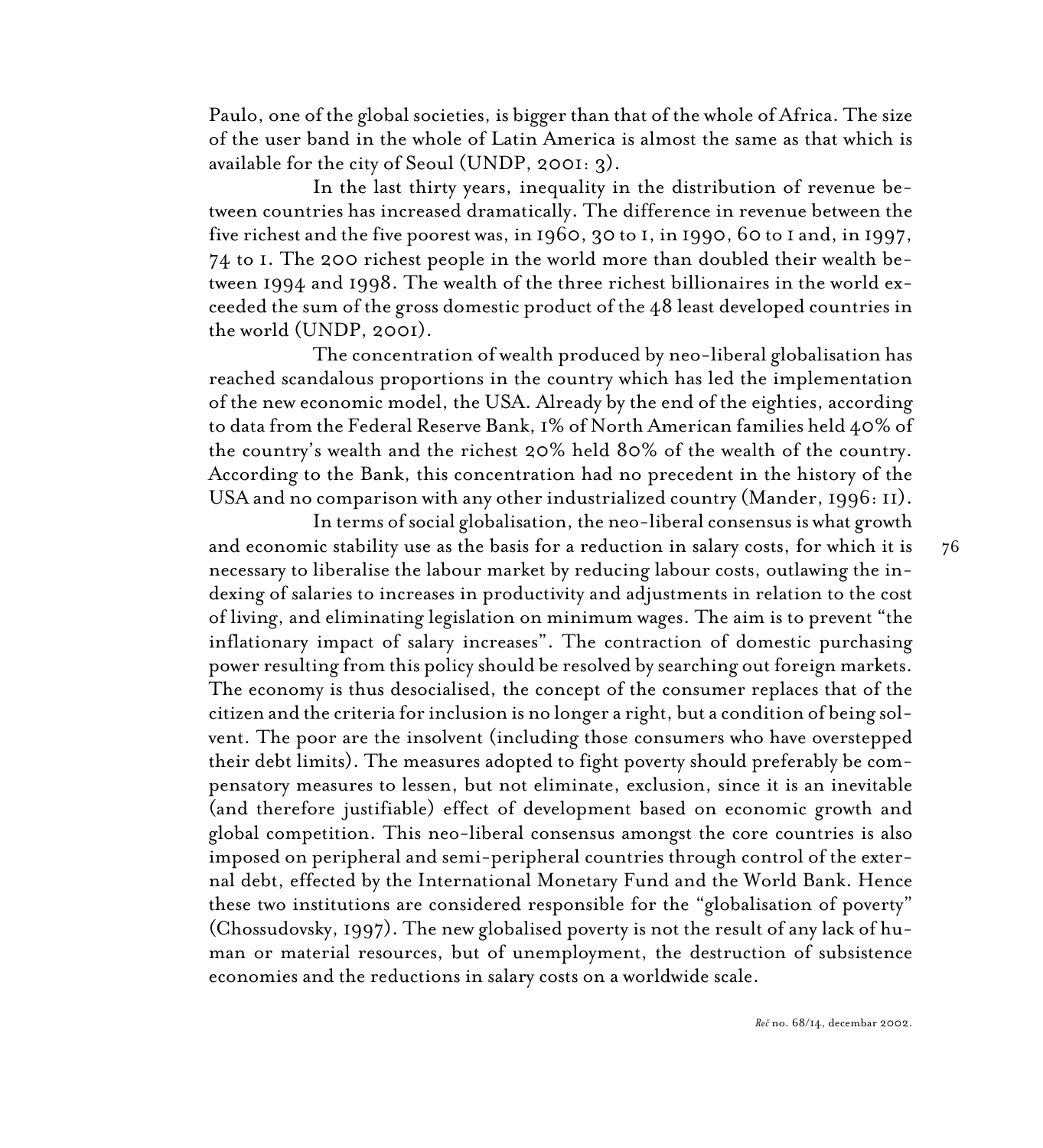According to the World Health Organisation, poor countries suffer 90% of the illnesses which occur in the world, but do not possess more than 10% of the resources which are spent globally on health; one fifth of the world's population has no access to modern health services and half of the world's population has no access to essential medicines. Health is perhaps the area in which the inequities of the world are revealed most shockingly. According to the latest United Nations Human Development Report, in 1998, 968 million people had no access to drinking water and 2.4 billion (a little less than half the world's population) had no access to basic health care; in 2000, 34 million people were infected with HIV/AIDS, of whom 24.5 million were in Sub-Saharan Africa (UNAIDS, 2000: 6); in 1998, 12 million children (under 5 years of age) died each year of curable illnesses (UNICEF, 2000). The illnesses which affect the poor populations of the world most are malaria, tuberculosis and diarrhea. $4$  Moreover, nothing could be more shocking in this survey than the worldwide distribution of spending on health and medical research. For example, only 0.1% of the budget for world medical and pharmaceutical research — around 100 million dollars in 1998 (UNDP, 2001: 3)  $-$  is destined to be spent on malaria, whilst almost all of the 26.4 billion dollars invested in research by the multinational pharmaceutical companies is destined to be spent on the so-called "illnesses of the rich countries": cancer, cardiovascular diseases, diseases of the nervous system, endocrine and metabolism diseases. This is hardly surprising if we bear in mind the fact that Latin America represents only 4% of global pharmaceutical sales and Africa 1%. This is also why only 1% of the new drugs commercially developed by the pharmaceutical companies between 1975 and 1997 were specifically destined for the treatment of the tropical diseases which affect the Third World (Silverstein, 1999).

In spite of the shocking rise in inequality between poor and rich countries, only four of the latter fulfill their moral obligation to contribute 0.7% of their Gross Domestic Product to aid development. Moreover, according to data from the OECD, this percentage dropped, between 1987 and 1997, from 0.33 to 0.22 (OECD/DAC, 2000). The most perverse factor in international aid programmes is that they mask other mechanisms for financial transfer, in which the flow is predominantly from the poorer to the richer countries. This is what happens, for example, with the external debt. The total value of the external debt in Sub-Saharan African countries (in millions of dollars) rose between 1980 and

<sup>4</sup> In 1995 malaria affected, per 100 inhabitants, 16 people in Kenya, 21 in Papua New Guinea and 33 in Zambia (UNDP, 1999).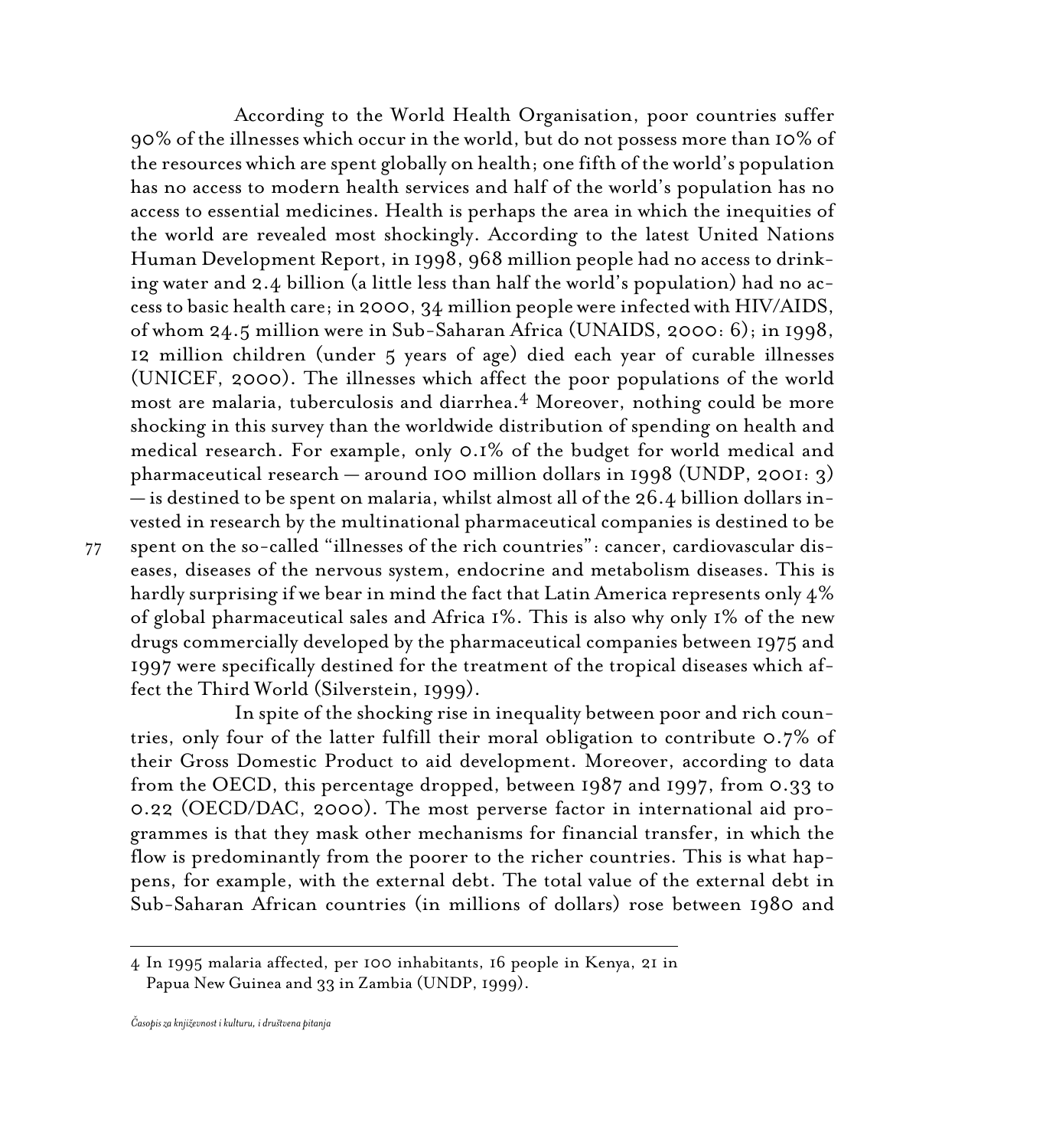1995 from 84.19 to 226.483; during the same period, as a percentage of the GDP, it rose from 30.6% to 81.3% and, as a percentage of exports, from 91.7% to 241.7% (World Bank, 1997: 247). At the end of the XX century Africa was paying 1.31 dollars in external debt for every dollar of international aid which it received (World Bank, 2000). The International Monetary Fund has basically functioned as an institution which guarantees that poor countries, many of which are becoming even poorer and falling further into debt, pay their debts to rich countries (in the form of states, private banks, and multilateral agencies) under terms (interest rates, for example) imposed by them. In addition, the liquid transfer from South to North is assuming many other forms, such as, the "brain drain": according to the United Nations, around 100,000 Indian professionals have emigrated to the USA, representing a 2 billion dollar loss for India (UNDP, 2001: 5).

### **4.**

### **POLITICAL GLOBALISATION AND THE NATION-STATE**

The new international division of labour, in conjunction with the new "pro-market"political economy has also brought important changes to the inter-state system, the political form of the modern world system. On the one hand, the hegemonic states, are, either themselves or through the international institutions they control, (especially the multilateral financial institutions), constraining the political autonomy and effective sovereignty of the peripheral and semi-peripheral States with an unprecedented intensity, although the ability of the latter to resist and negotiate may vary immensely. On the other hand, there has been an increased tendency towards inter-state political agreements (the European Union, NAFTA, Mercosul). In the case of the European Union, these agreements have evolved through forms of joint or shared sovereignty. Last, but by no means least, the nation state seems to have lost its traditional centrality as the as the favoured unit for economic, social and political initiatives. Intensifying interactions across borders and transnational practices have eroded the ability of the nation state to guide or control the flow of people, goods, capital or ideas as it did in the past.

Far from being a new phenomenon, the impact of the international context on the regulation of the nation state is inherent in the modern interstate system and inscribed in the Treaty of Westphalia itself (1648), which established it. Nor is the fact that the international context tends to exert a particularly strong influence over the legal regulation of the economy anything new, as can be witnessed in the various projects for the standardization and unification of economic law developed throughout the XX century by specialists in comparative law and imple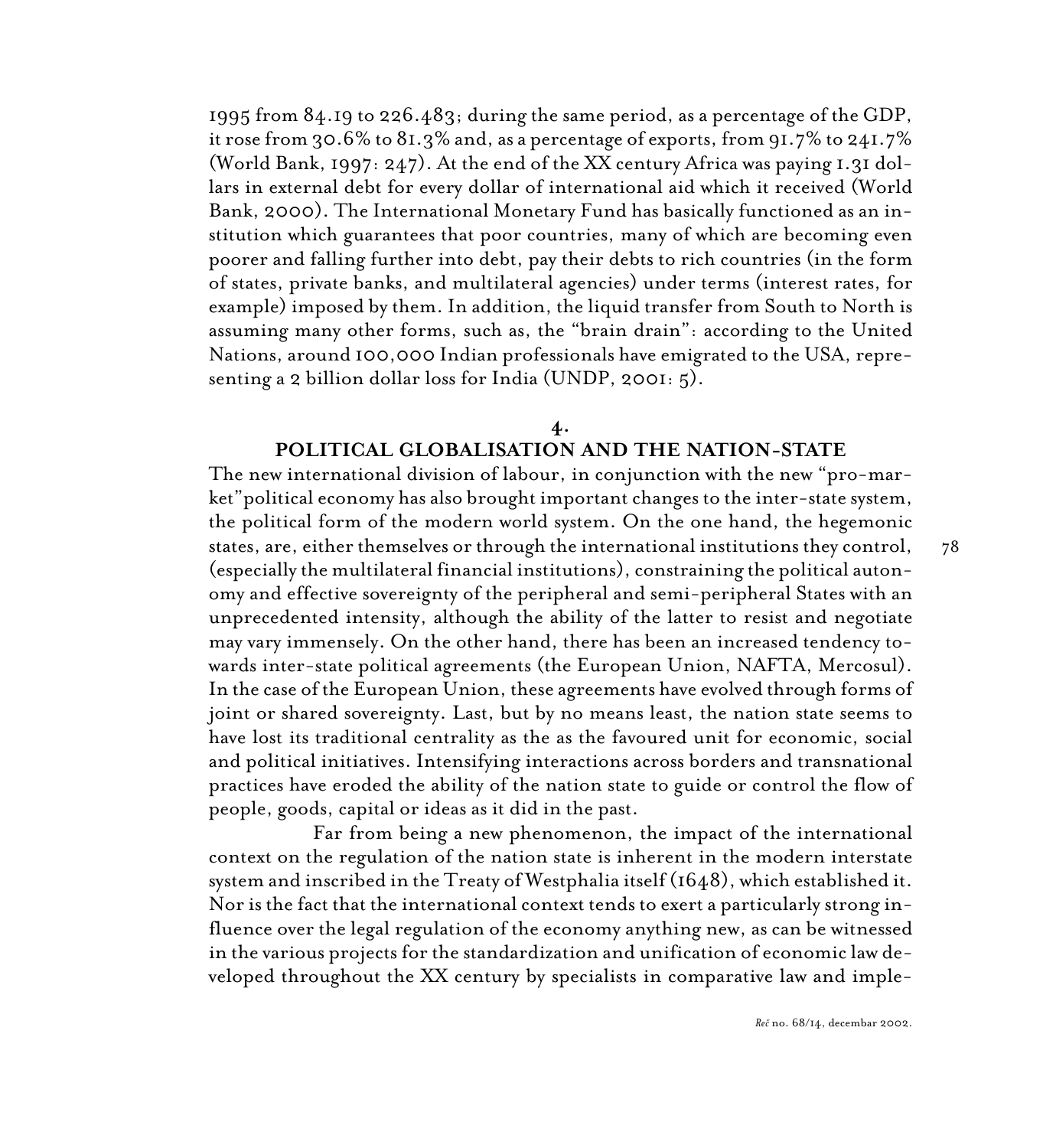mented by international organisations and national governments. As the names of the projects themselves indicate, international pressure has traditionally been felt in uniformity and standardisation, clearly illustrated by the pioneering projects of Ernest Rabel at the beginning of the 30s and by the establishment of the International Institute for the Unification of Private Law (UNIDROIT), which aimed to unify international contract law and led, for example, to a uniform law for the drawing up of international sales contracts (ULFIS, 1964) and a Convention on the international sales of goods (CISG, 1980) (van der Velden, 1984: 233).

The tradition of globalisation is, for some, even longer. Tilly, for example, distinguishes between four waves of globalisation in the previous millennium: in the 13th, 16th and 19th centuries and at the end of the 20th century (1995). Despite this historical tradition, the current impact of globalisation on state regulation seems to be a qualitatively new phenomenon for two main reasons. Firstly, it is a very broad and vast phenomenon which covers a very large area of state intervention requiring drastic changes to the model of intervention. For Tilly, what distinguishes the present wave of globalisation from the one which took place in the XIX century is the fact that the latter contributed towards strengthening of the powers of the central (Western) states, whilst current globalisation is weakening the powers of the state. The pressure on states is now relatively monolithic — the "Washington Consensus" — and under its terms the market-orientated model of development is the only model compatible with the new global regime of accumulation, so that it is therefore necessary to impose structural adjustment policies on a global scale. This central pressure operates and reinforces itself in conjunction with such phenomena and developments as the end of the Cold War, the dramatic new innovations in communications and information technology, the new flexible systems of production, the emergence of regional blocks, the proclamation of liberal democracy as a universal political regime, the global imposition of a standard legal model for the protection of intellectual property, etc.

When compared to previous processes of transnationalisation, the scope of these pressures becomes particularly evident, since they occur after decades of intense state regulation of the economy, in the core countries as well as in the peripheral and semi-peripheral countries. The creation of standard and institutionalised requirements for the operations of the neo-liberal model of development therefore involves such wholesale institutionalised and uniform destruction that it affects not only the role the state plays in the economy, but also the global legitimacy of the state to organize society.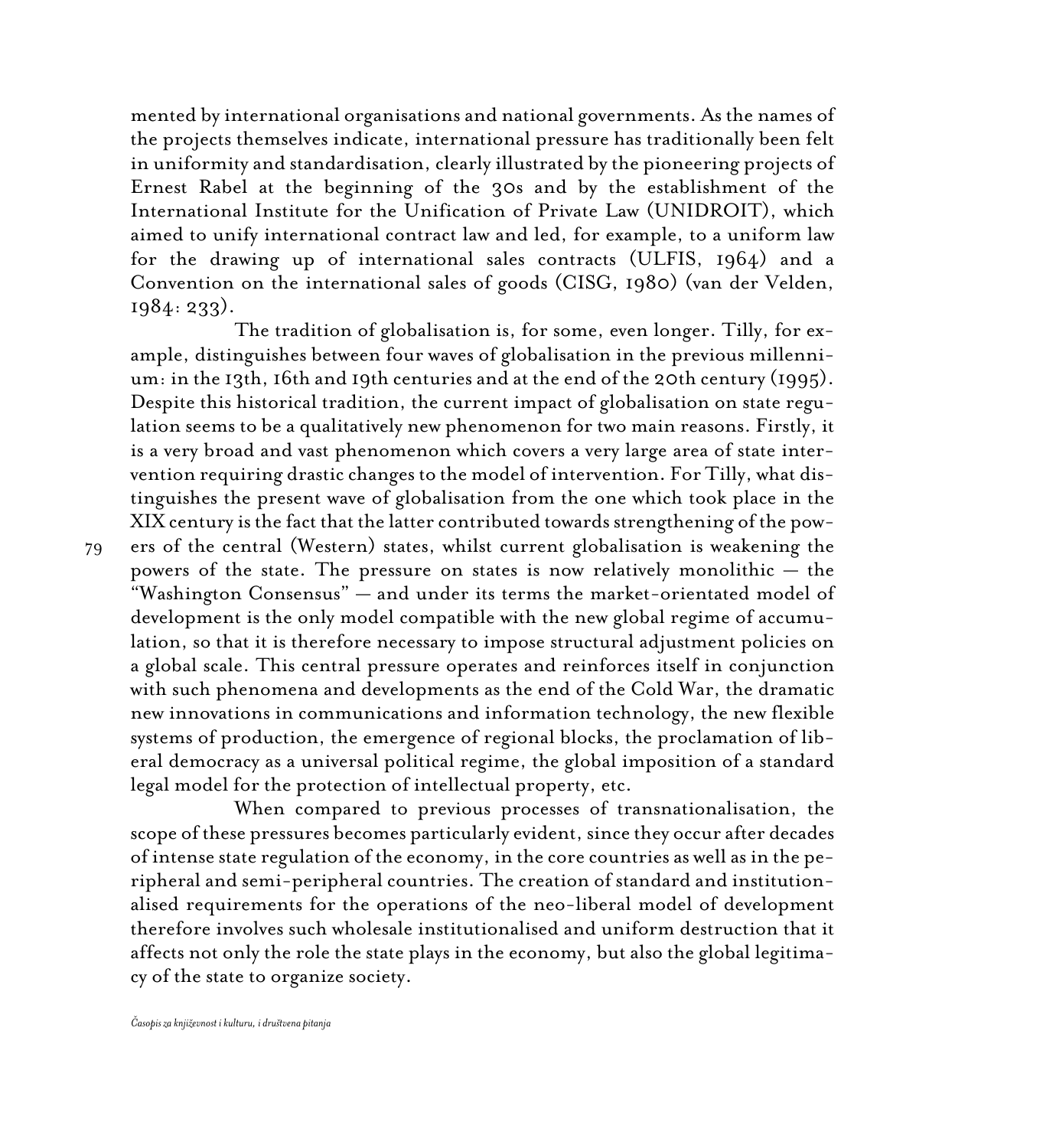The second new factor in present day political globalisation is that the asymmetrical balance of transnational power between the core and the periphery of the world system i.e., between North and South, is nowadays much more dramatic than ever before. In fact, the sovereignty of the weakest states is now directly threatened, not so much by the most powerful states, as had been the case in the past, but, above all, by the international financial agencies and other private transnational actors, such as multinational companies. The pressure is thus supported by a relatively cohesive transnational coalition using powerful, worldwide resources.

Taking into account the situation in Europe and North America, Bob Jessop identifies three general trends in the transformation of state power. Firstly, the *denationalisation* of the state, a particular stripping down of national state apparatuses resulting from the fact that both the old and new capacities of the state are being reorganised, territorially as well as functionally, at both a sub-national and a supra-national level. Secondly, the *denationalisation of political regimes*, reflected in the transition from the concept of *government* to that of *governance*, or rather from a model of social and economic regulation based on the central role of the state, to one which is based on partnerships and other forms of association with governmental, para-governmental and non-governmental organisations, in which the state apparatus exercises only coordinating tasks as a *primus inter pares*. Finally, a tendency towards the *internationalisation of the national state*, reflected in the rising strategic impact of the international context on state activities, which can involve expanding the field of action of the national state whenever internal circumstances need to be accommodated to extra-territorial or transnational demands (Jessop, 1995:2).

Although not entirely absorbed by it, it is in the field of economics that the transnationalisation of state regulation has acquired the greatest saliency. As far as the peripheral and semi-peripheral countries are concerned, the policies of "structural adjustment"and of "macroeconomic stabilisation"— imposed as a condition for the renegotiation of the external debt — cover a huge area of economic intervention, causing great upheaval in the social contract, in legal frameworks and in institutional moulds: the liberalisation of markets; the privatisation of industries and services; the deactivation of regulatory and licensing agencies; the deregulation of the labour market and the "flexibility" of salary negotiations; the, at least partial, reduction and privatisation of welfare services (privatisation of pension schemes, the sharing of social services costs by the users, more restrictions on eligibility for social assistance, expansion of the so-called third sector (the private, non-profit making sector), the creation of markets within the state itself, such as, for example, commercial competition between public hospitals); less concern over environmental issues; edu-

*Reč* no. 68/14, decembar 2002.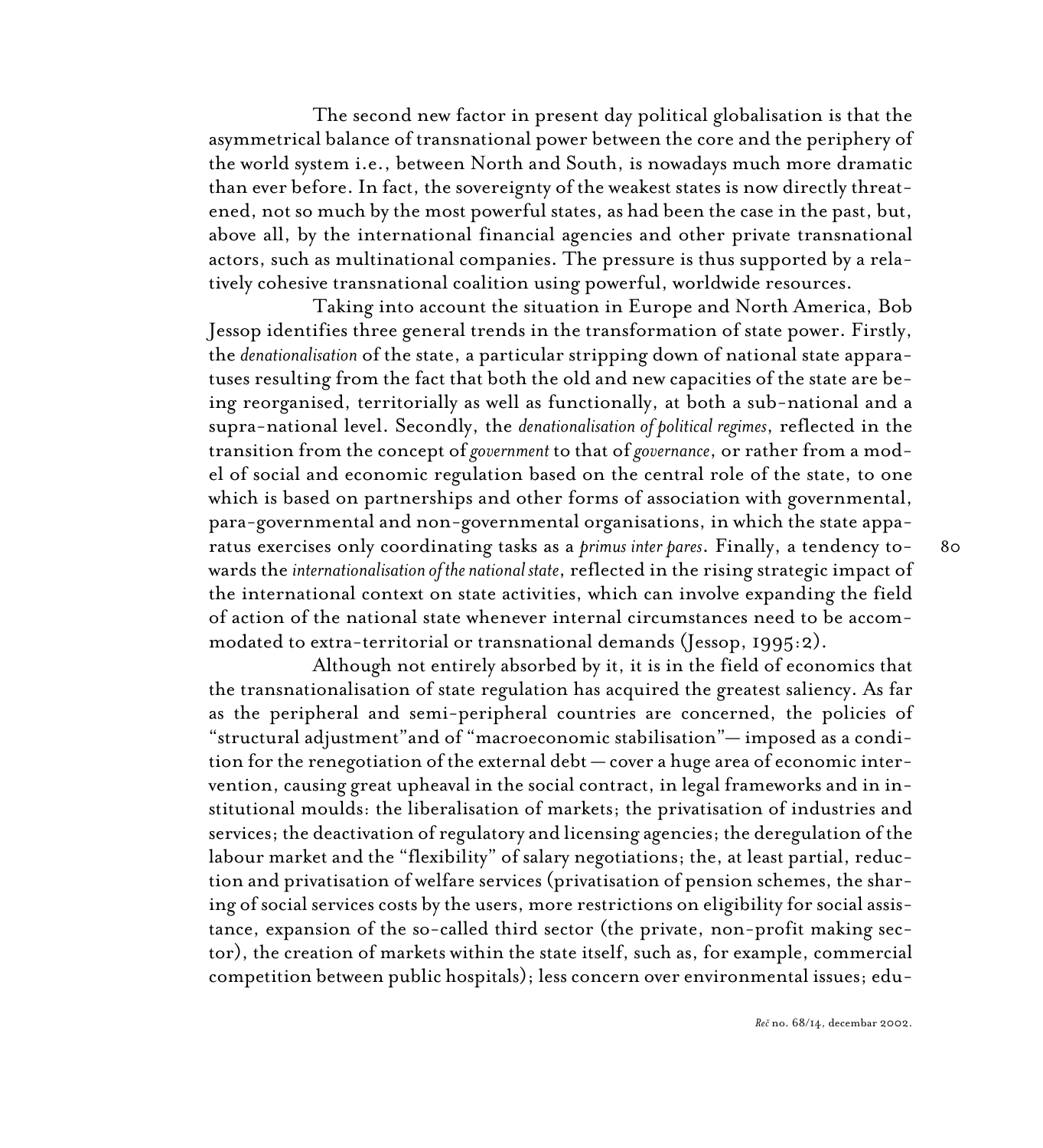cational reform directed more towards professional training than building citizenship; etc. All these demands of the "Washington Consensus" require substantial legal and institutional changes. Given that these changes take place at the end of a relatively lengthy period of state intervention in social and economic life (notwithstanding considerable differences within the world system), the retraction of the state can only be achieved through strong state intervention. The state has to intervene in order to no longer intervene, or, in other words, it has to regulate its own deregulation.

A deeper analysis of the dominant features of political globalisation which are, in fact, the features of the dominant political globalisation — leads to the conclusion that three components of the Washington Consensus underlie it: the consensus of the weak state, the consensus of liberal democracy and the consensus of the supremacy of the law and the judicial system.

The *consensus of the weak state* is, without doubt, the most central and there is ample proof of this in what has been previously written. It is based on the idea that the state is the opposite of civil society and potentially its enemy. The neo-liberal economy needs a strong civil society and it requires the state to be weak in order for it to exist. The state inherently oppresses and limits civil society, and only by reducing its size is it possible to reduce its harmful effects and thus strengthen civil society. Hence the weak state tends also to be a minimal state. This idea was originally defended by liberal political theory, but was gradually abandoned once national capitalism, as a social and political relationship, demanded greater state intervention. Thus, the idea of the state as the opposite of civil society was replaced with the idea of the state as the mirror of civil society. From that point onwards, a strong state became a condition for a strong civil society. The consensus of the weak state aims to reintroduce the original liberal idea.

This repositioning has proved to be extremely complex and contradictory and, perhaps because of this, the consensus of the weak state is, of all the neoliberal consensuses, the most fragile and the one most subject to correction. This is because the "shrinking" of the state — produced by well-known mechanisms such as deregulation, privatisation and the reduction of public services — occurs at the end of a period of around one hundred and fifty years of continuous regulatory state expansion. Therefore, as previously mentioned, deregulation implies intense state regulatory activity in order to end former state regulation and to create the standards and institutions which will preside over the new model of social regulation. Such activities can only be accomplished by an effective and relatively strong state. Just as the state has to intervene in order to stop intervening, only a strong state can efficiently create its own weakness. This contradiction was responsible for the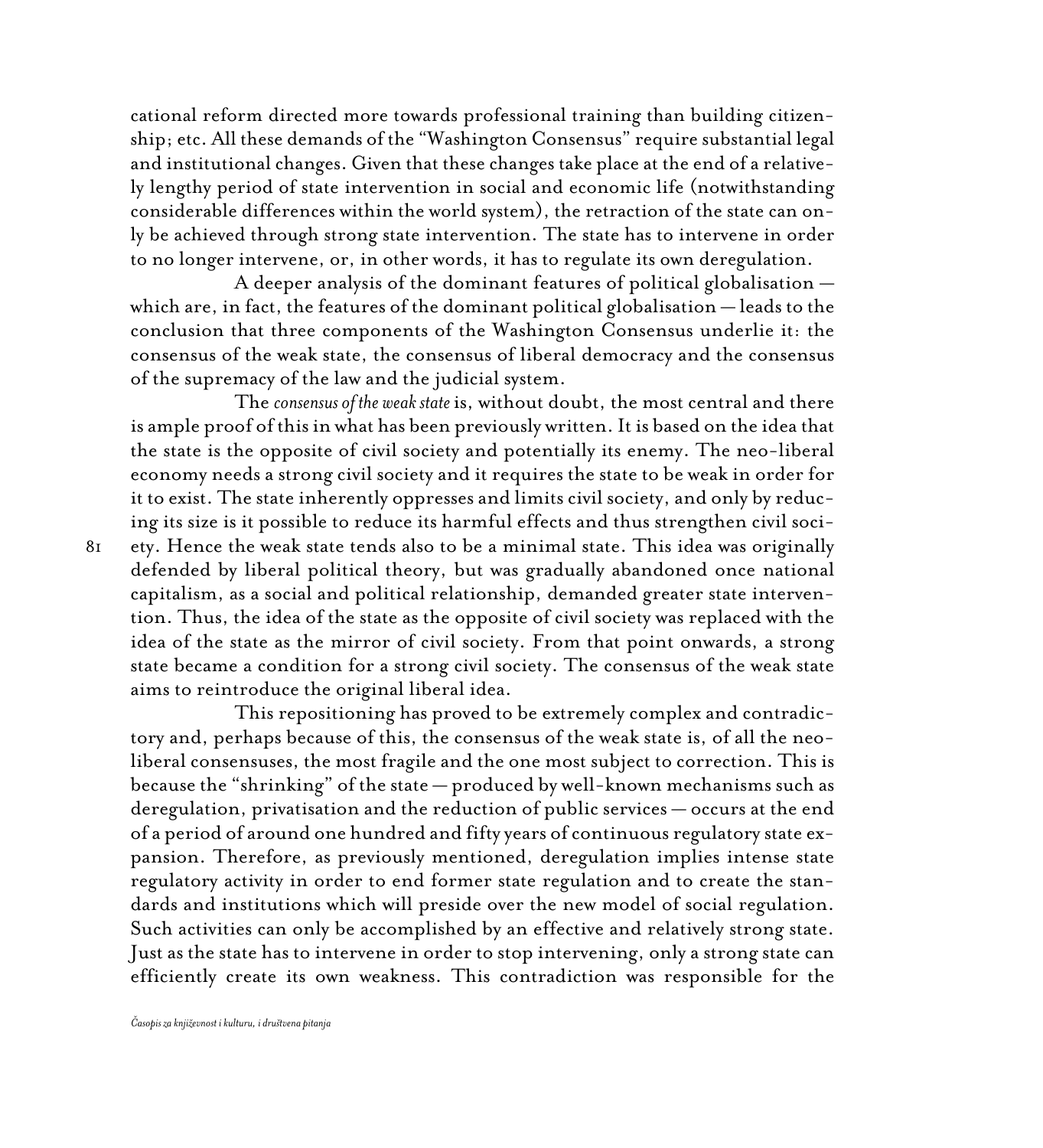strategic failure of USAID and the World Bank in the political reform of the Russian state after the collapse of communism. The reforms were based on the almost total dismantling of the Soviet state in the expectation that a weak state would emerge out of the ruins and, consequently, a strong civil society. To the surprise of the originators, what actually emerged out of these reforms was a mafia-style government (Hendley, 1995). Perhaps because of this, the consensus of the weak state was the one which first gave signs of weakness, as the World Bank 1997 report dedicated to the state clearly shows, in which the idea of state regulation is resurrected and the main emphasis is on effective state action (World Bank, 1997).

The *consensus of liberal democracy* aims to give a political shape to the weak state by once more resorting to liberal political theory which, particularly when it originated, had defended the necessary convergence of political liberty and economic liberty, free elections and free markets as two sides of the same coin: the common good achieved through the actions of utilitarian individuals involved in competitive exchanges with the minimum of state interference. The global imposition of this hegemonic consensus has created many problems, not the least because it is a monolithic model applied to very distinct societies and circumstances. For this reason, the democratic model adopted as a political condition for international aid and finance tends to become converted into an abbreviated version, if not a caricature of liberal democracy. To verify this, it is enough to compare the politics of the countries subject to World Bank conditions with the characteristics of liberal democracy as described by David Held: an elected government; free and fair elections in which each citizen's vote carries equal weight; suffrage for all citizens regardless of race, religion, class, sex etc., freedom of conscience, information and expression in all broadly-defined public matters; the right of all adults to oppose the government and stand for election; freedom and independence of association, understood as the right to create independent associations, including social movements, interest groups and political parties (1993: 21). Clearly the irony of this list is that the real democracies of the hegemonic countries themselves are, if not caricatures, at the very least, abbreviated versions of this model of liberal democracy.

The *consensus of the supremacy of the law and the judicial system* is one of the essential components of the new political form of the state and it is also the one which best seeks to bind political globalisation to economic globalisation. The model of development guaranteed by the Washington Consensus demands a new legal framework suited to the liberalisation of markets, investments and the financial system. In a model based on privatisation, private initiative and market supremacy, the principles of order, reliability and trust cannot be commanded by the state. They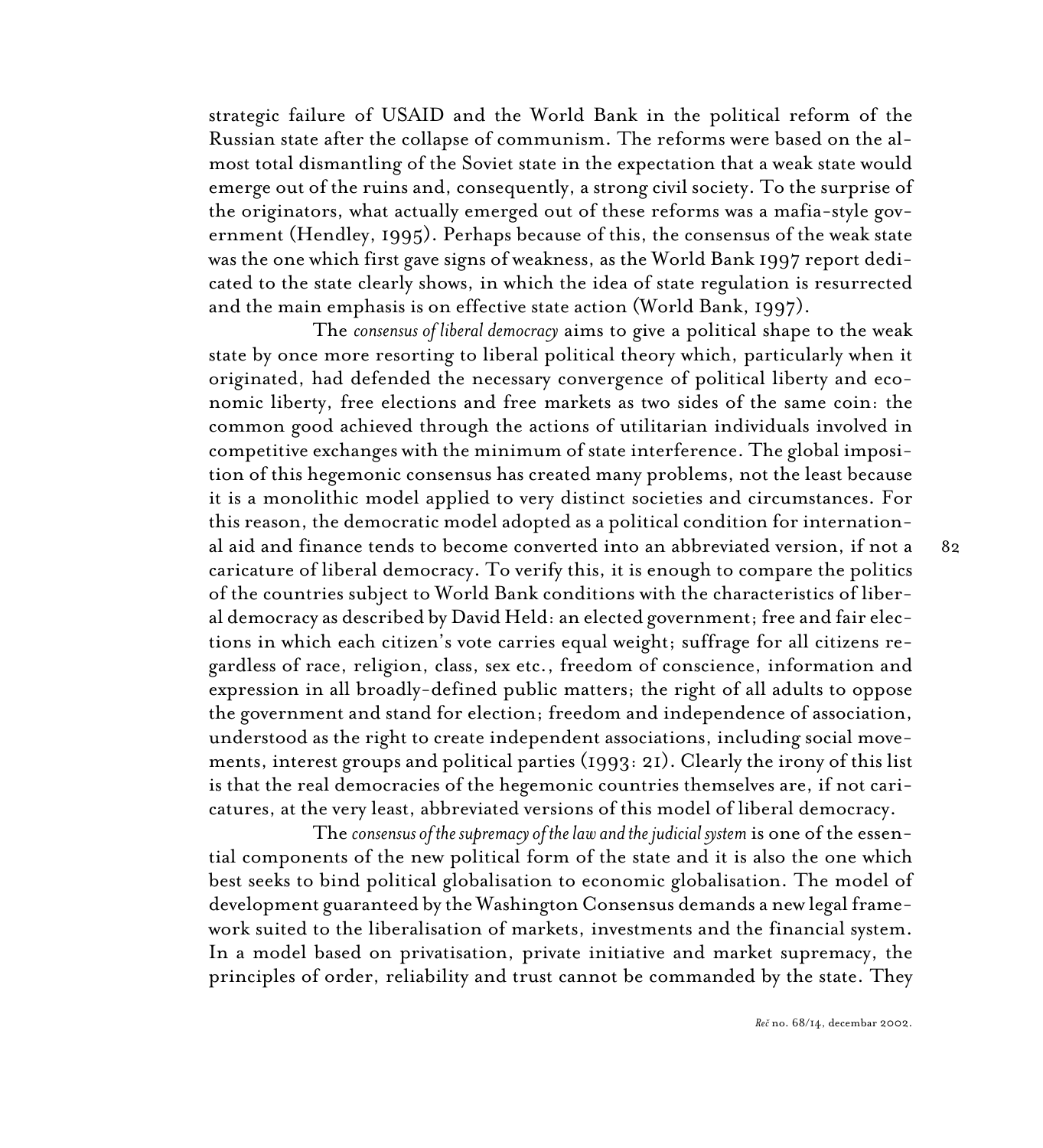can only come from the law and the judicial system, as a set of independent and universal systems which create standard expectations and resolve litigation through legal frameworks which are presumed to be understood by everyone. The pre-eminence of individual ownership and of contacts further reinforces the supremacy of the law. In addition, the expansion of consumerism, which is the driving force behind economic globalisation, is not possible without the institutionalisation and popularisation of consumer credit and this is not possible without the creditable threat of sanctions for those who are unable to pay, which, in turn, is only made possible by the extent to which an effective judicial system operates.

In terms of the Washington Consensus, the central responsibility of the state is to create a legal framework and effective conditions within which the legal and judicial institutions can function to make the routine flow of infinite interactions possible between citizens, economic agents and the state itself.

Another important theme in the analysis of the political dimensions of globalisation is the increasing role of supra-state forms of government, or, in other words, the international political agencies, the multilateral financial agencies, the supra-national political and economic blocs, the global think tanks, the different forms of global law (ranging from the new *lex mercatoria* to human rights). Again, in this case, the phenomenon is not new, since the interstate system we have lived under since the 17th century has, particularly since the 19th century, promoted standard international consensuses which translate into international organisations. Then, as today, these organisations have functioned as the common property of the core countries. What is new is the extent and power of transnational institutionalisation over the last three decades. This is one of the senses in which the emergence of *global governance* (Murphy, 1994) has come to be used. The other sense, which is more prospective and utopian, relates to the enquiry into the transnational political institutions which will, in future, correspond to the economic and social globalisation currently in progress (Falk, 1995; Chase-Dunn et al., 1998). They refer to the need to think in terms of a "world state" or "world federation," which is democratically controlled and whose function is to peacefully resolve conflicts between states and global agents. Some authors have transposed the structural conflicts of the previous period onto the new arena of globalisation and imagine the political counterparts which this will bring into being. Just as the global capitalist class is attempting to form its own global state with the World Trade Organisation as its vanguard, so the socialist forces should create a "world party" to serve the "world socialist community" or "global democratic community" based on collective rationality, liberty and equality (Chase-Dunn et al., 1998).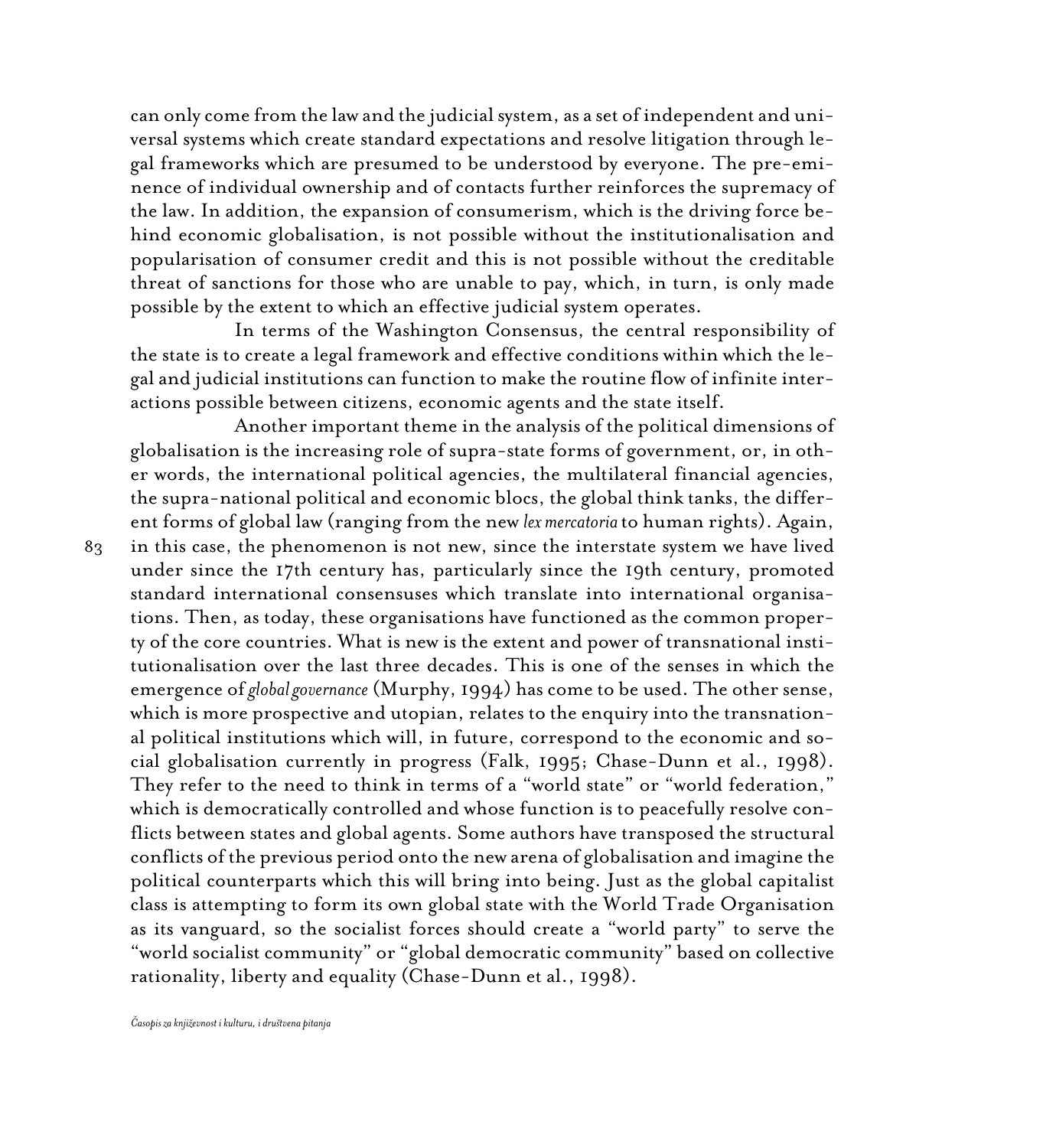**5.**

### **CULTURAL GLOBALISATION OR GLOBAL CULTURE?**

Cultural globalisation has assumed a special relevance with the so-called "cultural swing" of the eighties, or, in other words, the change of emphasis in the social sciences from socio-economic phenomena to cultural phenomena. The "cultural swing" has rekindled the question of causal pre-eminence in the explanation of social life and, with this, the question of the impact of cultural globalisation.<sup>5</sup> The question is to determine whether the normative and cultural dimensions of the process of globalisation play a primary or a secondary role. Whilst for some they have a secondary role, given that the capitalist world economy is more integrated into political and military power and market independence then into a normative and cultural consensus (Chase-Dunn, 1991: 88), for others, political power, cultural domination and institutionalized values and norms precede market dependence in the development of the world system and the stability of the interstate system (Meyer, 1987; Bergesen, 1990). Wallerstein sociological reading of this debate claims that "it is no accident  $\Box$  that there has been so much discussion these past 10 to 15 years about the problem of culture. It follows upon the decomposition of the nineteenth century double faith in the economic and political arenas as *loci* of social progress and therefore of individual salvation" (Wallerstein, 1991a: 198).

Although the question of the original matrix of globalisation is posed in relation to each of the dimensions of globalisation, it is in the domain of cultural globalisation that it is posed more acutely or more frequently. The issue is to determine whether what is termed globalisation should not be more correctly termed Westernisation or Americanisation (Ritzer, 1995), since the values, cultural artifacts and universal symbols which are globalised are Western and, often, specifically North American, whether individualism, political democracy, economic rationality, utilitarianism, the supremacy of law, the cinema, advertising, television, the Internet etc.

In this context, the electronic media, especially television, have become one of the great issues of the debate. Although the importance of the globalisation of the media is emphasised by all, not everyone draws the same conclusions from this. Appadurai, for example, sees in this one of the two factors (the other is mass migration) responsible for the rupture with the period we have just left be-

<sup>5</sup> Cf. Featherstone (1990); Appadurai (1990); Berman (1983); W. Meyer (1987); Giddens (1990, 1991); Bauman (1992). See also Wuthnow (1985, 1987); Bergesen (1980).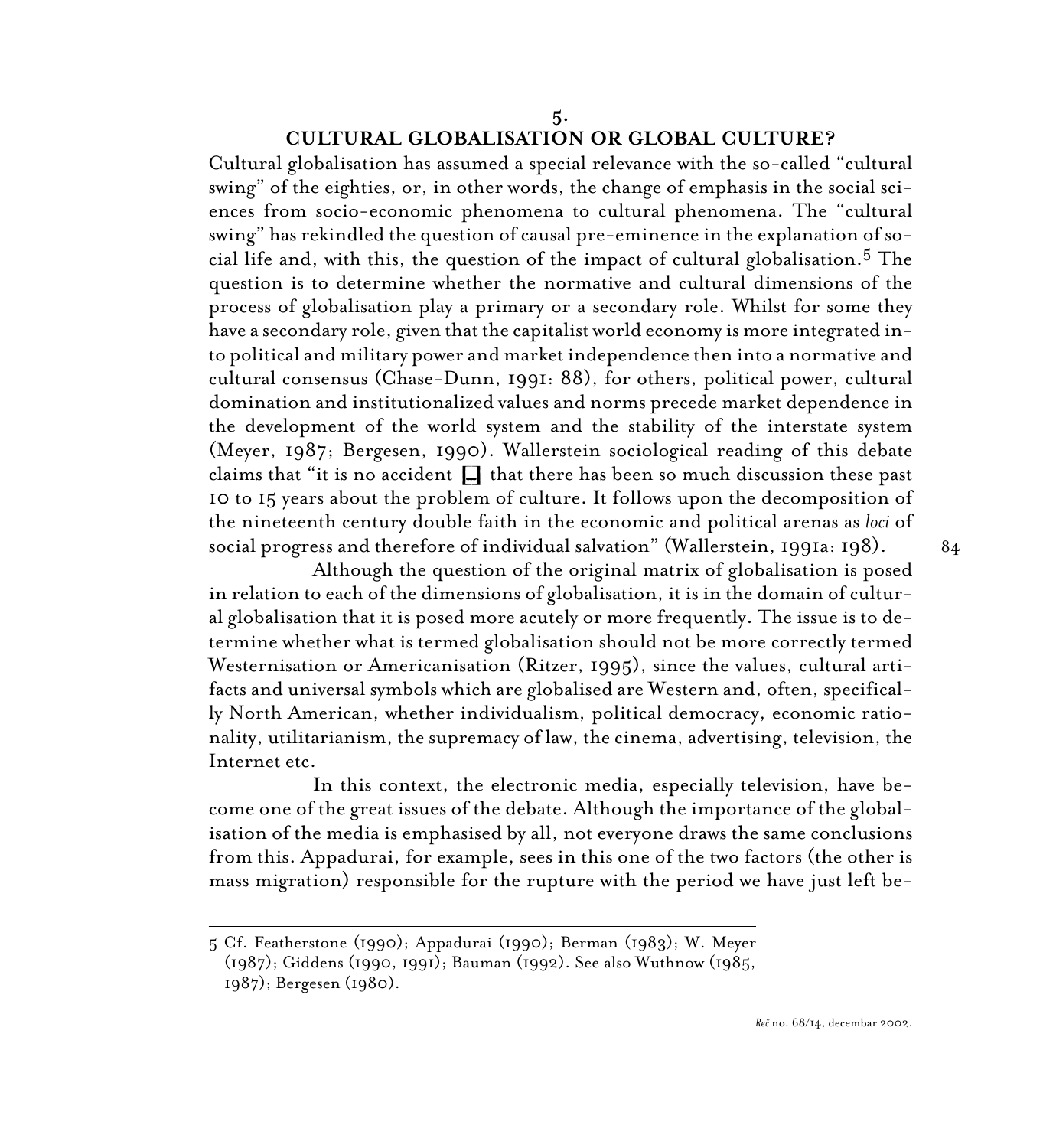hind (the world of modernisation) and the period we are just entering (the postelectronic world) (Appadurai, 1997). The new period is distinguished by "work of the imagination", due to the fact that the imagination has been transformed into a social and collective fact. It is no longer confined to the romantic individual and the expressive space of art, myth and ritual but is part of the everyday life of ordinary citizens (ibid.: 5). The post-electronic imagination, combined with the dispossession caused by migrations, has enabled the creation of transnational symbolic universes, "communities of feeling", prospective identities, shared tastes, pleasures and aspirations, in sum, what Appadurai calls "public diaspora spheres" (ibid.: 4). From another perspective, Octaio Ianni speaks of the "electronic" principle"— the set of electronic, informational and cybernetic technologies for information and communication, with particular reference to television — which have turned themselves into "architects of the electronic agora in which everybody is represented, reflected, deflected or disfigured, without the risk of sociability, or of experience" (Ianni, 1998: 17).

85

This theme acts in conjunction with another equally central one within the context of cultural globalisation, that of determining to what point globalisation creates homogeneity. If, for some authors, the specific features of local and national cultures are at risk (Ritzer, 1995), for others globalisation produces homogeneity as much as it produces diversity (Robertson and Khondker, 1998). Institutional similarity, particularly in economic and political domains, coexists with the affirmation of differences and particularities. For Friedman, cultural and ethnic fragmentation on the one hand and modernist homogeneity on the other, are not two opposing perspectives of what is taking place, but rather two trends which both constitute global reality (Featherstone, 1990: 311). In the same way, Appadurai emphasizes that the electronic media, far from being the opium of the people, are actively processed by individuals and by groups, and are fertile ground for exercises in resistance, selectivity and irony (1997: 7). Appadurai has come to stress the growing role of the imagination in a social life dominated by globalisation. It is through imagination that citizens are disciplined and controlled by states, markets and other dominant interests but it is also through imagination that citizens develop collective systems of dissidence and new representations of collective life (1999: 230).

What is not clear in these positions is the elucidation of the social power relations which preside over the production of both homogeneity and differentiation. Without this elucidation these two "results" of globalisation are both put on the same footing, without determining the ties and the hierarchy between them.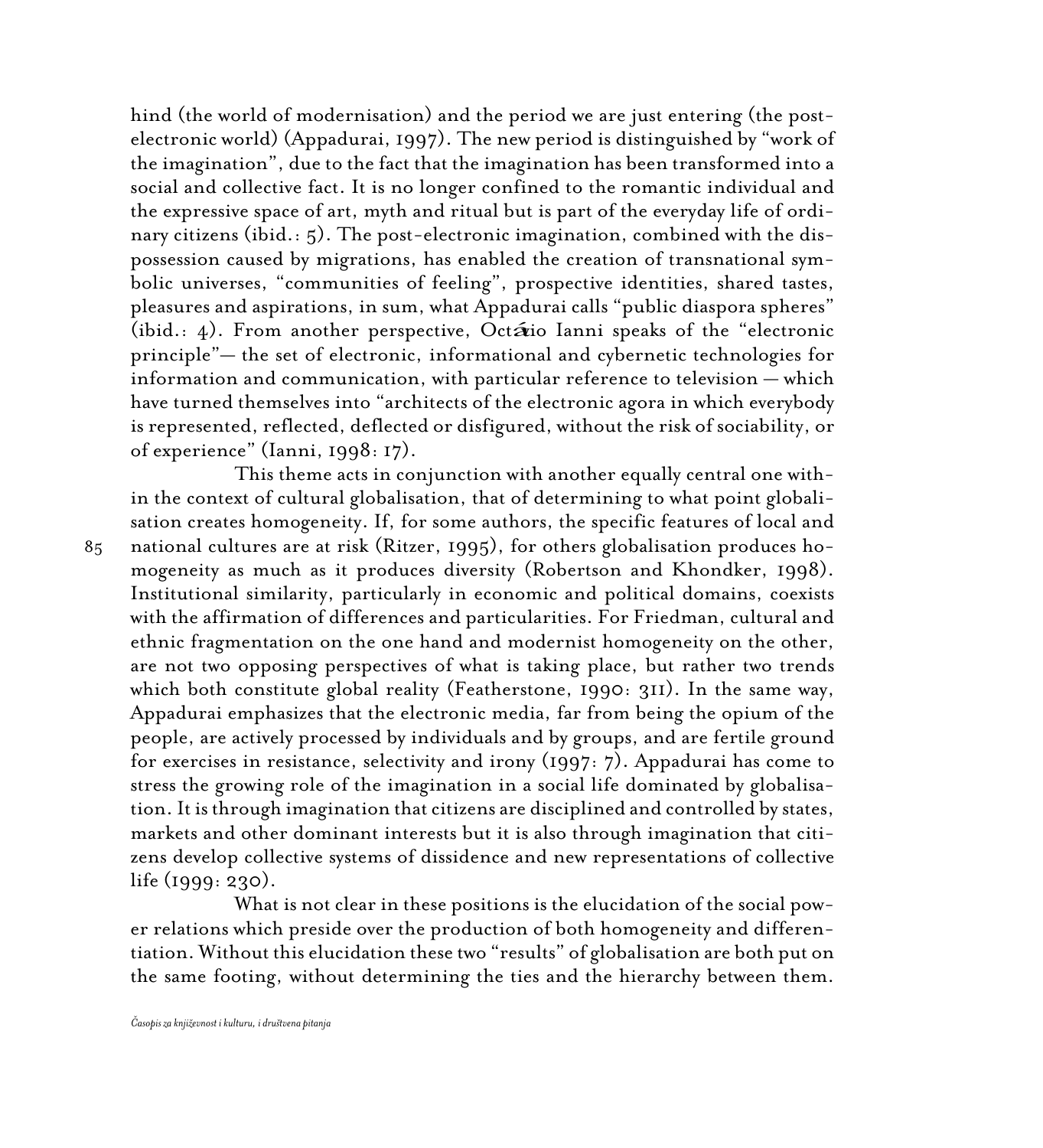This elucidation is particularly useful for a critical analysis of the process of hybridisation or creolisation which result from the confrontation or cohabitation of homogenizing trends and particularizing trends (Hall and McGrew, 1992; Appadurai, 1997: 43).

Another central theme in the discussion of the cultural dimensions of globalisation — also related to the previous debate — refers to the question of determining whether, in recent decades, a global culture has emerged (Featherstone, 1990; Waters, 1995). It has been understood for a long time that since at least the 16th century a hegemonic ideology of European science, economics, politics and religion has produced, through cultural imperialism, some similarities between the different national cultures in the world system. The question now is to know whether, in addition to this, certain cultural forms have emerged in recent decades which are transnational in origin or whose national origins are relatively unimportant in view of the fact that they circulate throughout the world more or less without roots in any national culture. These cultural forms are identified by Appadurai as *mediascapes* and *ideoscapes* (1990), by Leslie Sklair (1991) as the consumerist cultureideology and by Anthony Smith as a new cultural imperialism (1990). From another perspective, the theory of international regimes has begun to draw our attention towards the processes of forming consensuses on a world level and to the emergence of a normative global order (Keohane and Nye, 1977; Keohane, 1985; Krasner, 1983; Haggard and Simmons, 1987). And, from yet another perspective, the theory of international structure accentuates the way in which Western culture has created social actors and significant cultures for the whole world (Thomas et al., 1987).

The idea of a global culture is clearly one of the main projects of modernity. As Stephen Toulmin (1990) brilliantly demonstrates, this can be identified from Leibniz to Hegel and from the 17th century until our own. Sociological attention given to this idea in the last three decades has, nevertheless, had a specific empirical base. It is believed that the dramatic intensification of transfrontier flows of goods, capital, work, people, ideas and information has given rise to convergences, similarities and hybrids between the different national cultures, whether they are architectural styles, fashion, eating habits or cultural consumption. Nevertheless most of the authors maintain that, although important, these processes are far from leading to a global culture.

Culture is, by definition, a social process constructed on the intersection between the universal and the particular. As Wallerstein points out, "defining a culture is a question of defining frontiers" (1991a: 187). Similarly, Appadurai states that the cultural is the arena of differences, contrasts and comparisons (1997: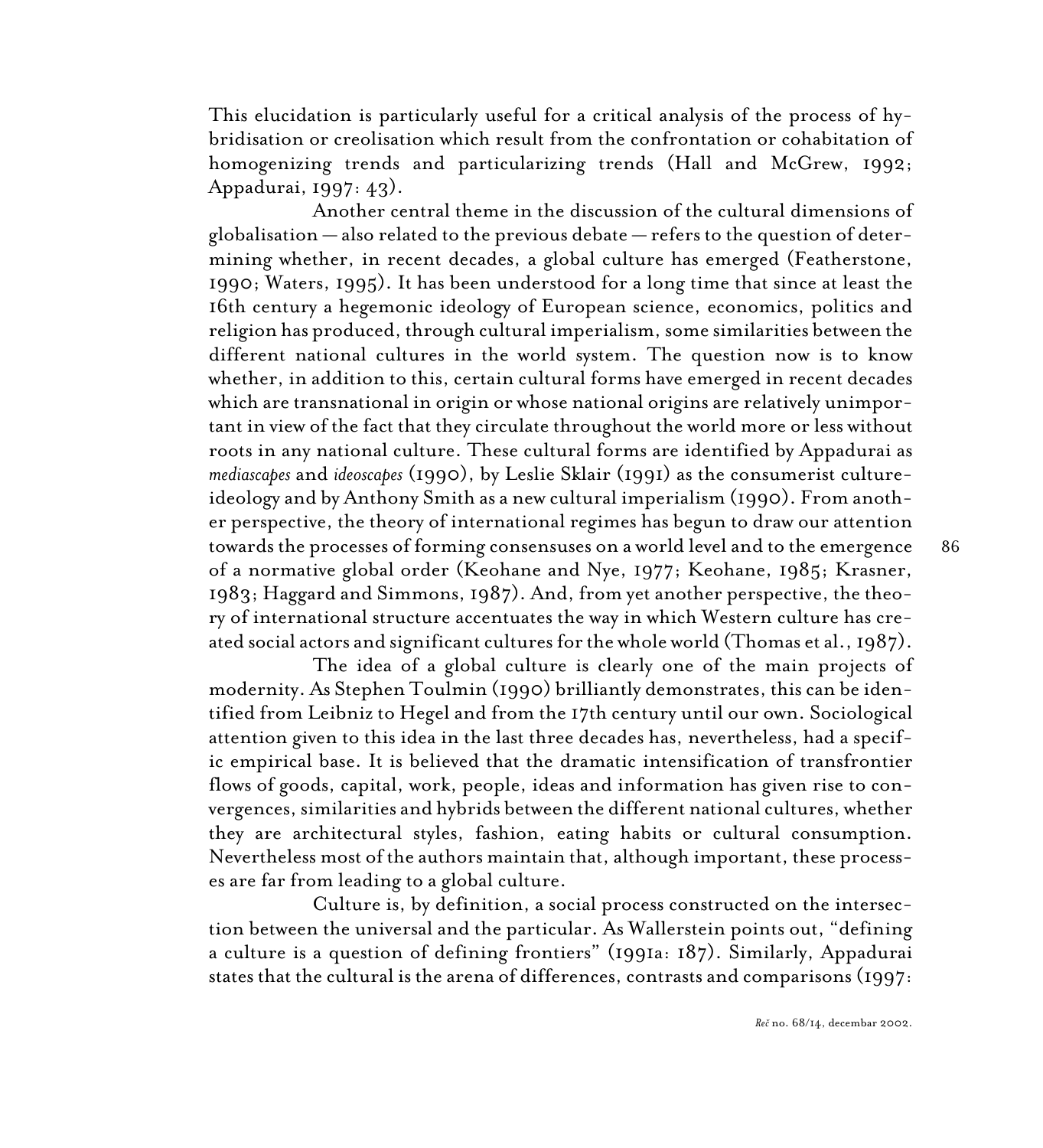12). We may even state that that culture is, in its simplest definition, the struggle against uniformity. The powerful and involved processes of the diffusion and imposition of culture, imperialistically defined as universal, have been confronted throughout the world system by multiple and ingenious processes of cultural resistance, identification and indigenisation. However, the topic of global culture does have the merit of showing that the political struggle surrounding cultural homogeneity and uniformity has transcended the territorial configuration in which it was located from the 19th century until very recently, that is, the nation state.

In this respect, the nation states have traditionally played a very ambiguous role. Whilst externally they have been the heralds of cultural diversity and the authenticity of national culture, internally they have promoted homogeneity and uniformity, crushing the rich variety of local cultures existing in within national territories through the power of politics, law, the education system or the media and, more often than not, through all of them together. This role has been carried out with very varied intensity and efficiency in the core, peripheral and semi-peripheral states, and may now be changing as part of the ongoing transformations to the regulatory capacities of nation states.

Under the conditions of the world capitalist economy and the modern inter-state system, there seems only to be space for partial global cultures. They are partial, whether in terms of the aspects of social life which they cover or in terms of the regions of the world they cover. Smith, for example, speaks of a European "family of cultures", which consists of wide-reaching and transnational political and cultural motifs and traditions (such as Roman law, Renaissance humanism, the rationalism of the Enlightenment, Romanticism and democracy), "which have surfaced in various parts of the continent at different times and in some cases continue to do so, creating or recreating sentiments of recognition and kinship among the peoples of Europe" (1990: 187). Seen from outside Europe, particularly by regions and people intensively colonised by the Europeans, this family of cultures is the quintessential version of Western imperialism, in the name of which so much tradition and cultural identity has been destroyed. 87

Given the hierarchical nature of the world system, it becomes crucial to identify the groups, classes, interests and States which define partial cultures as global cultures, and which, in this way, control the agenda of political domination under the guise of cultural globalisation. If it is true that the intensification of cross-border contacts and interdependence has opened up new opportunities for the exercise of tolerance, ecumenism, solidarity and cosmopolitanism, it is no less true that, at the same time, new forms and manifestations of intolerance, chauvin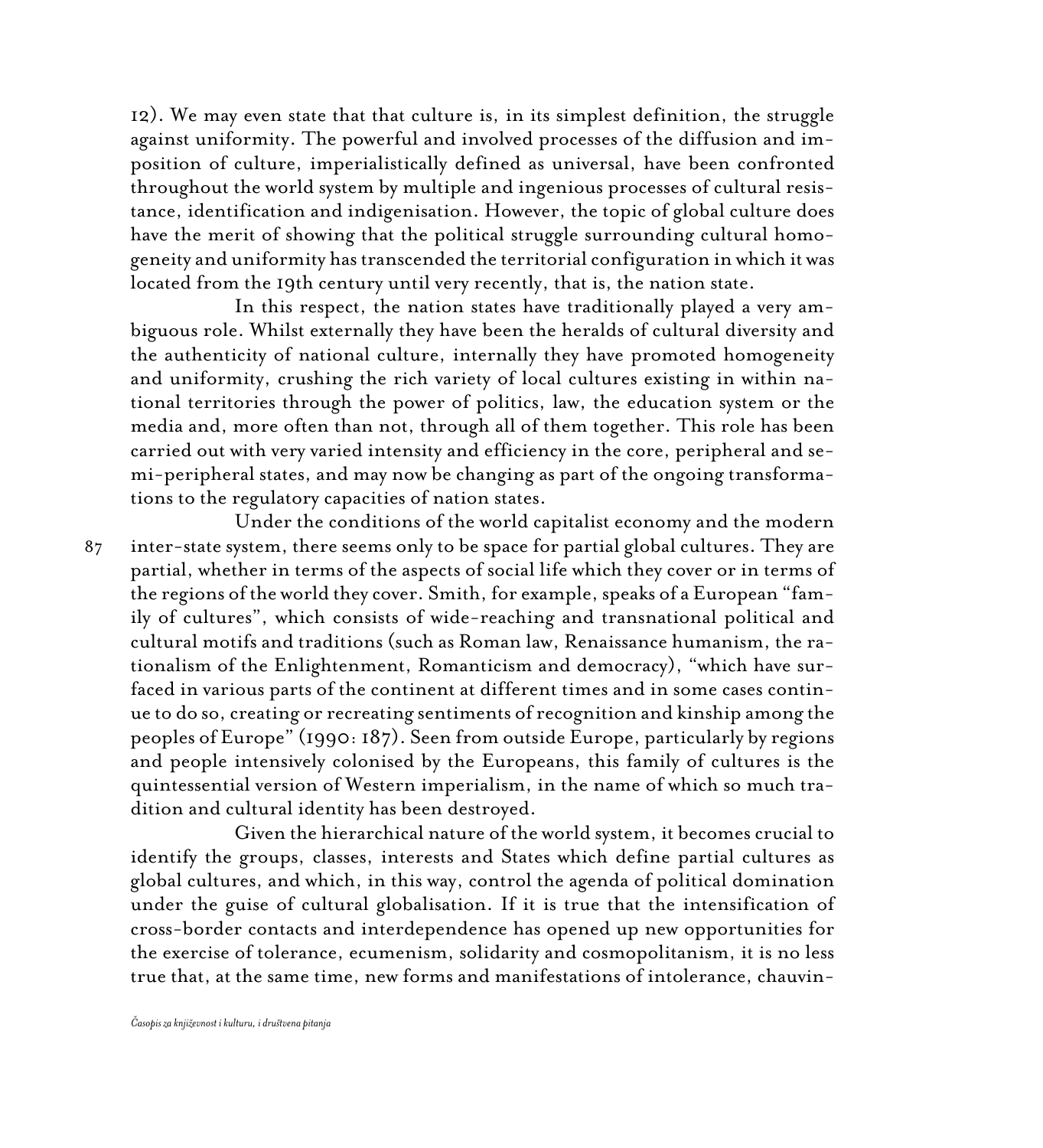ism, racism and xenophobia and, in the last instance, imperialism have also arisen. Partial global cultures can, in this way, have very different characters, scope and political profiles.

In the current circumstances it is only possible to visualise pluralist or plural global cultures.  $^6$  This is why the majority of authors assume a prescriptive or prospective stance when they talk about global culture in the singular. For Hannerz, cosmopolitianism "includes a stance toward the coexistence of cultures in the individual experience  $[...]$  an orientation, a willingness to engage with the Other [...] an intellectual and aesthetic stance of openness toward divergent cultural experiences"(1990: 239). Chase-Dunn, in turn, whilst removing the "standard universalism" of Parsons (1971) from its pedestal as an essential feature of the world capitalist system currently in force, proposes that this universalism should be transposed to "a new level of socialist meaning, albeit with a sensitivity to the virtues of ethnic and national pluralism" (1991: 105; Chase-Dunn *et al.,* 1998). Finally, Wallerstein imagines a world culture only in a future libertarian-egalitarian world, although even there a space would be reserved for cultural resistance: the constant creation and recreation of specific cultural entities "whose object (avowed or not) would be the restoration of the universal reality of liberty and equality" (1991a: 199).

Within the cultural domain, the neo-liberal consensus is very selective. Cultural phenomena are only of interest in so far as they transform themselves into merchandise which can then follow the trail of economic globalisation. Thus the consensus relates, above all, to technical and legal support for the production and circulation of the products of the culture industries such as, for example, communications and information technology and the rights of intellectual property.

## **6.**

# **THE NATURES OF GLOBALISATIONS**

References made in previous sections to the dominant facets of what is usually termed globalisation, in addition to omitting an underlying theory of globalisation, may well give the false impression that globalisation is a linear phenomenon, both monolithic and unequivocal. This idea of globalisation, although false, is

<sup>6</sup> See also Featherstone (1990: 10); Wallerstein (1991a: 184); Chase-Dunn (1991: 103). For Wallerstein the contrast between the modern world system and the former world empires lies in the fact that the former combines a single division of labour with a system of independent states and multiple cultural systems (Wallerstein, 1979: 5).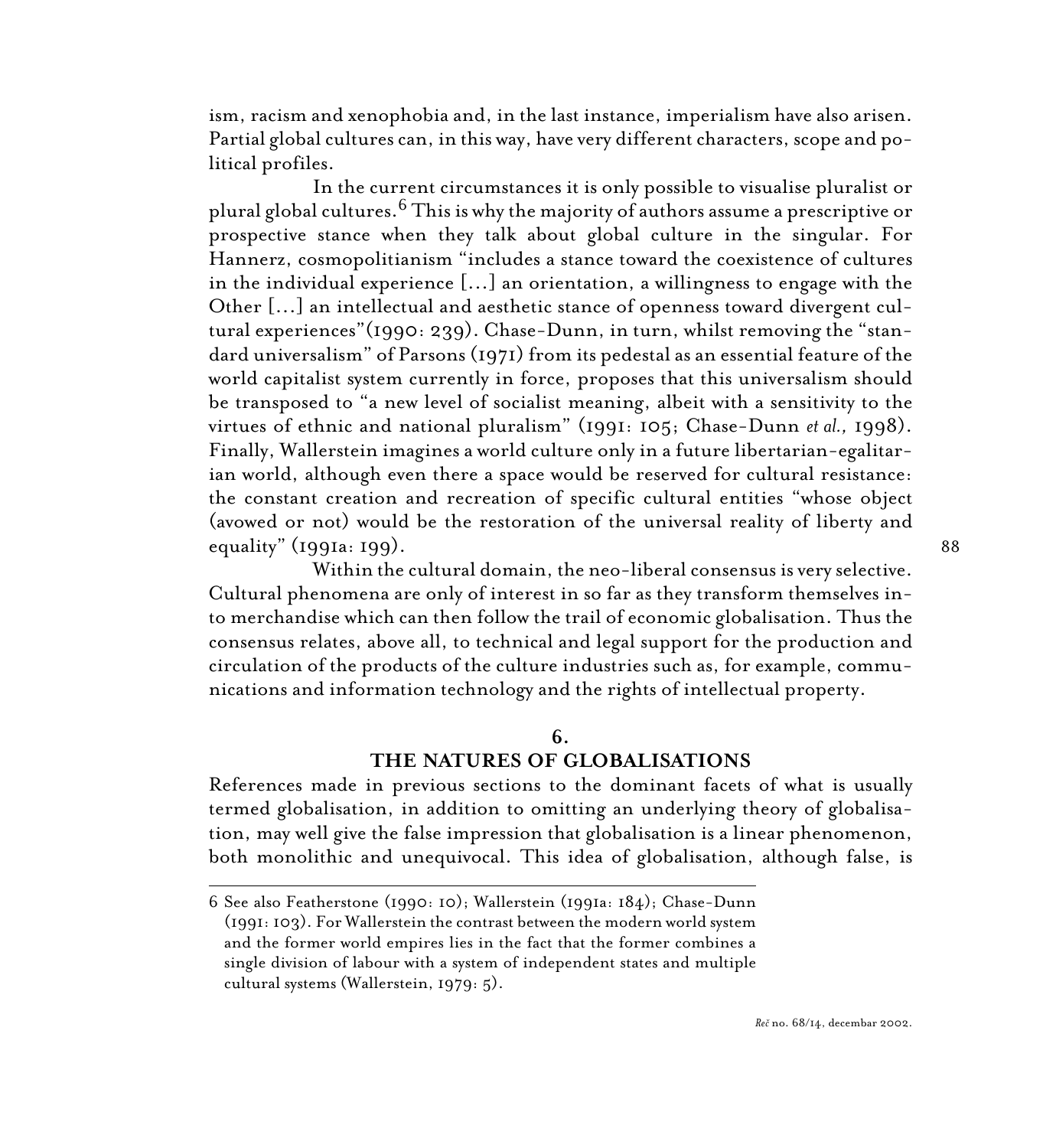prevalent nowadays, and tends to be all the more so for the globalisation which flows from scientific discourse into political discourse and thence into everyday language. Apparently transparent and without complexity, the idea of globalisation masks more than it reveals of what is happening in the world. And what it masks or hides is, when viewed from a different perspective, so important that the transparency and simplicity of the idea of globalisation, far from being innocent, must be considered as an ideological and political device endowed with specific intentionalities. Two of these intentionalities should be stressed.

The first is what is known as the determinist fallacy. It consists of inculcating the idea that globalisation is a spontaneous, automatic, unavoidable and irreversible process which intensifies and advances according to an inner logic and dynamism strong enough to impose themselves on any external interferences. The most circumspect of academics, as well as the ambassadors of globalisation embrace this fallacy. From amongst the former, I would point out Manuel Castells, for whom globalisation is the unavoidable result of the revolution in information technology. According to him, the new economics "is *informational* because the productivity and competitiveness of units or agents in this economy fundamentally depend upon their capacity to generate, process and apply efficiently knowledge-based information. It is *global* because the core activities of production, consumption, and circulation,  $[...]$  are organized on a global scale  $[...]$ " (1996: 66). The fallacy consists in transforming the causes of globalisation into its effects. Globalisation results, in fact, from a set of political decisions which are identifiable in time and authorship. The Washington Consensus is a political decision of the core states, as are the decisions of the states which adopted it with a greater or lesser degree of autonomy and selectivity. We cannot forget that, to a great extent, and above all on an economic and political level, hegemonic globalisation is a product of the decisions of national states. The deregulation of the economy, for example, has been an eminently political act. The proof of this lies in the diverse responses of the national states to the political pressures currently emerging out of the Washington Consensus.7 The fact that these political decisions have, in general, converged, over a short period of time, and given that many states had no alternative to decide in a different way, does not eliminate the political nature of the decisions but merely decentres them and their political processes. Equally political in nature are the re-

<sup>7</sup> On this question, see Stallings (1995) in which the regional responses of Latin America, Southeast Asia and Sub-Saharan Africa to global pressures are analysed. See also Boyer (1998) and Drache (1999).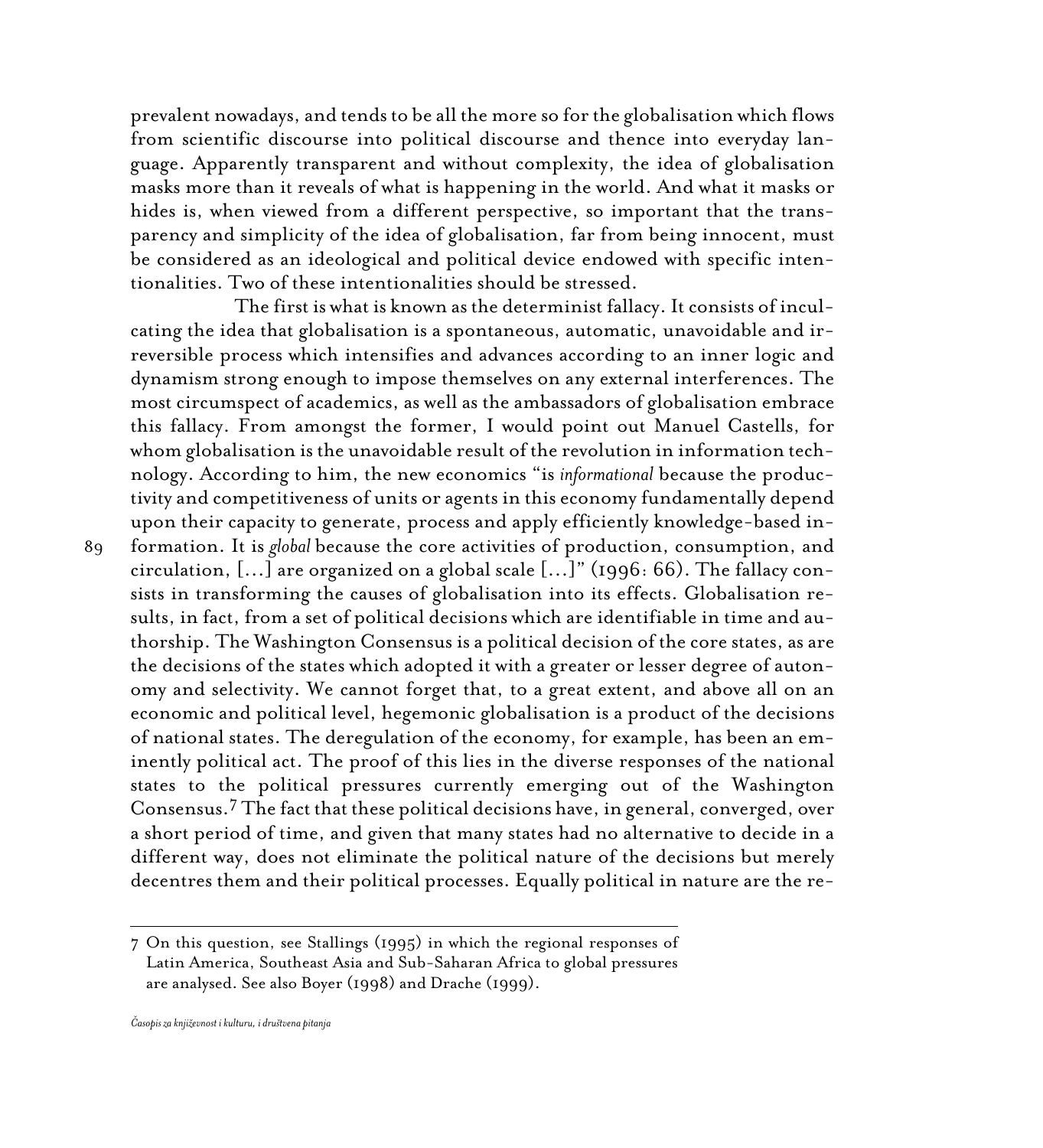flections on the new forms of state which are emerging as a result of globalisation, on the new political distribution of national, international and global practices, and on the new form of public policies relating to the rising complexity of social, environmental and redistribution issues.

The second political intentionality of the non-political nature of globalisation is the fallacy of the disappearance of the South. According to this fallacy, North/South relations have never constituted a real conflict, but, rather, over a lengthy period of time the two poles of the relationship have become easily identifiable, with the North producing manufactured products whilst the South supplied the raw materials. The situation began to change in the sixties (taking into account theories of dependency or dependent development) and was radically transformed from the eighties onwards. Today, whether on a financial level, or on the level of production or even of consumption, the world has become integrated into a global economy in which, faced with multiple interdependencies, it no longer makes sense to distinguish between North and South and, furthermore, between the core, periphery and semi-periphery of the world system. The more triumphant the concept of globalisation is, the less visible the South, or the hierarchies of the world system, become. The idea is that globalisation has a uniform impact on all the regions of the world and on all sectors of activity and that its architects, the multinational companies, are infinitely innovative and have the ability to organise well enough to transform the new global economy into an unprecedented opportunity.

Even the authors who recognise that globalisation is highly selective, produces imbalances and has a variable geometry, tend to think that it has destructured the hierarchies of the previous world economy. The case made by Castells, for whom globalisation has put an end to the idea of the "South" and even of the "Third World", is a novelty, given that the differentiation between countries, within countries and amongst regions is becoming increasingly large (1996: 92, 112). According to him, the latest international division of labour has not occurred amongst countries but amongst economic agents and distinct positions in the global economy which compete globally, using the technological infrastructure of the information economy and the organizational structure of networks and flows (1996: 147). In this sense it also no longer makes sense to distinguish between the core, periphery and semi-periphery in the world system. The new economy is a global economy, as distinct from the world economy. Whilst the latter is based on the accumulation of capital, obtained throughout the world, the global economy is able to function as a unit in real time and on a planetary scale (1996: 92).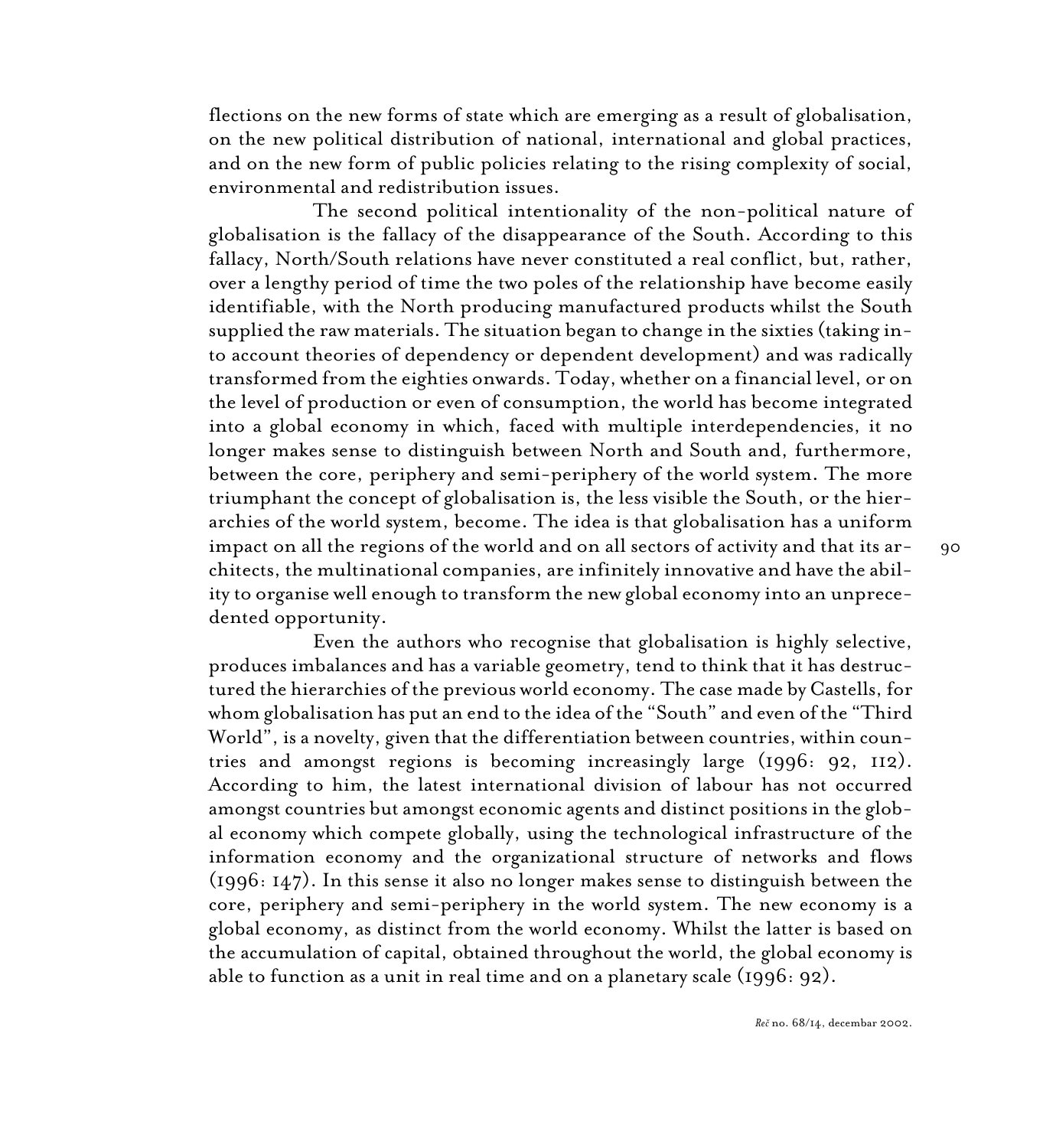Without wishing to diminish the importance of the transformations taking place, I do however think that Castells takes the image of globalisation as an all-powerful bulldozer, against which there can be no possible resistance, at least in economic terms, too far. And equally, he takes the idea of the segmentation of the processes of inclusion-exclusion which are taking place too far. In the first place, it is Castells himself who recognises that the processes of exclusion can extend to an entire continent (Africa) and entirely dominate the processes of inclusion in a subcontinent (Latin America) (1996: 115-136). Secondly, even admitting that the global economy no longer needs geo-political areas in which to reproduce itself, the truth is that the external debt continues to be accounted for in terms of individual countries and it is through this and through the financialisation of the economic system that the poor countries of the world have become transformed, from the eighties onwards, into net contributors to the wealth of the rich countries. In third place, contrary to what may be understood from the framework drawn up by Castells, the convergence of countries in the global economy is as significant as their divergence and this is particularly obvious in the core countries (Drache, 1999: 15). Since salary and social security policies continue to be defined on a national level, liberalisation measures taken since the eighties have not significantly reduced the differences in labour costs in the different countries. Therefore in 1997, the average hourly rate of pay in Germany (32\$ US) was 54% higher than in the USA (17.19\$ US). Even within the European Union, where in recent decades policies of "deep integration" have been taking place, the differences in productivity and salary costs have been maintained, with the exception of England, where salary costs have been reduced by 40% since 1980. Taking West Germany as a term of reference (100%), productivity in Portugal was, in 1998, 34.5% and salary costs 37.4%. The figures for Spain were 62% and 66.9%, respectively, for England 71.7% and 68% and for Ireland 69.5 e 71.8% (Drache, 1999: 24).

Finally, it is difficult to maintain that the excluding selectivity and fragmentation of the "new economy" has destroyed the concept of the "South" when, as we have seen, the disparity in the wealth of the poor and rich countries has risen constantly in the last twenty or thirty years. It is true that the liberalization of markets has destructured the processes of inclusion and exclusion in different countries and regions. However, the most important thing is to analyse the ratio between inclusion and exclusion in each country. It is this ratio which determines whether the country belongs to the North or the South and to the core, periphery or semi-periphery of the world system. The countries in which integration into the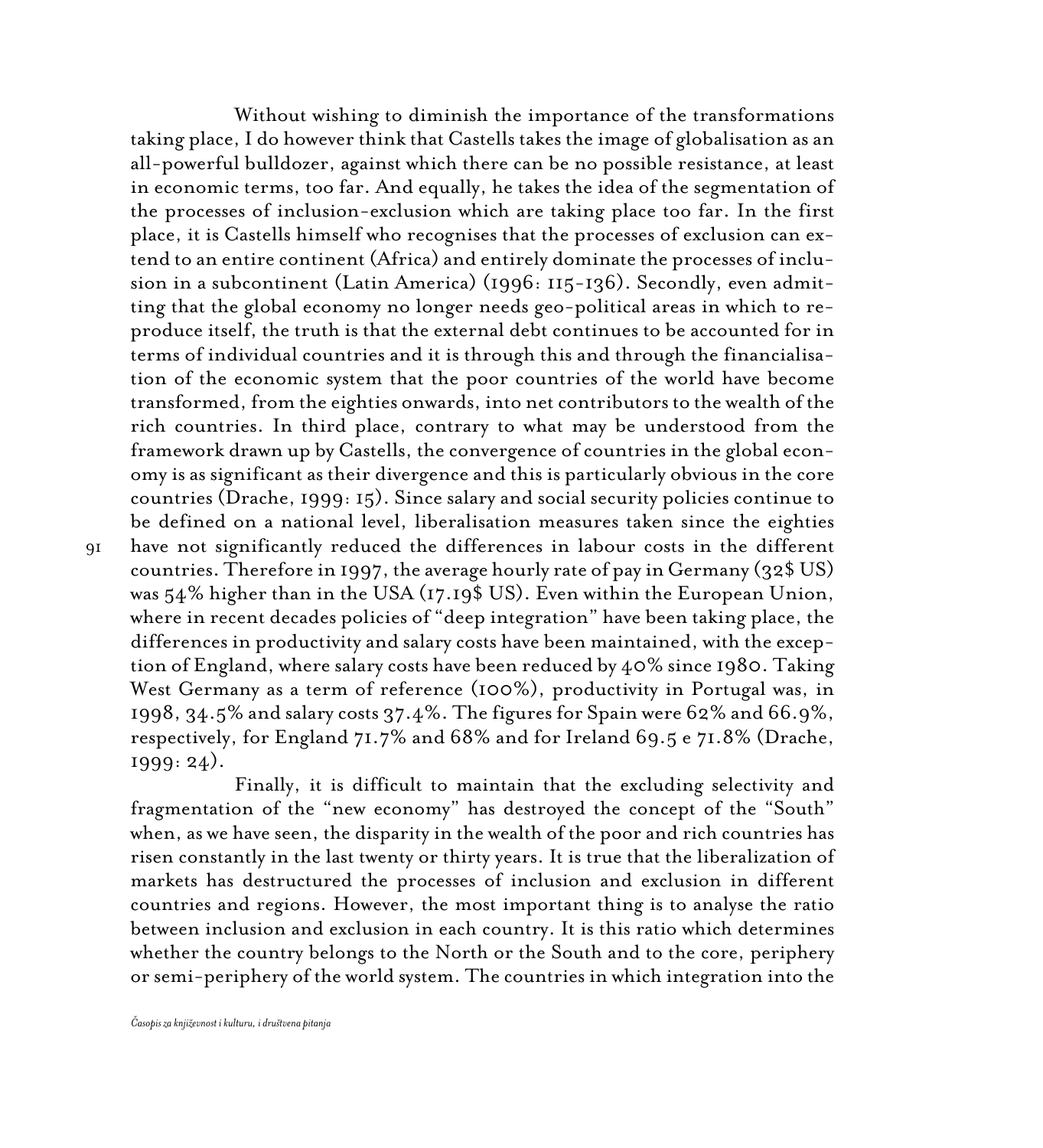world economy is processed primarily as exclusion are the countries of the South and the periphery of the world system.

These transformations deserve detailed attention, but there can be no doubt that only the ideological swings which have occurred in the scientific community in the North as well as in the South can explain how the iniquities and imbalances in the world system, despite having increased, have lost their analytical centrality. Thus, the "end of the South", and the "disappearance of the Third World" are, above all, a product of changes in the "sociological sensibility" which must, themselves, become an object of scrutiny. With some authors, the end of the South or the Third World is not the result of specific analysis of the South or the Third World but only of the "forgotten" status to which they are relegated. Globalisation is seen from the point of view of the core countries, taking into account their experiences. This is particularly the case of the authors who focus on economic globalisation.<sup>8</sup> Yet culturalist analyses frequently commit the same error. As an example, the reflexive theories applied to modernity, globalisation or accumulation (Beck, 1992; Giddens, 1991; Lash and Urry, 1996) and, in particular, the idea of Giddens that globalisation is "reflexive modernisation", forget that the great majority of the world's population are suffering the consequences of a modernity or a globalisation which is not in the least reflexive or that the great majority of workers live under regimes of accumulation which are the polar opposite of reflexive accumulation.

Both the determinist fallacy and the fallacy of the disappearance of the South have come to lose credibility as globalisation transforms itself into a social and political area of conflict. If, for some, it is still considered a great triumph of rationality, innovation and liberty, capable of producing infinite progress and unlimited abundance, for others it is an anathema, since it brings misery, marginalisation, and the exclusion of the great majority of the world's population in its wake, whilst the rhetoric of progress and abundance becomes, in reality, merely an increasingly select club of privileged members.

In these circumstances, it is not surprising that in recent years various discourses on globalisation have emerged. Robertson (1998), for example, distinguishes between four main globalisation discourses. *Regional discourse*, such as, for example, the Asian discourse, the Western European discourse or the Latin American discourse have a civilisational tone, in which globalisation confronts regional particularities. Within the same region, there may be different sub-discourses. For example, in France there is a strong tendency to view globalisation as an "Anglo-

<sup>8</sup> Amongst many others, see Boyer (1996, 1998); Drache (1999).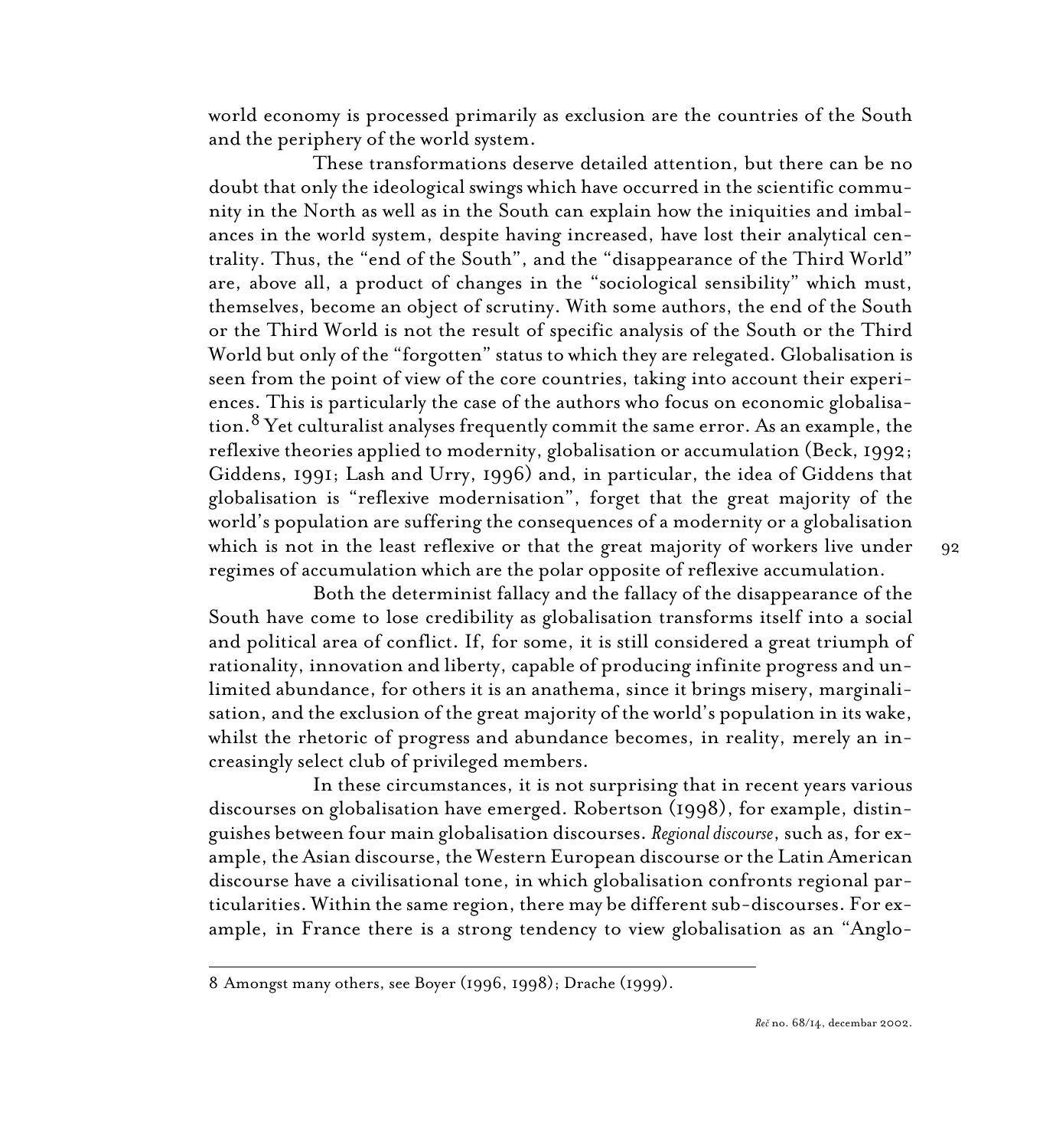American" threat to French society and culture and to that of the other European countries. Yet, as Robertson remarks, the anti-globalisation of the French can easily be converted into a French globalisation project. The *disciplinary discourse*relates to the way in which globalisation is seen by the different social sciences. The most salient feature of this discourse is the emphasis given to economic globalisation. *Ideological discourse* can intersect with either of these and relates to a political evaluation of the processes of globalisation. The anti-globalisation discourse opposes pro-globalisation discourse and within both it is possible to distinguish left and right wing positions. Finally there is *feminist discourse* which, having started off as an anti-globalisation discourse — favouring the local and attributing male concerns to the global — is nowadays also a discourse of globalisation and is distinguished by the emphasis it places on the community aspects of globalisation.

The plurality of discourses on globalisation show that it is imperative to produce a critical theoretical reflection on globalisation and to do so in such a way as to capture the complexity of the phenomena it involves and the disparate interests it confronts. The theoretical proposal which I present here arises from three apparent contradictions which, in my understanding, confer on the historical period in which we are living its specifically transitional nature. The first contradiction is between globalisation and localisation. The present time reveals itself to us as dominated by a dialectic, at the heart of which the processes of globalisation occur parallel to the processes of localisation. In fact, as interdependence and global interactions intensify, social relations in general seem to be increasingly more dispossessed, opening up the way towards new *rights of choice*, which cross borders that until recently were policed by tradition, nationalism, language or ideology and frequently by a combination of all these factors. Yet, on the other hand, in apparent contradiction to this trend, new regional, national and local identities are emerging, constructed around the new preeminence of the *rights to roots*. Such local factors, though they refer to real or imaginary territories as much as to ways of life and social relationships, are based on face-to-face relationships, on closeness and on interaction.

Territorial localisms are, for example, those favoured by people who, after centuries of genocide and cultural oppression, have finally reclaimed the right to self-determination within their ancestral territories, with some measure of success. This is the case of the indigenous people of Latin America and also Australia, Canada and New Zealand. Translocalised localisms, in turn, are promoted by translocalised social groups, such as the Arab immigrants in Paris or London, the Turkish immigrants in Germany or the Latin American immigrants in the USA. For these groups territory is the idea of territory, as a way of life, in terms of close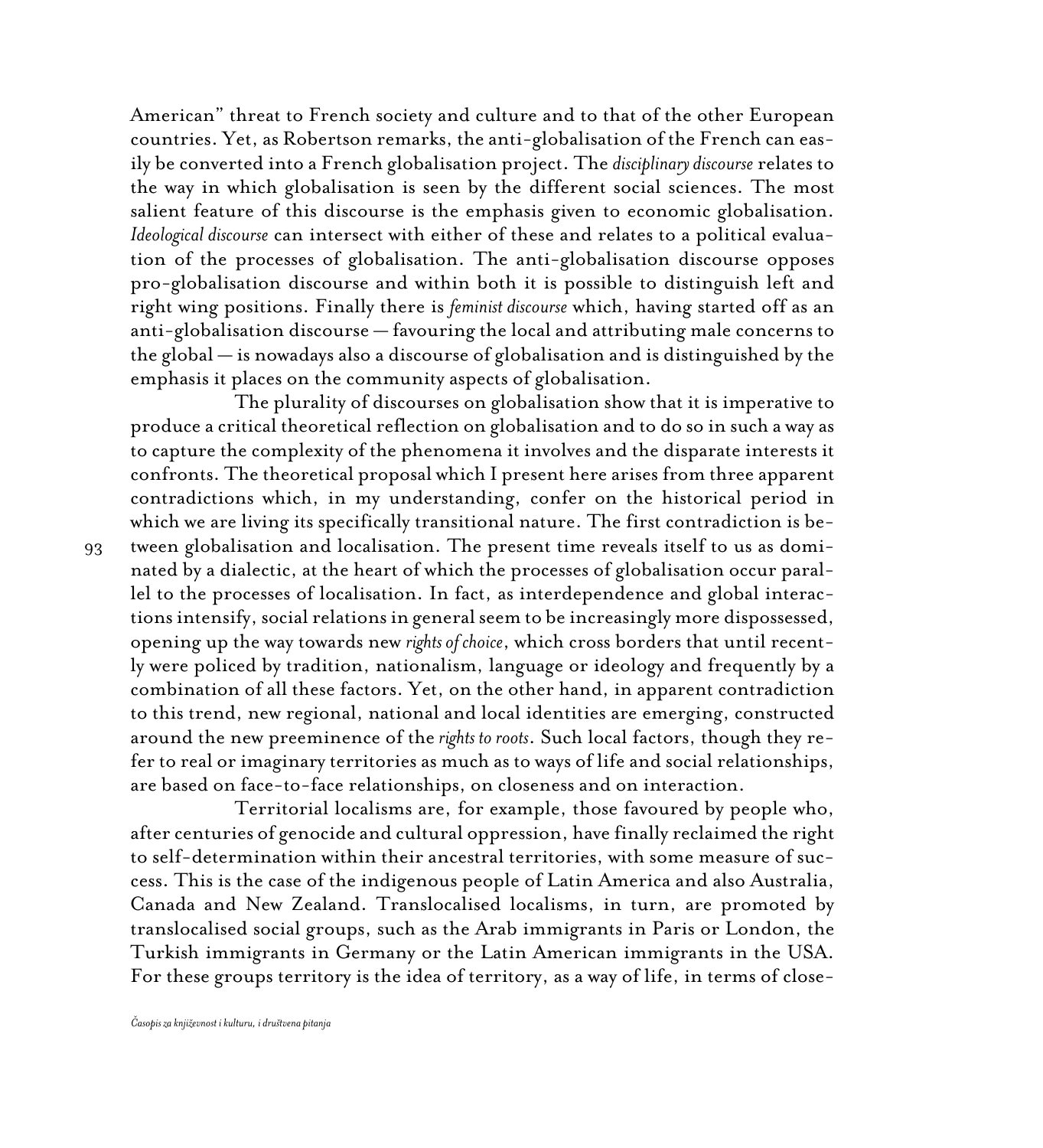ness, immediacy, belonging, sharing and reciprocity. Moreover, this repossession, which usually occurs on an inter-state level, can also occur on a supra-state level. A good example of this is the European Union, which, whilst de-territorialising social relations between the citizens of the member States, reterritorialises social relations with other states ("Fortress Europe").

The second contradiction is between the nation state and the transnational non-state. The preceding analysis on the different dimensions of the dominant globalisation showed that one of the most controversial points in debates on globalisation is the question of the role of the state in the era of globalisation. If, for some, the state is obsolete and on its way to extinction or, at the least, very much weakened in its capacity to organise and regulate social life, for others the state continues to be the central political entity, not only because the erosion of sovereignty is very selective but, more importantly, because the institutionalisation of globalisation itself — from the multilateral financial agencies to the deregulation of the economy — is created by the national states. Each of these positions captures part of the ongoing process. None of them, however, does justice to the transformations as a whole because these are, in fact, contradictory and include processes of state affirmation — to the extent to which it may be stated that states have never been so important as they are today — as well as processes of privatization, in which highly important interactions, networks and transnational flows take place without any significant interference from the state, in contrast with what had happened in the previous era.

The third contradiction, which is of a political and ideological nature, exists between those who see in globalisation the finally indisputable and unconquerable energy of capitalism and those who see in it an new opportunity to broaden the scale and the nature of transnational solidarity and anti-capitalist struggle. The former position is, moreover, defended as much by those who lead globalisation and benefit from it as by those for whom globalisation is the most recent and most virulent form of external aggression against their way of life and well-being.

These three contradictions crystallise the most important vectors of the process of globalisation now taking place. In the light of them, it is easy to see that disjunctions, parallel occurrences and confrontations are so significant that what we term globalisation is, in fact, a set of different processes of globalisation and, in the last instance, of different and sometimes contradictory globalisations.

What we habitually call globalisation is, in fact, different sets of social relationships, and different sets of social relationships give rise to different phenomena of globalisation. In these terms there is not, strictly speaking, one sole entity called globalisation, instead there are globalisations; to be precise, this term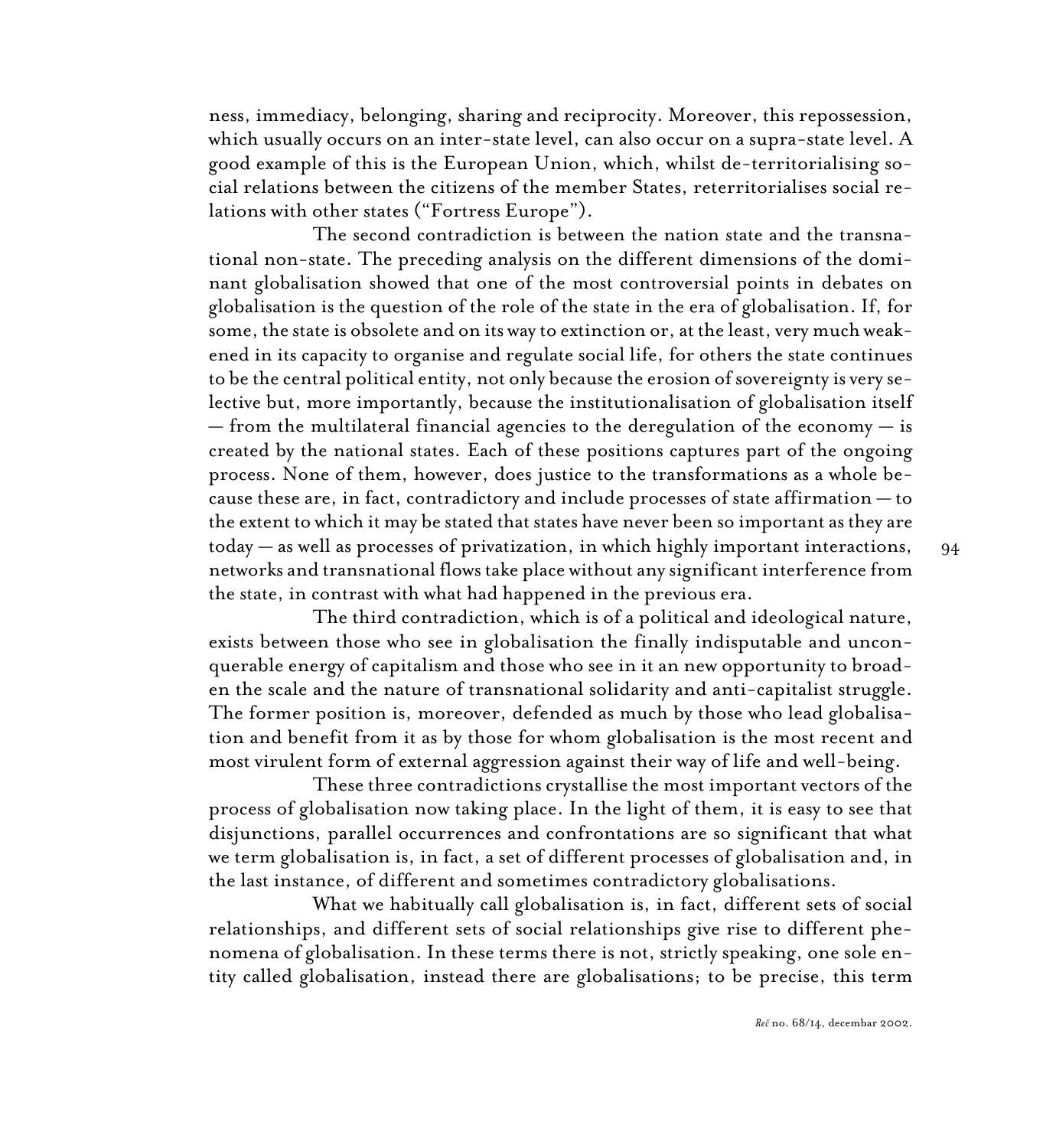should only ever be used in the plural. Any wider concept should be process-based and not substantive. In addition, although they are sets of social relationships, globalisations involve conflicts and, therefore, winners and losers. Frequently, discourse on globalisation is the history of the winners, recounted by themselves. In fact, the victory is apparently so absolute that the defeated vanish totally from the scene. It is therefore wrong to think that the newer and more intense forms of transnational interactions produced by the processes of globalisation have eliminated the hierarchies of the world system. Doubtless they have transformed them profoundly, but this does not mean that they have eliminated them. On the contrary, empirical evidence suggests the opposite, pointing to an intensification of hierarchies and inequalities. The contradictions and disjunctions identified above suggest that we are in a transitional period, in terms of the three main dimensions: transitional in terms of the hierarchies and inequalities in the world system, transitional in terms of institutional form and complementarity amongst institutions; transitional in terms of the scale and configuration of social and political conflicts.

The theory under construction must therefore take the plurality and contradictions in the processes of globalisation into account instead of trying to subsume them into reductionist abstractions. The theory which I am about to put forward is based on the concept of a world system in transition. It is in transition because it contains within itself the old world system, undergoing a process of profound transformation, and a set of emerging realities which may or may not lead to a new world system, or to another new entity, systematic or not. It is a question of circumstances which, when captured synchronically, reveal a complete openness to possible alternative developments. Such openness is symptomatic of a great instability which configures a bifurcation, in the Prigoginian sense. It is a situation of great instability and volatile compromises, in which small alterations can bring about huge transformations. It is therefore a situation characterised by turbulence and by the explosion of scales.<sup>9</sup> The theory which I am proposing here aims to take the bifurcation into account and in so doing cannot, itself, escape becoming a theory open to the possibilities of chaos.

The world system in transition is formed from three sets of collective practices: the set of interstate practices, the set of global capitalist practices and the set of transnational social and cultural practices. The interstate practices correspond to the role of the states in the modern world system as protagonists of the in-

<sup>9</sup> On the concept of turbulence in scales and explosion of scales, see Santos (1996).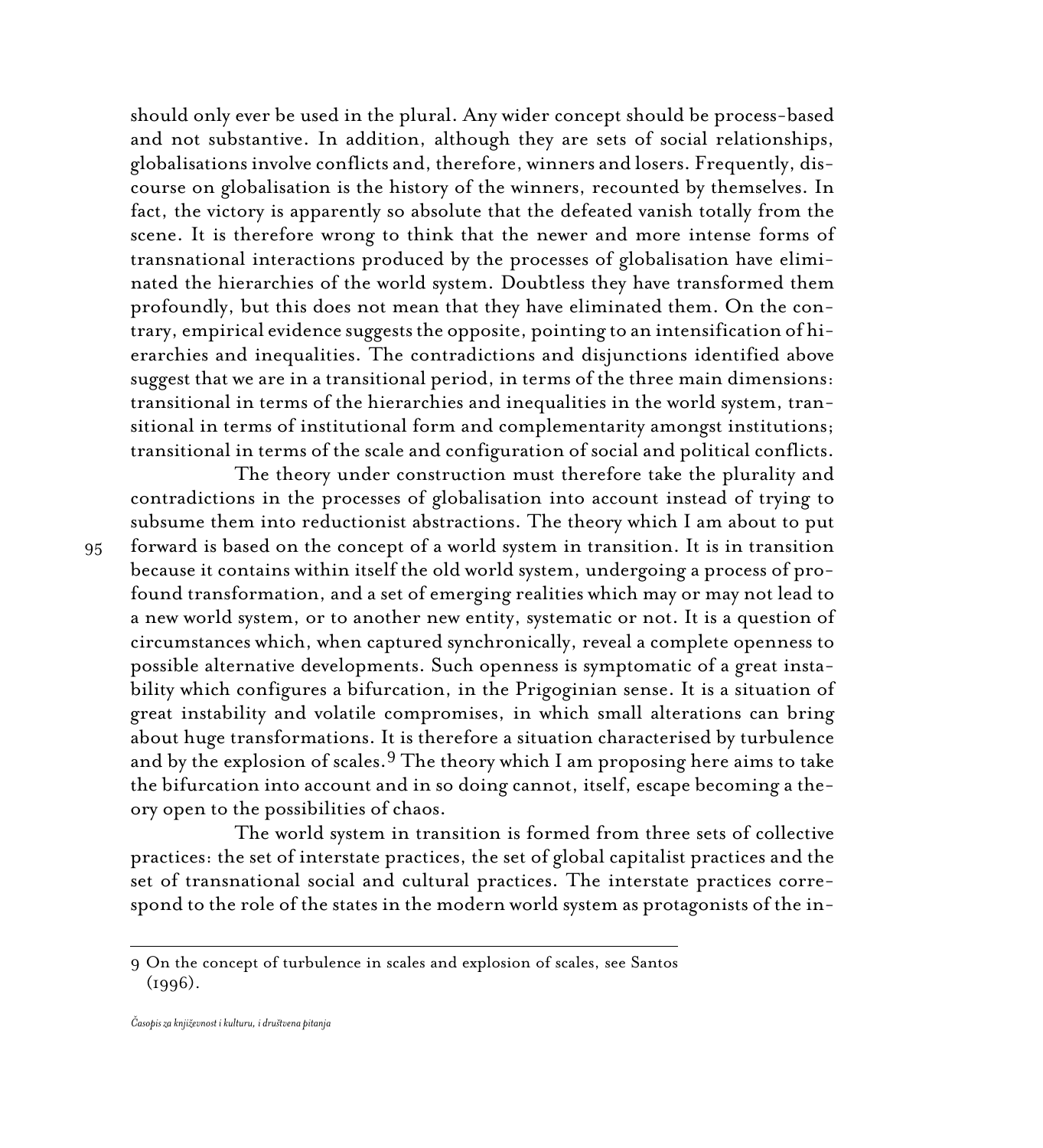ternational division of labour, at the heart of which is established the hierarchy of the core, periphery and semi-periphery. The global capitalist practices are the practices of the economic agents whose spatial-temporal unit for real or potential action is the planet itself. The transnational social and cultural practices are the cross-border flows of people and cultures, and of information and communication. Each of these sets of practices is made up of: a *group of institutions* which ensure its reproduction, their compatibility and the stability of the inequalities which they produce; a *form of power* which supplies the logic of the interactions and legitimises the inequalities and the hierarchies; a *form of law* which supplies the language of intra-institutional and inter-institutional relations and the criteria for distinguish-

| Practices                               | Institutions                                                                                                                                                                                                                | Form of Power                                               | Form of Law                                                                                                                                                | Structural Conflict                                                                                                                                            | Criteria of<br>Hierarchy                |
|-----------------------------------------|-----------------------------------------------------------------------------------------------------------------------------------------------------------------------------------------------------------------------------|-------------------------------------------------------------|------------------------------------------------------------------------------------------------------------------------------------------------------------|----------------------------------------------------------------------------------------------------------------------------------------------------------------|-----------------------------------------|
| Interstate                              | $\star$ States<br><del>M</del> nternational<br>Organisations<br><b>*Multilateral</b><br>Financial<br>Institutions<br><b>Regional Blocs</b><br>(NAFTA,<br>European Union<br>Meroosul)<br><b>*World Trade</b><br>Organisation | Unequal exchange<br>of sovereignty<br>prerrogatives         | <b>*International</b><br>law<br><b>*International</b><br>treaties<br><b>*Law</b> of regional<br>integration                                                | Inter-state<br>struggles for the<br>relative position<br>in the world<br>system (ascendant/<br>/descendant:<br>autonomy/<br>/dependence)                       | Centre,<br>periphery,<br>semi-periphery |
| Global<br>capitalist                    | Multinational<br>companies                                                                                                                                                                                                  | Unequal exchange<br>of resources or<br>commercial<br>values | *Labour law<br>Muternational<br>economic law<br>New lex mercatoria<br>Property rights<br><del>x</del> Intellectual<br>property rights<br>Ratent rights     | Class struglles for<br>the appropriation<br>of valuation of<br>commercial<br>resources<br>(integration/<br>/disintegration;<br>inclusion/<br>$/$ exclusion $)$ | Global, local                           |
| Transnational<br>social<br>and cultural | $\star$ Non-<br>Governmental<br>Organisations<br>$\clubsuit$ Social<br>movements<br><b>*Networks</b><br>$\star$ Flows                                                                                                       | Unequal exchange<br>of identities and<br>cultures           | <del>*</del> Human rights<br><b>Rights</b> of<br>nationality and<br>residence<br><b>*Right</b> of<br>emigration<br><b>*Intellectual</b><br>property rights | Struglles of social<br>groups forthe<br>recognition of<br>difference<br>(inclusion/<br>/exclusion:<br>autonomous<br>inclusion/sub-<br>altern inclusion)        | Global, local                           |

Figure 1: *The Processes of Globalisation*

*Reč* no. 68/14, decembar 2002.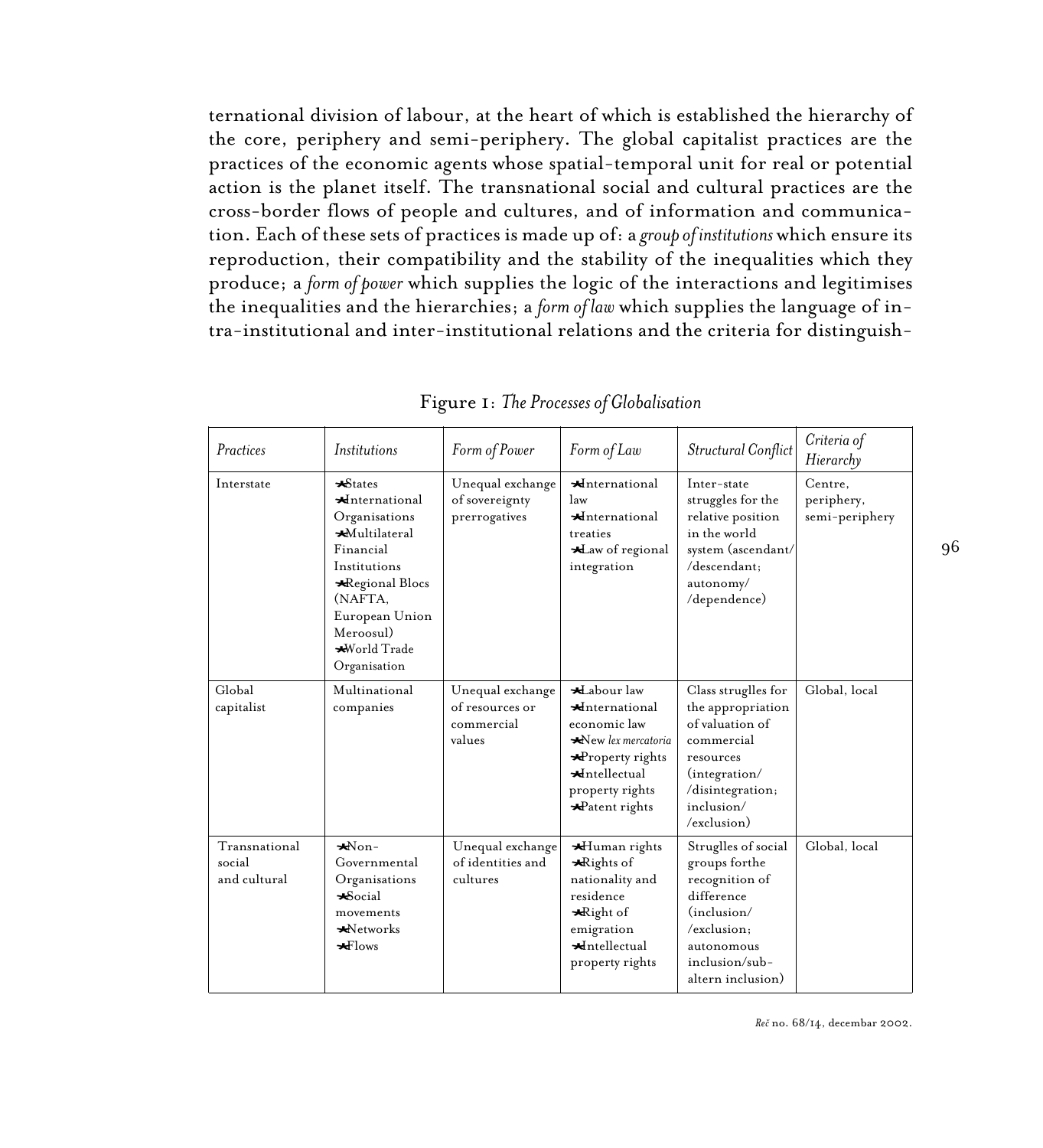ing between permitted and prohibited practices; a *structural conflict* which condenses the root tensions and contradictions of the practices in question; and *criteria of hierarchy* which define the way in which inequalities of power and the conflicts which they translate into are crystallized. Finally, although all the practices of the world system in transition are involved in all the *modes of production of globalisation*, they are not all involved in all of them with the same intensity.

Figure no 1 illustrates the internal composition of each of the components of the different sets of practices. I will only comment on those which require an explanation. Prior to this, however, it is necessary to identify what distinguishes the world system in transition (WSIT) from the modern world system (MWS). In the first place, whilst the MWS is based on two pillars, the world economy and the interstate system, the WSIT is based on three pillars, none of which have the consistency of a system. It is more a question of sets of practices whose internal coherence is intrinsically problematic. The greatest complexity (and also incoherence) of the world system in transition lies in the fact that in it the processes of globalisation extend far beyond states and the economy, and involve social and cultural practices, which in the MWS are confined only to states and national societies or their sub-units. Moreover, many of the new transnational cultural practices are originally transnational or, in other words, constitute themselves free of reference to any concrete nation or state or, when they do have recourse to them, do so only to acquire raw material or local infrastructures for the production of transnationality. Secondly, interactions between the pillars of the WSIT are much more intense than those of the MWS. In addition, whilst in the MWS the two pillars have clear and distinct outlines, in the WSIT there is a constant and intense interpenetration between the different sets of practices, to such an extent that there are grey areas or hybrids amongst them, in which the sets assume a particularly composite character. For example, the World Trade Organisation is a hybrid institution made up of interstate practices and global capitalist practices, in the same way that flows of migration are a hybrid institution in which, to varying extents according to different situations, the three sets of practices are present. Thirdly, even though many of the core institutions of the MWS remain in the WSIT, they nowadays carry out different functions, without their centrality necessarily being affected. Thus the state, which in the MWS ensured the integration of the national economy, society and culture, nowadays actively contributes towards the disintegration of the economy, society and culture on a national level in the name of their integration within the global economy, society and culture.

The processes of globalisation result from the interactions between the three sets of practices. The tensions and contradictions inside each of the sets and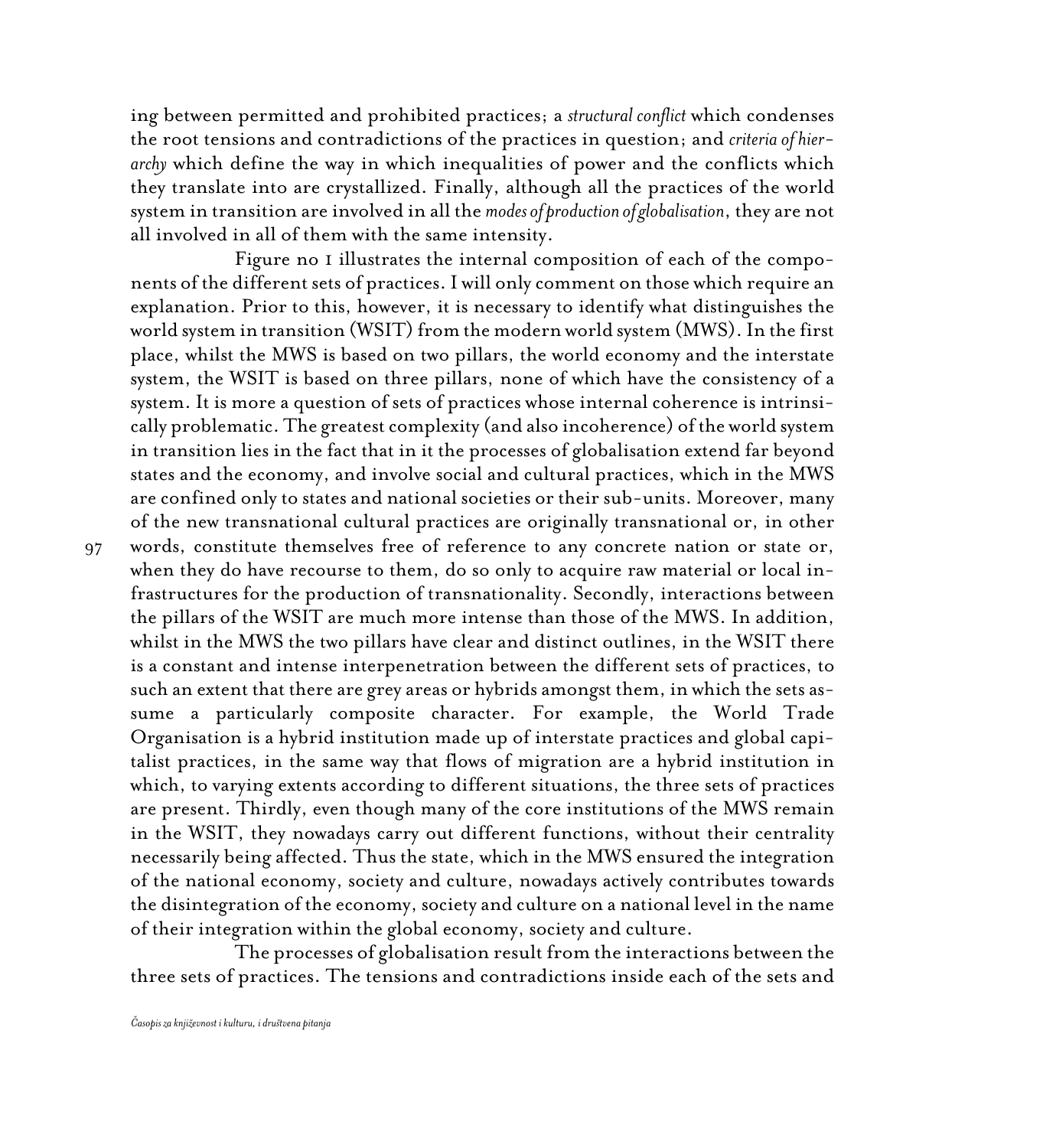in the relationships between them arise from forms of power and inequalities in the distribution of power. The form of power is the unequal exchange in all cases, but it assumes specific forms in each of the sets which are derived from the resources, the artifacts and the imaginary which are the object of this unequal exchange. The depth and intensity of interstate, global and transnational interactions means that forms of power are exercised as unequal exchanges. Since it is a matter of exchanges and inequalities may, to a certain extent, be hidden or manipulated, the registering of interactions in the WSIT often (and credibly) assumes a register, the horizontal register through central ideas such as interdependence, complementarity, coordination, cooperation, networking, etc. In the face of this, conflicts tend to be experienced as diffuse, and it is sometimes difficult to define what or whom is in conflict. Even so, it is possible in each set of practices to identify a structural conflict, or, in other words, a conflict which organises struggles around the resources which are the objects of unequal exchange. In the case of interstate practices, the conflict is engaged around relative positions in the hierarchy of the world system, since it is this which dictates the type of exchanges and levels of inequality. Struggles for promotion or against relegation and movements within the hierarchy of the world system which these translate into are long-term processes which at each given moment can be crystallized into levels of autonomy and dependence. On the level of global capitalist practices, the struggle lies between the global capitalist class and the other classes defined on a national level, whether they are the bourgeoisie, the petty bourgeoisie or the working class. Obviously the levels of inequality of exchange and the mechanisms which produce them are different, according to the classes which are in confrontation, but in all cases there is a struggle for the appropriation or valuation of commercial resources, whether these are labour or knowledge, information or raw materials, credit or technology. What remains of the national bourgeoisie and petty bourgeoisie is, in this transitional phase, a cushion which softens and a smokescreen which hides the increasingly stark and crude contradiction between global capital and labour transformed into a global resource.

In the domain of transnational social and cultural practices, unequal exchanges relate to non-commercial resources whose transnationality is based on local differences, such as ethnicity, identity, cultures, traditions, a sense of belonging, the imaginary, rituals and written or oral literature. There are countless social groups involved in these unequal exchanges and their struggles are engaged around recognition of the non-mercantile appropriation or valuation of these resources, or rather, around equality in difference and difference in equality.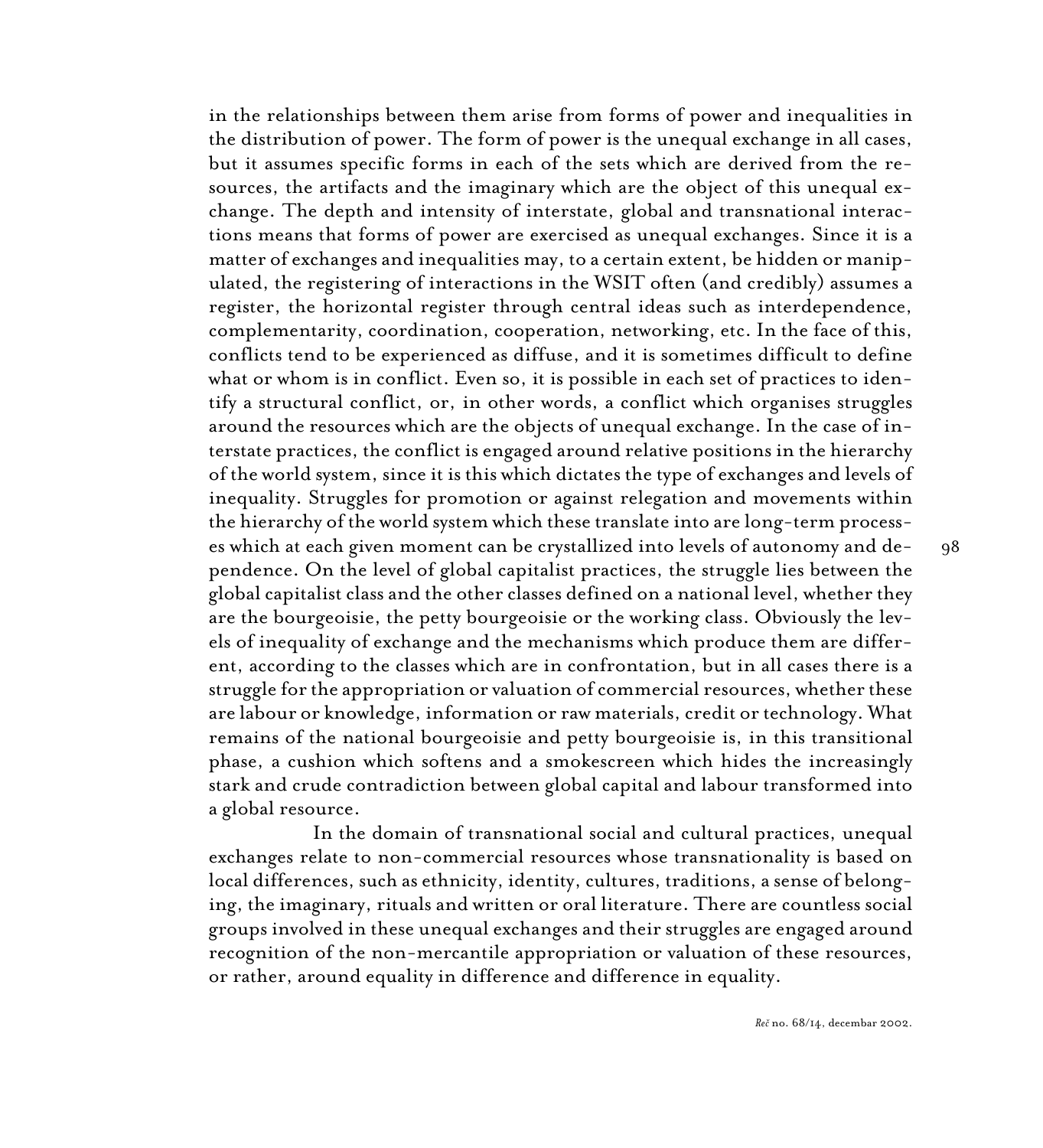The reciprocal interaction and interpenetration of these three sets of practices means that the three types of conflict and the unequal exchanges which fuel them, in practice, translate into composite hybrid or dual conflicts, in which, in different ways, elements of each of the structural conflicts are present. The importance of this fact lies in what is termed transconflictuality, which consists of assimilating one type of conflict within another and in experiencing one particular type of conflict as if it were another. Thus, for example, a conflict within global capitalist practices can be assimilated into an interstate conflict and experienced as such by the parties involved in the conflict. In the same way, an interstate conflict may be assimilated into a conflict of transnational cultural practices and experienced as such. A transconflituality reveals the openness and the bifurcation which characterises the WSIT since, at the outset, it is impossible to know in which direction the transconflituality is orientated. However, the direction which is finally imposed is decisive, not only in defining the practical outlines of the conflict, but also its nature and its results.

I suggest that, under the present conditions of the WSIT, the analysis of the processes of globalisation and the hierarchies which they produce should be centred on criteria which define the global/local. In addition to the justification presented above, there is one other criterion which I consider important and which can be summed up by the term *differential voracity of the global/local.* In the MWS, the hierarchy of the core, periphery and semi-periphery was articulated as a series of dichotomies derived from a variety of forms of unequal differentiation. Amongst these dichotomies I would highlight: development/underdevelopment, modern/traditional, superior/inferior, universal/particular, rational/irrational, industrial /agricultural, urban/rural. Each of these forms has its own semantic register, intellectual tradition, political intentionality and projected horizons. What is new in the WSIT is the way in which the global/local dichotomy has come to absorb all the others, in political discourse as well as in scientific discourse.

The global and the local are socially produced within the processes of globalisation. I have distinguished four processes of globalisation produced by other modes of globalisation. This, now, is my definition of the mode of production of globalisation: it is a set of unequal exchanges in which a certain artefact, condition, entity or local identity extends its influence beyond its national frontiers and, in so doing, develops an ability to designate as local another rival artifact, condition, entity or identity.

The most important implications of this concept are as follows. Firstly, in terms of the conditions of the world system in transition, genuine glob-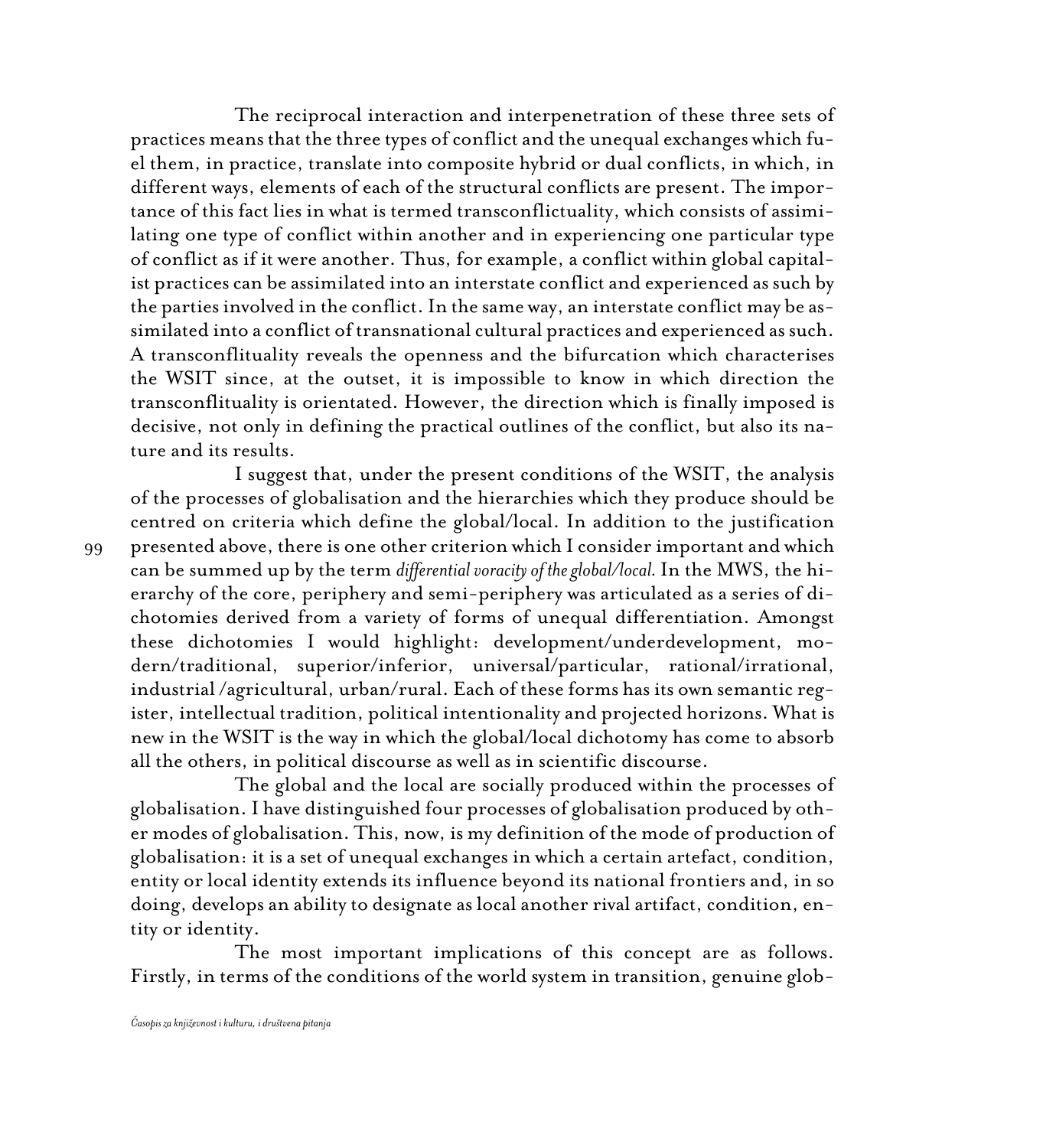alisation does not exist; what we call globalisation is always the successful globalisation of a particular localism. In other words, there are no global conditions within which we cannot find local roots, either real or imagined, as a specific cultural insertion. The second implication is that globalisation presupposes localisation. The process which creates the global as the dominant position in unequal exchanges, is the same one which produces the local as the dominated, and therefore hierarchically inferior, position. In fact we live as much in a local as in a global world. Therefore, in analytical terms, it would be equally correct if the present situation and our topics of investigation were defined in terms of localization instead of globalisation. The reason why the latter term is preferred is basically because hegemonic scientific discourse tends to favour the history of the world as told by the conquerors. It is no accident that Benjamin Barber's book on the tensions in the process of globalisation is called *Jihad versus McWorld* (1995) and not *MacWorld versus Jihad*. There are many examples of how globalisation presupposes localisation. The English language as a *lingua franca* is one. Its propagation as a global language implies the localization of other, potentially global, languages, particularly French. That is to say that, once a certain process of globalisation has been identified, its integral meaning and explanation cannot be obtained without taking into account the adjacent processes of relocalisation occurring simultaneously or in sequence to it. The globalisation of the Hollywood star system contributed to the localisation (ethnicisation) of the Hindu cinema star system. Analogously, the French or Italian actors of the 60s — from Brigitte Bardot to Alain Delon, or from Marcello Mastroianni to Sophia Loren — who at the time symbolised the universal style of acting, seem, when we watch their films again nowadays, provincially European, if not curiously ethnic. The difference in view lies in the way in which, since then, the Hollywood style of acting has managed to globalise itself. To give another example from a totally different area, the more the hamburger or pizza becomes globalised, the more localised the Portuguese *bolo de bacalhau* or the Brazilian *feijoada* become, in the sense that they are increasingly seen as typical particularities of Portuguese or Brazilian society.

One of the transformations most frequently associated with the processes of globalisation is the compression of time and space, or, rather, the social process by which phenomena accelerate and are spread throughout the world (Harvey, 1989). Although apparently monolithic, this process combines highly differentiated situations and conditions and, because of this, cannot be analysed independently of the power relations which respond to the different forms of temporal and spatial mobility. On the one hand, there is the global capitalist class, which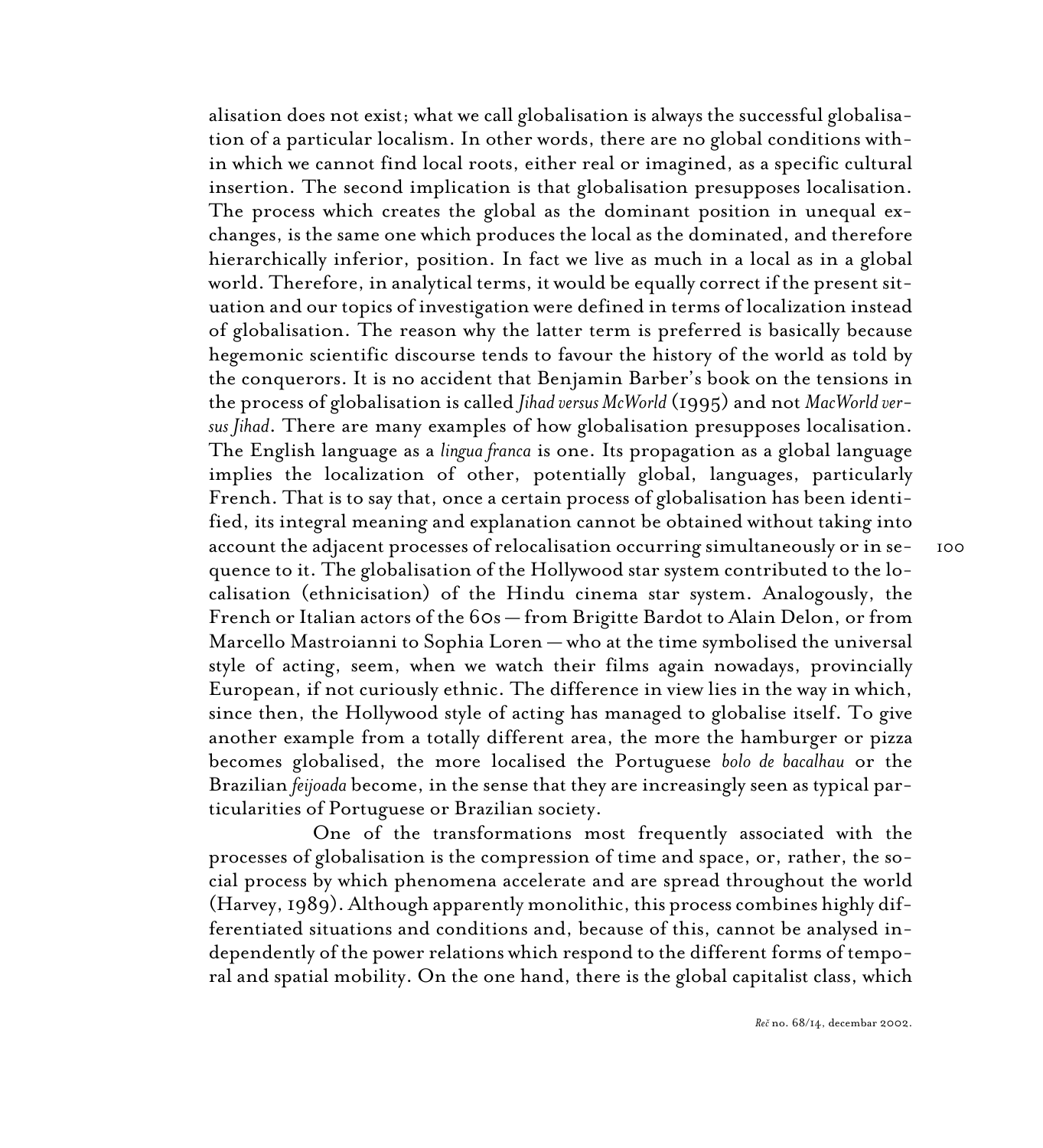in reality controls the space-time compression and is capable of transforming it in its favour. On the other hand, there are the classes and subordinate groups, such as migrant workers and refugees, who in recent decades have represented much crossborder traffic, but who do not, in any way, control the space-time compression. Between the executives of the multinational companies and the emigrants and refugees, tourists represent a third mode of production of the compression of space and time.

There are also those who contribute greatly to globalisation but remain, nevertheless, prisoners in their own local time-space. By cultivating the coca bush, the peasants of Bolivia, Peru and Colombia, contribute decisively to the world drug culture, but remain themselves "localised" in their villages and mountains, as they always have been. So do the Rio slum-dwellers, who are prisoners of their marginal urban lifestyle, whilst their songs and dances, particularly the samba, are nowadays part of a globalised music culture.

From yet another perspective, a global competency at times requires a specific local emphasis. Many tourist locations today have to emphasise their exotic, vernacular and traditional character in order to make themselves sufficiently attractive to the global tourism market.

The production of globalisation therefore implies the production of localisation. Far from dealing with symmetrical productions though, it is through these that the dominant hierarchy is established in the WSIT. In its terms, the local is integrated into the global in two possible ways: by exclusion or by subordinate inclusion. Although in common parlance and in political discourse the term globalisation conveys an idea of inclusion, the true nature of inclusion for globalisation, above all in its economic sense, can be extremely limited. Vast areas of the world's population, above all in Africa, are being globalised specifically in terms of being excluded by hegemonic globalisation.<sup>10</sup> What actually characterises the production of globalisation is the fact that its impact extends to the realities it excludes as much as to the realities it includes. Yet the decisive factor in the hierarchy produced is not only the context of the inclusion but also its nature. The local, when included, is done so in a subordinate fashion, according to a global logic. The local which precedes the processes of globalisation, or which manages to remain on its margins, has very little to do with the local which results from the

<sup>10</sup> Cf. also McMichael (1996: 169). The dialectics of inclusion and exclusion are particularly visible in the global communications and information technology market. With the exception of South Africa, in terms of this market, the African continent does not exist.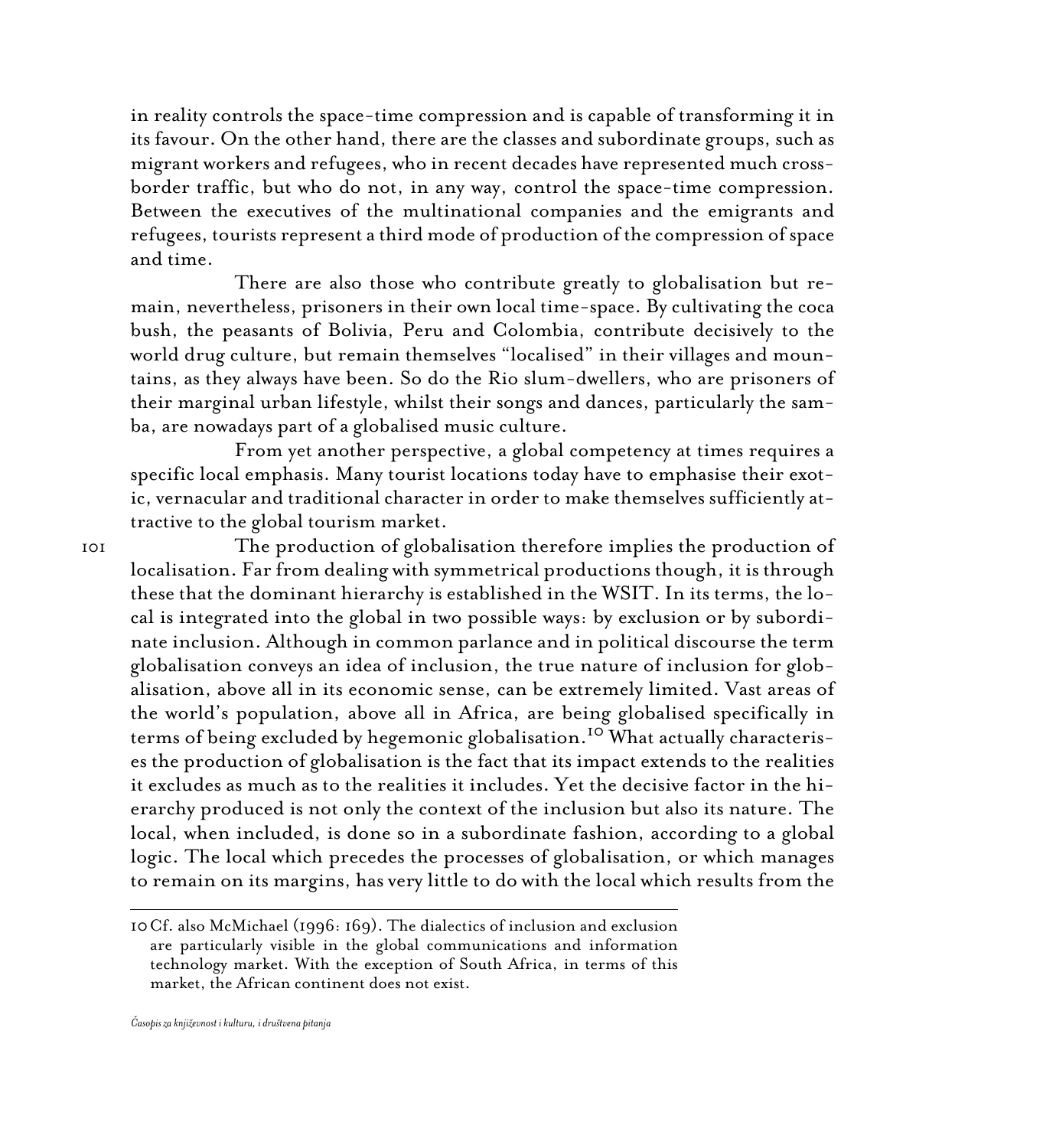global production of localisation. Moreover, the first type of local is at the origins of the processes of globalisation whereas the second type is the result of its operations.

The general mode of production of globalisation can be divided into four modes of production, which, in my view, give rise to four forms of globalisation. The first form of globalisation is the globalised localism. It is the process by which a particular phenomenon is successfully globalised, whether it be the worldwide activities of the multinational, the transformation of the English language into a lingua franca, the globalisation of American fast food or popular music or the worldwide adoption of the same laws of intellectual ownership, patents or telecommunications aggressively promoted by the USA. In this mode of production of globalisation, what is globalised is the winner of a struggle for the appropriation or valuation of resources or the recognition of difference. This victory translates into the capacity to dictate the terms of integration, competition and inclusion. In the case of the recognition of difference, the globalised localism implies the conversion of triumphant victory into a universal difference and the consequent exclusion or subordinate inclusion of alternative differences.

I have called the second form of globalisation the *localized globalism.* It consists of the specific impact on local conditions produced by transnational practices and imperatives which arise from globalised localisms. To respond to these transnational imperatives, local conditions are disintegrated, destructured, and, eventually, restructured as subordinate inclusion. Such localized globalisms include: the elimination of neighbouring commerce; the creation of free trade enclaves or zones; the deforestation and massive destruction of natural resources in order to pay off the external debt; the use of historic treasures, religious ceremonies or places, craftsmanship and wildlife for the purposes of tourism; ecological *dumping* (the "purchase" by Third World countries of toxic waste produced in the core capitalist countries in order to manage external debts); the conversion of subsistence agriculture into agriculture for export as part of "structural adjustment"; the ethnicisation of the workplace (devaluing of salaries because the workers belong to an ethnic group considered "inferior" or "less demanding").

These two modes of production operate in conjunction but should be dealt with separately since the factors, agents and conflicts which intervene in one or the other are distinct. The sustained production of globalised localisms and localized globalisms is increasingly determining the specific hierarchy of interstate practices. The international division of the production of globalisation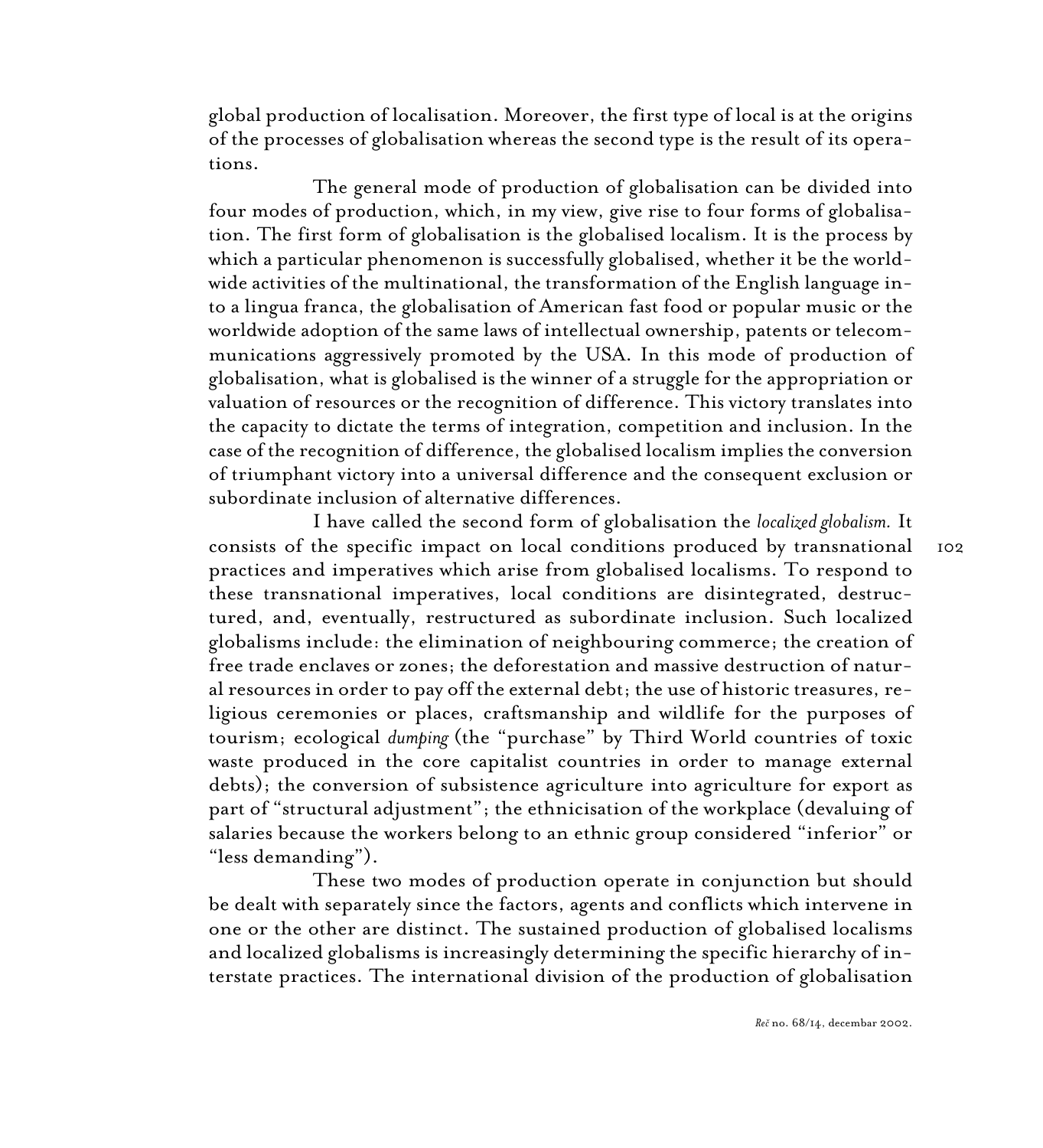tends to assume the following pattern: core countries specialise in globalised localisms, whilst peripheral countries only have the choice of localized globalisms. Semi-peripheral countries are characterized by the co-existence of both globalised localisms and localised globalisms and by the tensions between them. The world system in transition is a mesh of localised globalisms and globalised localisms.

There are two other modes of production of globalisation in addition to these, which perhaps best define the differences and newness of the WSIT in relation to the MWS, since they occur within the set of practices which have erupted with particular force in recent decades — transnational social and cultural practices — although they also have repercussions on the other sets of practices. They relate to the globalisation of resistance to globalised localisms and localized globalisms. I have termed the first of these *cosmopolitanism*. It consists of the transnational organised resistance of nation states, regions, classes and social groups victimised by the unequal exchanges which fuel globalised localisms and localized globalisms. They take advantage of the possibilities of transnational interaction created by the world system in transition, including those resulting from the revolution in information technology and communications. Resistance consists of transforming unequal exchanges into exchanges of shared authority, and translates into struggles against exclusion, subordinate inclusion, dependency, disintegration and relegation. Cosmopolitan activities include, amongst many others: movements and organisations within the peripheries of the world system; egalitarian transnational networks of solidarity between North and South; dialogue between workers' organisations in countries integrated into the different regional blocs or between workers in the same multinational company operating in different countries (the new working class internationalism); international networks of alternative legal aid; transnational human rights organizations; worldwide networks of feminist movements; transnational militant anti-capitalist non-governmental organisations (NGOs); networks of indigenous, ecological or alternative development movements and associations; literary, artistic and scientific movements on the periphery of the world system in search of alternative non-imperialist, anti-hegemonic cultural values, involved in studies using postcolonial or minority perspectives. The heterogeneity of the movements and organisations involved is also significant and the conflict surrounding the World Trade Organisation meeting in Seattle on 30th. November 1999 was an eloquent demonstration of what I have termed cosmopolitanism. This was followed by other demonstrations against the financial institutions of hegemonic globalisation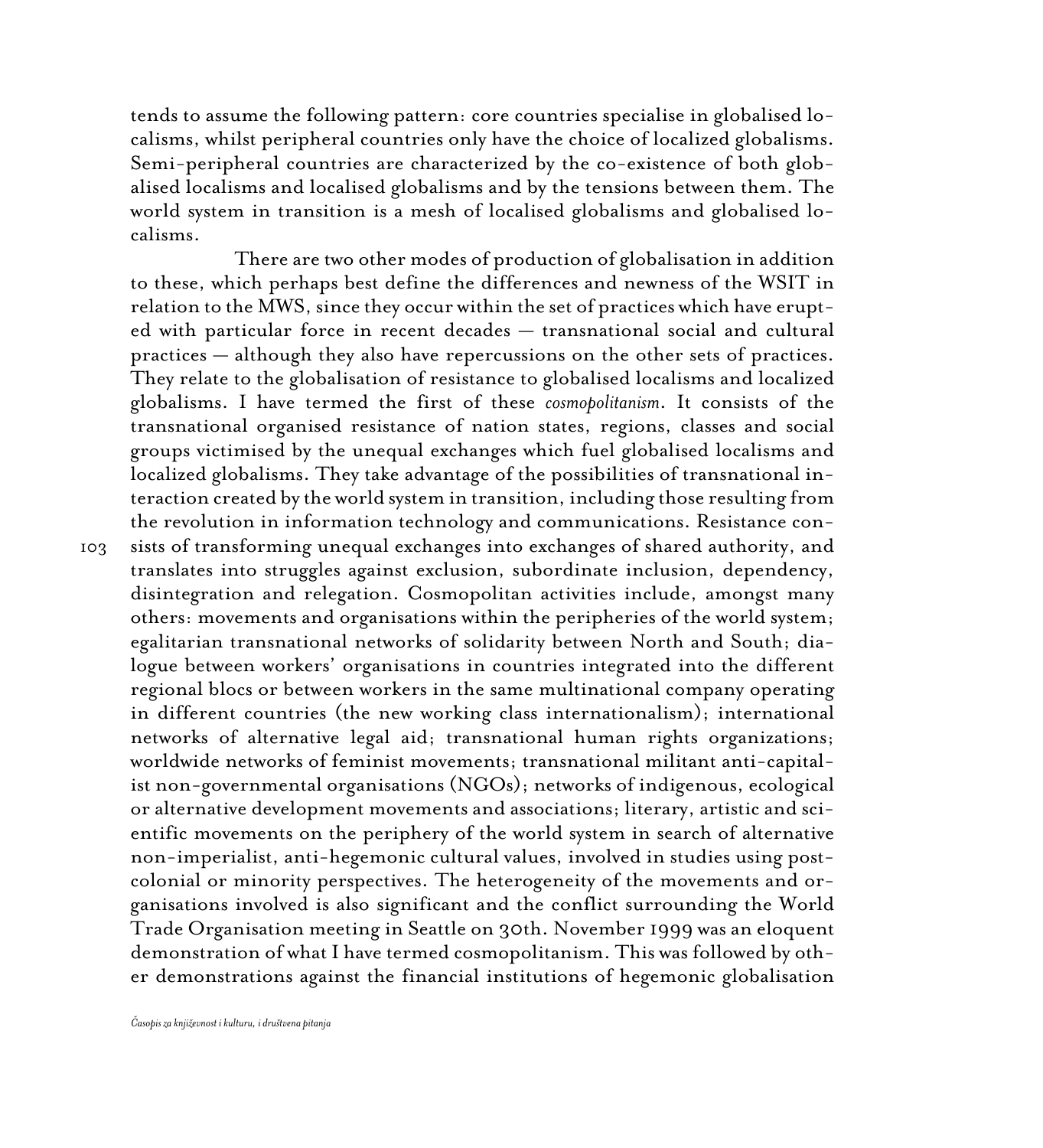which took place in Washington, Montreal, Geneva and Prague. The World Social Forum held in Porto Alegre in January 2001 was another important manifestation of cosmopolitanism.

The use of the term "cosmopolitanism" to describe resistance practices and discourses against unequal exchanges in a backward world system may seem inadequate in the face of its modernist ascendancy, so eloquently described by Toulmin (1990), as well as in the light of its current use to describe the practices understood here, whether as globalised localisms or as localised globalisms (not to mention its use to describe the worldwide range of multinational companies as "cosmocorp"). I use it, however, to signify that, contrary to modernist belief (particularly that of the *fin de siècle*), cosmopolitanism is only possible in an interstitial way on the margins of the world system in transition as an anti-hegemonic practice and discourse generated by progressive coalitions of classes or subordinate social groups and their allies. Cosmopolitanism is, in fact, a tradition of Western modernity but it is one of the many traditions which has been suppressed or marginalised by the hegemonic tradition, which in the past generated European expansionism, colonialism and imperialism, and which today generates globalised localisms and localized globalisms.

In this context, it is necessary to state one more fine point. Cosmopolitanism may invoke the belief of Marx in the universality of those who, under capitalism, have nothing to lose but their chains.<sup>11</sup> Whilst I would not reject such an invocation, I would insist on the distinction between cosmopolitanism, as I understand it and the universality of the Marxist working class. In addition to the working class described by Marx, the oppressed classes in the world today can be grouped into two more categories, neither of which can be reduced to the classwhich-has-only-its-chains-to-lose category. On the one hand, there are considerable and influential sectors of the working classes in the core countries, and even in the semi-peripheral countries, who nowadays have something more to lose than just chains, even though this "something" might not amount to much or, rather, might

<sup>11</sup> The idea of cosmopolitanism, like universalism, world citizenship and the rejection of political and territorial borders, has a long tradition in Western culture, from the cosmic law of Pythagoras and the philallelia of Democritus to the "Homo sum, humani nihil a me alienum puto" of Terence, from the medieval res publica christiana to the Renaissance humanists, and from Voltaire, for whom "to be a good patriot, it is necessary to become an enemy of the rest of the world", to working class internationalism.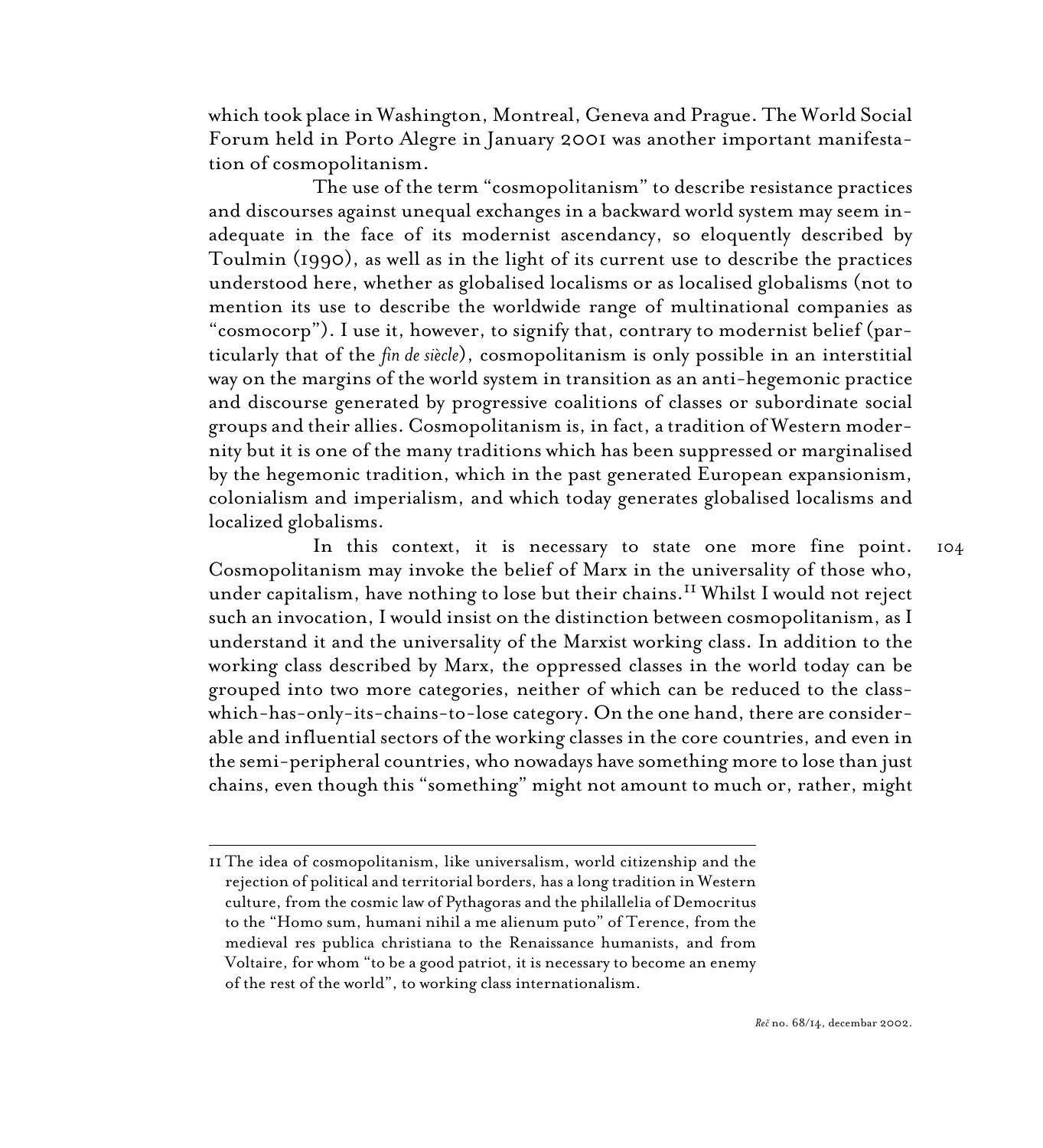be more symbolic than material.<sup>12</sup> On the other hand, there are huge populations in the world who have never even had chains, or in other words, are not sufficiently useful or skilled enough to be directly exploited by capital and for whom, in consequence, the eventual possibility of such exploitation would feel like liberation. In all their various forms, the cosmopolitan coalitions see their struggle as one for emancipation from the dominant classes, whether they are dominated by mechanisms of oppression or by exploitation. Maybe because of this, contrary to the Marxist concept, cosmopolitanism does not imply uniformity and the collapse of differences, autonomies and local identities. Cosmopolitanism is no more than the fusion of local, progressive struggles with the aim of maximising their emancipatory potential in loco through translocal/local connections.

Probably the most important difference between my concept of cosmopolitanism and the Marxist universality of the oppressed is that the progressive cosmopolitan coalitions do not necessarily have a class base. They unite social groups on a non-class basis, the victims, for example, of sexual, ethnic, racist, religious, ageist discrimination etc. Partly for this reason, the progressive or antihegemonic character of the cosmopolitan coalitions can never be determined abstractly. On the contrary, it is intrinsically unstable and problematic. It demands constant self-reflection of those who take part. Cosmopolitan initiatives conceived of and created with an anti-hegemonic character can later come to assume hegemonic characteristics, even running the risk of becoming converted into globalised localisms. It is enough to think of the local initiatives in participatory democracy, which had to fight for years against the "absolutism" of representative democracy and the mistrust of the conservative political elites, both national and international, and which nowadays are beginning to be recognized and even adopted by the World Bank, seduced by the efficiency and lack of corruption they have applied to managing funds and development loans. Self-reflexive vigilance is essential in or-

<sup>12</sup>The distinction between the real and the symbolic should not be extended beyond reasonable limits, since each of the poles of distinction contains the other, (or some dimension of it), although in a recessive form. The material "something more" I am referring to basically consists of the economic and social rights won and made possible through the Welfare State: indirect salaries, social security etc. The symbolic "something more" includes, for example, inclusion in a national ideology or a consumer ideology and the conquest of effective rights. One of the consequences of hegemonic gobalisation has been the increasing erosion of the material, compensated for by the intensification of the symbolic "something more".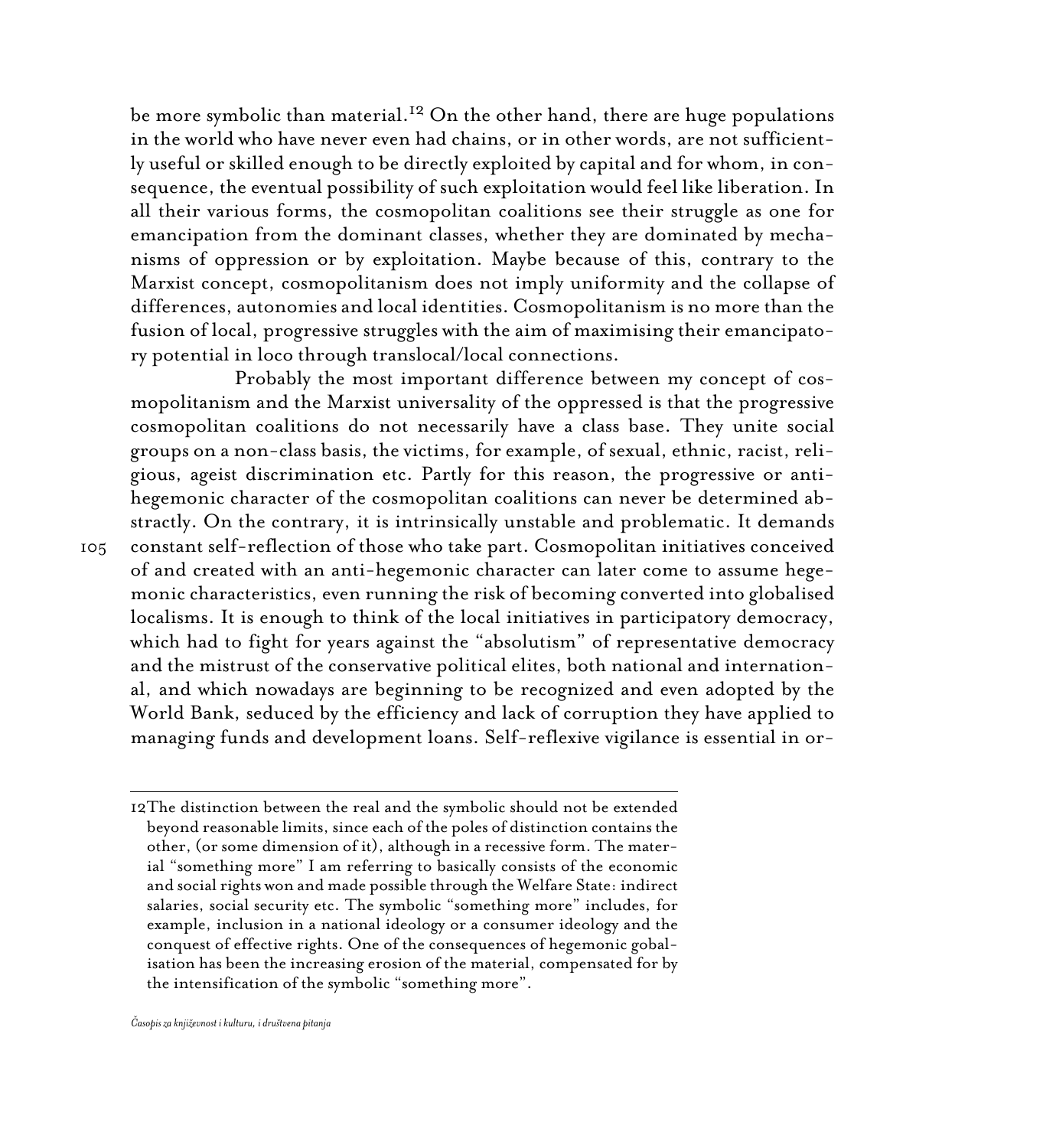der to distinguish between the technocratic concept of participatory democracy sanctioned by the World Bank and the democratic and progressive concept of participatory democracy, the embryo of anti-hegemonic globalisation.13 The instability of the progressive or anti-hegemonic character is also derived from another factor: the different concepts of emancipatory resistance held by cosmopolitan initiatives in different regions of the world system. For example, the struggle for minimum standards in working conditions (the so-called labour standards) — a struggle led by trade union organisations and human rights groups in the more developed countries, aiming for international solidarity by preventing products produced by labour which does not reach these required minimum standards from circulating freely on the world market — is certainly seen by the organizations which promote it as anti-hegemonic and emancipatory, since it aims to improve the conditions of the workers' lives. However, it can be seen by similar organizations in peripheral countries as one more hegemonic strategy from the North, whose actual effect is to create one more form of protectionism which favours the rich countries.

The second mode of production of globalisation in which resistance is organised against globalised localisms and localised globalisms is what I have, with recourse to international law, termed the *common inheritance of humanity*. It concerns transnational struggles to protect and decommodify resources, entities, artifacts, and environments considered essential for the dignified survival of humanity, whose sustainability can only be guaranteed on a planetary scale. In general, the following belong to the common inheritance of humanity: the environmental struggles, struggles to preserve the Amazon, the Antarctic, the biodiversity of the ocean depths and the campaigns for the preservation of outer space, the moon and the other planets also considered the common inheritance of humanity. All these struggles relate to resources which, by their very nature, have to be managed by a logic other than that of unequal exchange, namely international community trusts in the name of present and future generations.  $14$ 

Both cosmopolitanism and the common inheritance of humanity have developed greatly in recent decades. Through them a political globalisation has been constructed which is an alternative to the hegemony developed out of the need to create a corresponding transnational political obligation which, up to now, has

<sup>13</sup> I analyse this question in my study of the participatory budget in Porto Alegre (Santos, 1998a).

<sup>14</sup>On the common legacy of humanity, see, amongst others, Santos (1995: 365-373) and the exhaustive study by Pureza (1999).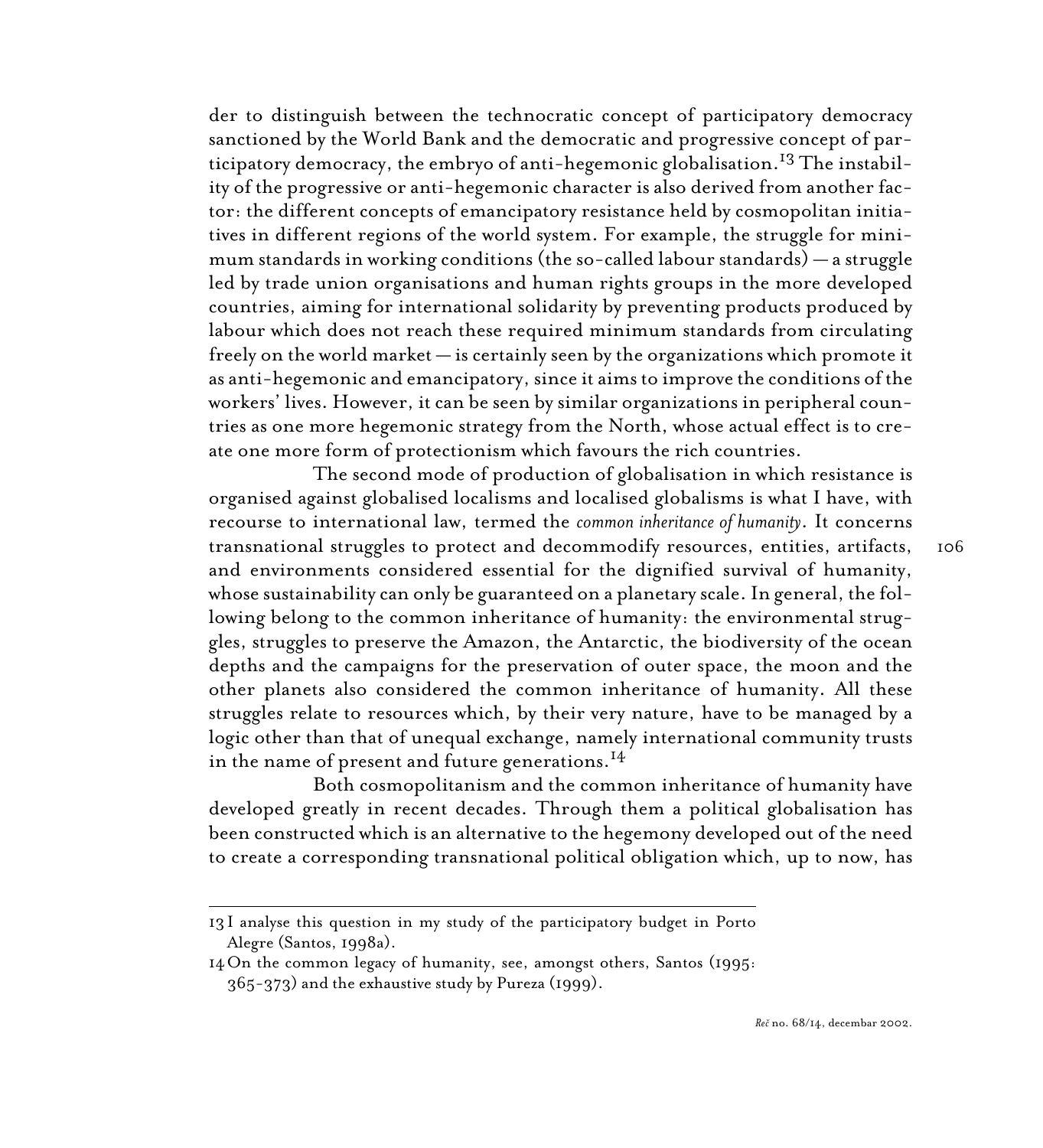mutually bound citizens and nation states. A broader political obligation is, for now, merely conjecture, since a transnational political body corresponding to the nation state has still to be realised (or even imagined). However, non-governmental organisations of a progressive transnational persuasion, alliances between them and local organisations and movements in different parts of the world and the organisation of campaigns against hegemonic globalisation (from the Greenpeace campaigns to the Jubilee Campaign 2000) are all seen as signs of a newly emerging global civil and political society.

Yet both cosmoplitanism and the common inheritance of humanity have encountered strong resistance from those who lead hegemonic globalisation (the globalised localisms and localized globalisms) or those who benefit from it. The common inheritance of humanity, especially, has been under constant attack from the hegemonic countries, above all the USA. The conflicts, resistance, struggles and coalitions surrounding cosmopolitanism and the common inheritance of humanity demonstrate that what we call globalisation is, in reality, a set of transnational arenas of struggle. Therefore it is important to distinguish between globalisation from-the-top-downwards and globalisation from-the-bottom-upwards, or between hegemonic and anti-hegemonic globalisation. The globalised localisms and the localized globalisms are globalisation from-the-top-downwards, or hegemonic globalisation, and cosmopolitanism and the common inheritance of humanity are globalisations from-the-bottom-upwards or anti-hegemonic. It is important to bear in mind that these two types of globalisation do not exist parallel to each other, as if they were two watertight entities. On the contrary, they are the expression and the result of struggles engaged within the social space conventionally known as globalisation which, in reality, is constructed through four modes of production. Like any other, the concept of globalisation proposed here is not peaceful.<sup>15</sup> In order to place it better within current debates on globalisation, some finetuning is necessary.

<sup>15</sup> On globalisation-from-the-bottom-up or anti-hegemonic globalisation, see Hunter (1995); Kidder and McGinn (1995). See also Falk (1995 and 1999). Both works consider the coalitions and international workers networks which have emerged out of the NAFTA.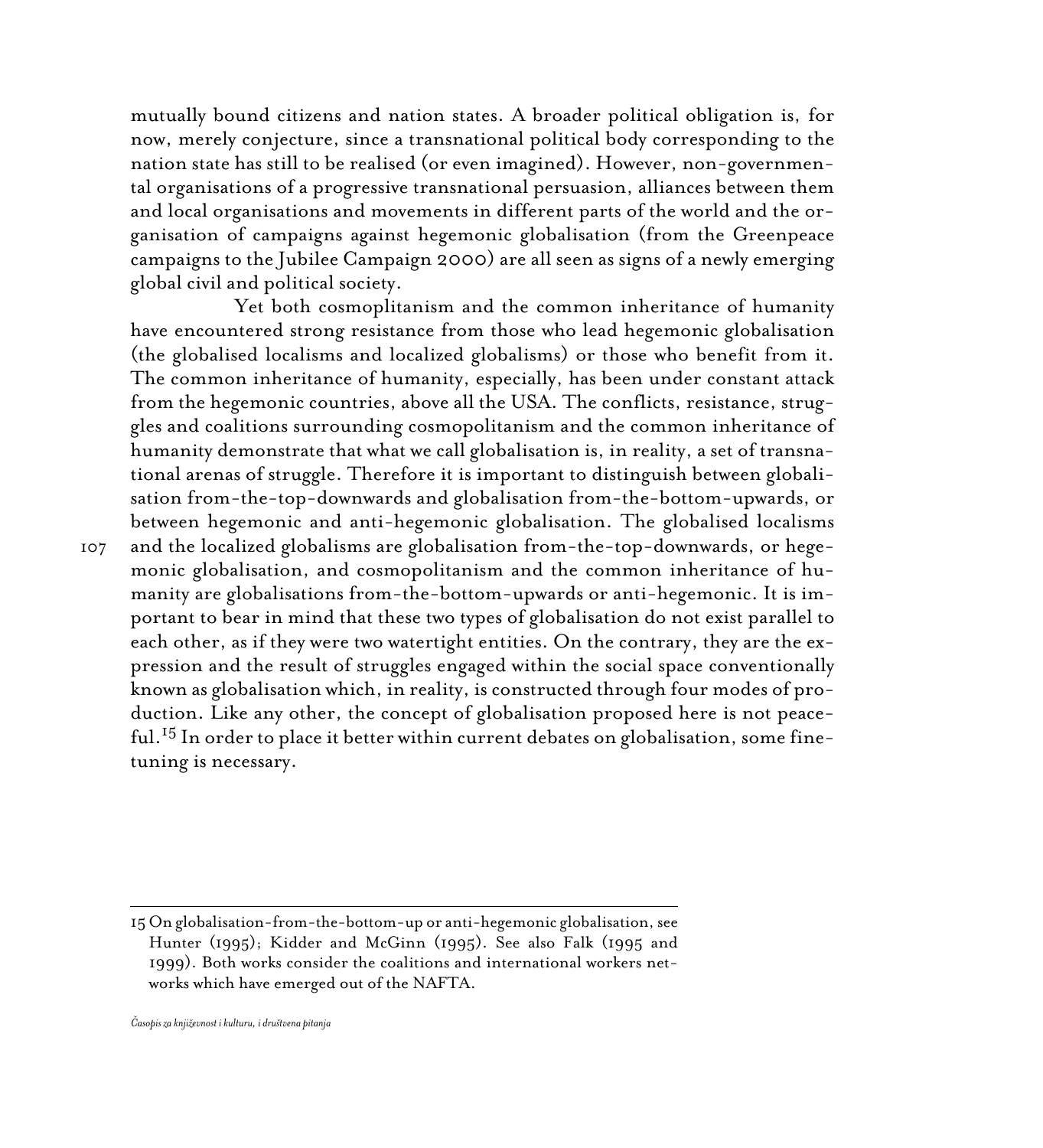**7.** 

### **HEGEMONIC AND ANTI-HEGEMONIC GLOBALISATION**

One of the current debates revolves around the question of determining whether there are one or several globalisations. For the great majority of authors there is only one globalisation, neo-liberal capitalist globalisation, and it does not, therefore, make sense to distinguish between hegemonic and anti-hegemonic globalisation. As there is only one globalisation, resistance to it cannot be anything but a self-assumed localism. According to Jerry Mander, economic globalisation has a cast iron logic which is doubly destructive. Not only does it fail to improve the standard of living of the vast majority of the world's population (on the contrary, it contributes towards worsening it), but it is not even sustainable in the medium term (1996: 18). Even today the majority of the world's population maintain relatively traditional economies, many are not "poor" and a large percentage of those who are, were made so by the politics of the neo-liberal economy. In the face of this, the most effective resistance to globalisation lies in the promotion of local and community economies, the small-scale economies which are diverse, self-sustaining and linked to exterior forces but not dependent on them. According to this concept, in an economy and a culture which is becoming increasingly dispossessed, the response to its evils can only be reterritorialisation, the rediscovery of a sense of place and community, which implies the rediscovery or invention of local productive activities.

This position has been translated into the identification, creation and promotion of innumerable local initiatives throughout the world. Consequently the group of proposals which, in general, can be termed localization is nowadays very fertile. What I understand by localization is the set of initiatives which aim to create or maintain small-scale social areas, which are community-based and operate through face-to-face relationships, orientated towards self-sustainability and maintained by a cooperative and participatory logic. Localisation projects include small family farming initiatives (Berry, 1996; Inhoff, 1996), small-scale local commerce (Norberg-Hodge, 1996), local systems of exchange using local currencies (Meeker-Lowry, 1996) and participatory forms of local self-government (Kumar, 1996; Morris, 1996). Many of these initiatives or proposals are based on the idea that culture, community and the economy are incorporated and rooted in concrete geographical locations that require constant vigilance and protection. This is what is known as bio-regionalism (Sale, 1996).

The initiatives and proposals of localization do not necessarily imply isolationism. They do imply, of course, protection measures against the predatory investors of neo-liberal globalisation. This is the "new protectionism": the max-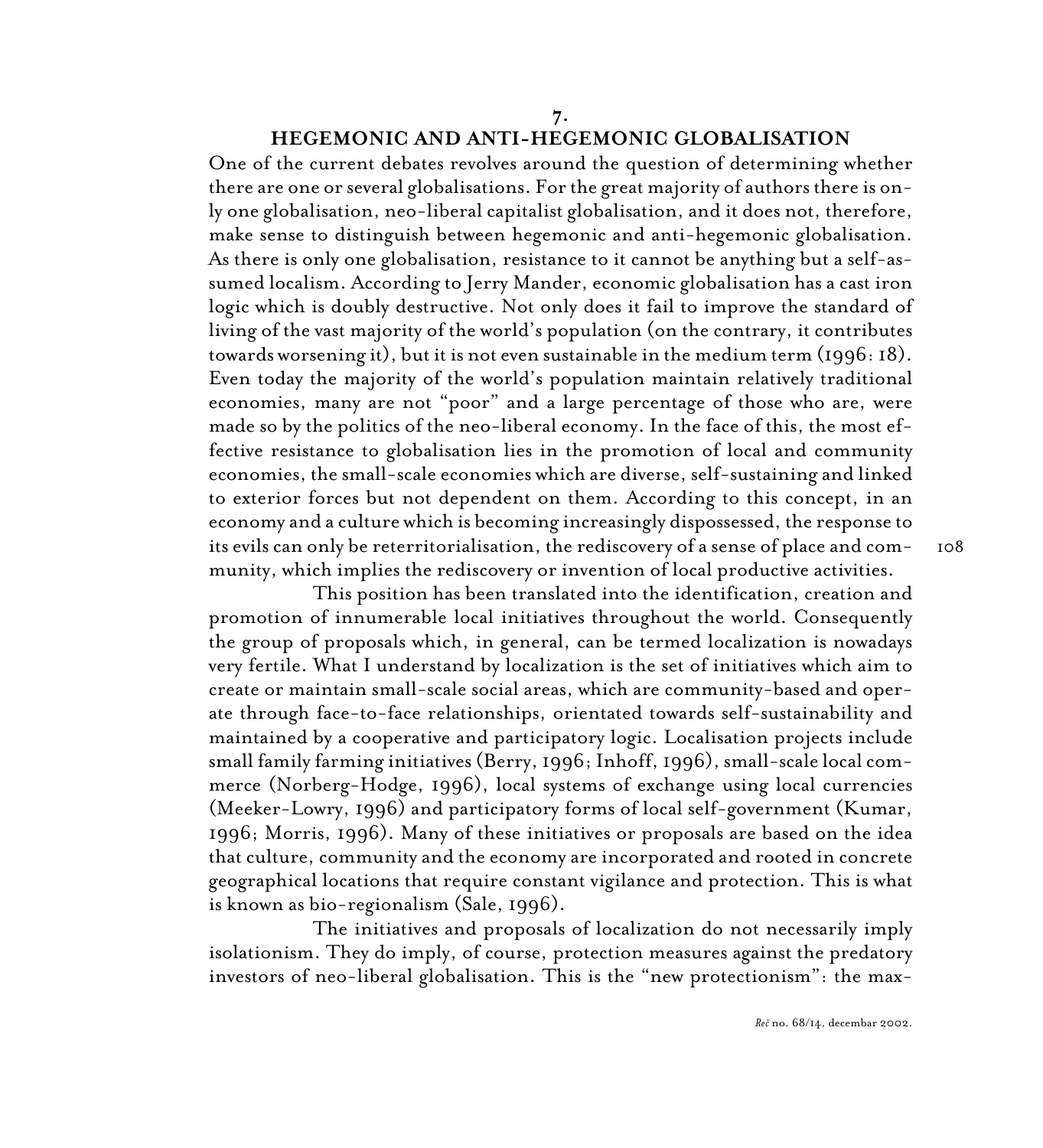imising of local commerce within local, diverse and self-sustaining economies, and the minimizing of long-distance commerce (Hines e Lang, 1996: 490).<sup>16</sup> The new protectionism is derived from the idea that the global economy, far from having eliminated the old protectionism, is, itself, a protectionist tactic on the part of the multinational companies and international banks against the ability of local communities to preserve their own, and nature's, sustainability.

The paradigm of localization does not necessarily imply a rejection of global or translocal resistance. It does, however, stress the promotion of local social initiatives. This is the position of Norberg-Hodge (1996), for whom it is necessary to distinguish between strategies to put a brake on the uncontrolled expansion of globalisation and strategies which promote real solutions for real populations. The former must be led by translocal initiatives, namely through multilateral treaties which allow national states to protect their population and environment from the excesses of free trade. The latter, in contrast, undoubtedly the most important, can only be led by multiple local small-scale initiatives as diverse as the cultures, contexts and environments in which they take place. It is not a matter of thinking in terms of isolated efforts and then of institutions which offer large-scale promotion of small-scale initiatives.

109

This is the position which comes closest to the one resulting from the concept of a polarisation between hegemonic and anti-hegemonic globalisation proposed here. The difference lies in the relative emphasis placed on the various resistance strategies that present themselves. In my opinion, it is erroneous to give priority either to local or global strategies. One of the big traps of neo-liberal globalisation lies in symbolically accentuating the distinction between the local and the global and, at the same time, destroying it through the real mechanisms of the economy. This symbolic emphasis is destined to delegitimise all obstacles to the incessant expansion of neo-liberal gobalisation, by lumping them all together under the title of local and mobilizing negative connotations against them through the powerful mechanisms of ideological indoctrination which it has at its disposal. In terms of the transnational processes, from the economic to the cultural, the local and the global are increasingly becoming the two sides of the same coin, as I have previously stressed.

In this context, anti-hegemonic globalisation is as important as antihegemonic localisation. The initiatives, organizations and movements which I have

<sup>16</sup> In the same way, it is suggested that the progressive movements should use the instruments of economic nationalism to combat market forces.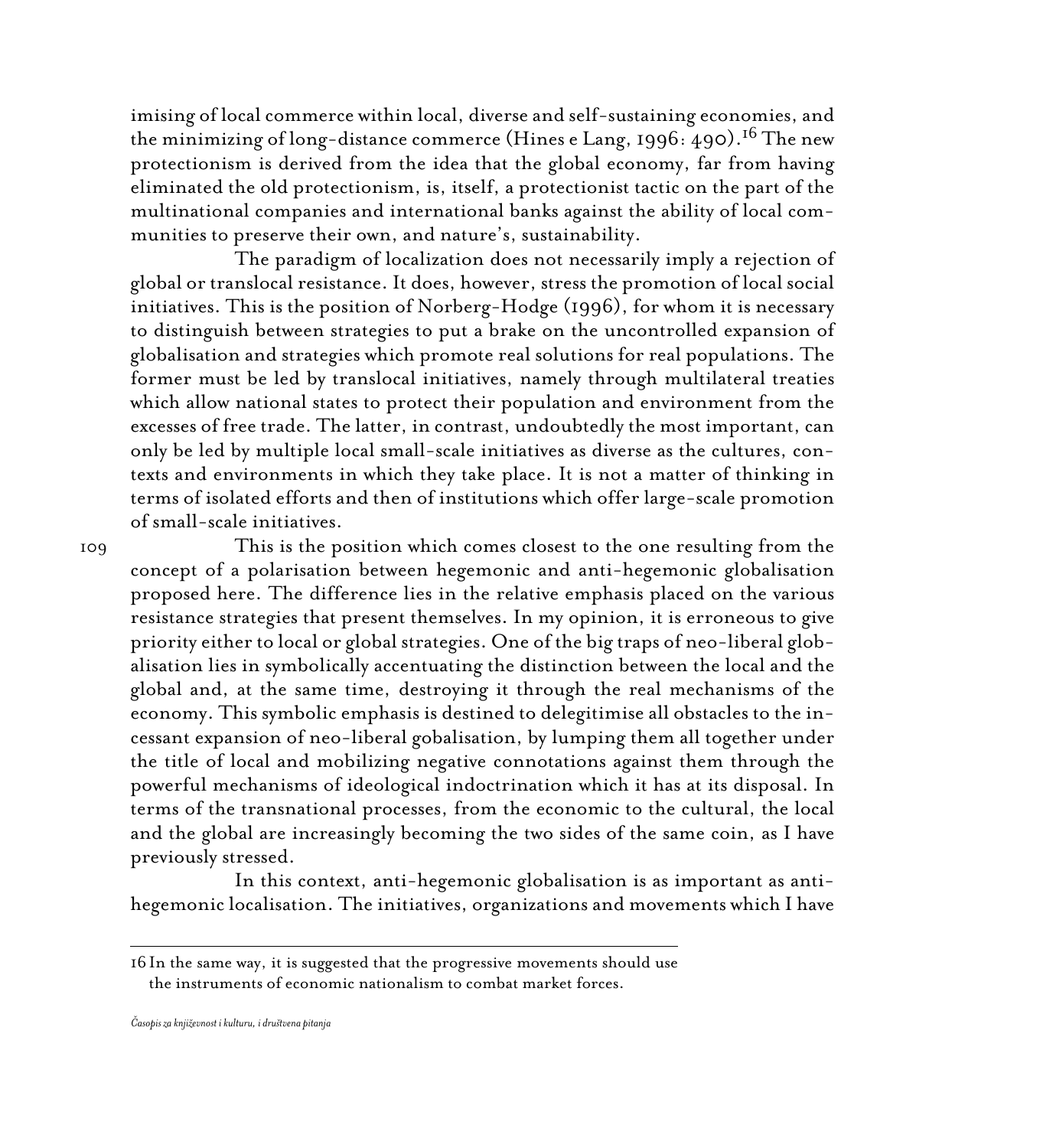listed above as pertaining to cosmopolitanism and the common inheritance of humanity, have a transnational vocation but, even so, they remain anchored in concrete locations and concrete local struggles. The transnational advocacy of human rights aims to defend them in concrete locations in the world where they are violated, just as the transnational advocacy of ecology aims to put an end to concrete local or translocal acts of destruction of the environment. There are forms of struggle which are orientated more towards the creation of networks amongst locales, but obviously they are not sustainable if they are not based on local struggles or are not sustained by them.

Transnational alliances between workers' unions in the same multinational company operating in different countries aim to improve the living conditions in each workplace, thus lending greater strength and efficiency to local workers' struggles. It is in this sense that we should understand Chase-Dunn's proposal (1998), in terms of the political globalisation of popular movements in order to create a global democratic and collectively rational system.

The global occurs locally. It is necessary to ensure that the anti-hegemonic locale also occurs globally. In order to do this it is not enough to promote the small-scale on a large-scale. It is necessary, as I have proposed elsewhere (Santos, 1999), to develop a theory of translation which can create an intelligible reciprocity between different local struggles, deepen what they have in common in order to promote an interest in translocal alliances and foster their ability to thrive and prosper.

In the light of the characterisation of the world system in transition which I have proposed above, cosmopolitanism and the common inheritance of humanity constitute anti-hegemonic globalisation by the extent to which they fight to transform unequal exchanges into exchanges of shared authority. This transformation has to occur in all the sets of practices, but will assume a distinct form in each one of them. In the field of interstate practices, the transformation has to occur simultaneously at the level of the state and at the level of the interstate system. At state level, it is a matter of transforming the low intensity democracy which predominates today, to a high intensity democracy.<sup>17</sup> On the level of the interstate system, it is a matter of promoting the construction of mechanisms for democratic control through concepts such as post-national citizenship and that of the public transnational sphere.

<sup>17</sup> On concepts of high or low intensity democracy see Santos (1998b) and Santos (2000b).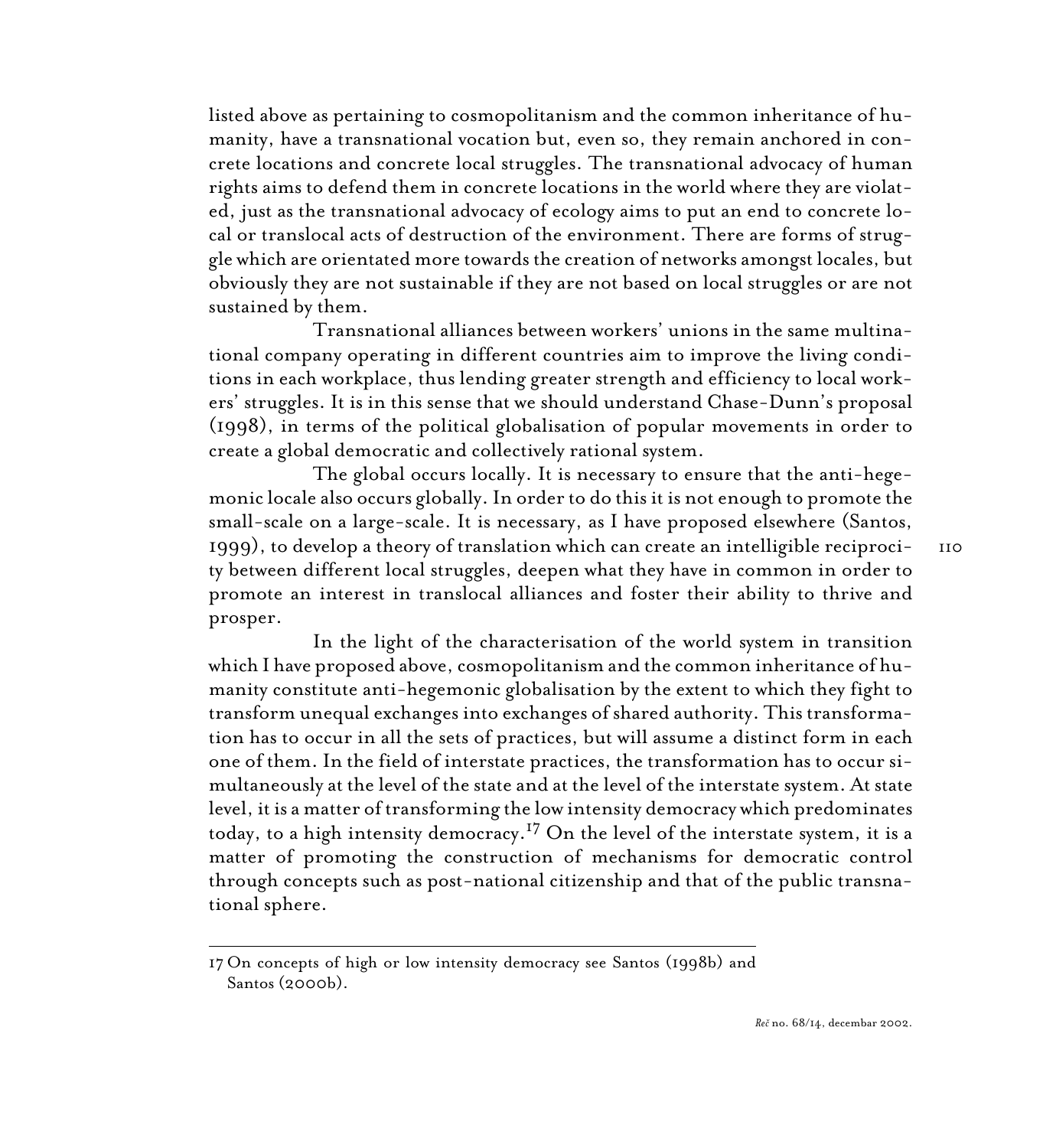In the area of global capitalist practices the anti-hegemonic transformation consists of the globalisation of struggles to enable the democratic distribution of wealth, or rather distribution based on individual and collective rights of citizenship, applied transnationally.

Finally, in the field of transnational social and cultural practices the anti-hegemonic transformation consists of the construction of an emancipatory multiculturalism, or, in other words, the democratic construction of reciprocal rules of recognition between distinct identities and cultures. This recognition may result in multiple forms of sharing — such as dual identities, hybrid identities, inter-identity and trans-identity — but they must all be orientated towards the following trans-cultural and trans-identity guideline: we have the right to be equal when difference makes us inferior and the right to be different when equality removes our identity.

### **8. HEGEMONIC GLOBALISATION AND THE POST-WASHINGTON CONSENSUS**

Distinguishing between hegemonic and anti-hegemonic globalisation implies presuming the internal coherence of each of these. This, however, is a problematic presumption, at least in the transitional period we are living through. I have already pointed out that anti-hegemonic globalisation, although reducible to two modes of production of globalisation — cosmopolitanism and the common inheritance of humanity — is internally very fragmented, in that it mainly takes the form of local initiatives to resist hegemonic globalisation. Such initiatives are rooted in a *spirit of place*, in the specific nature of contexts, actors and the horizons of locally constituted life. They do not speak the language of globalisation, or even globally intelligible languages. What makes them into anti-hegemonic globalisation is, on the one hand, their proliferation, being spread a little everywhere, whilst still remaining local responses to global pressures — the local is produced globally — and, on the other hand, the translocal articulations which it is possible to establish between them, or between them and the transnational organisations and movements which share at least some of their objectives.

In terms of hegemonic globalisation, the reciprocal processes of globalised localisms and localized globalisms allow us to anticipate greater homogeneity and internal coherence. This is particularly the case with economic globalisation. Here it is possible to identify a series of characteristics which seem to be present globally: the prevalence of market principles over state principles; the financialisa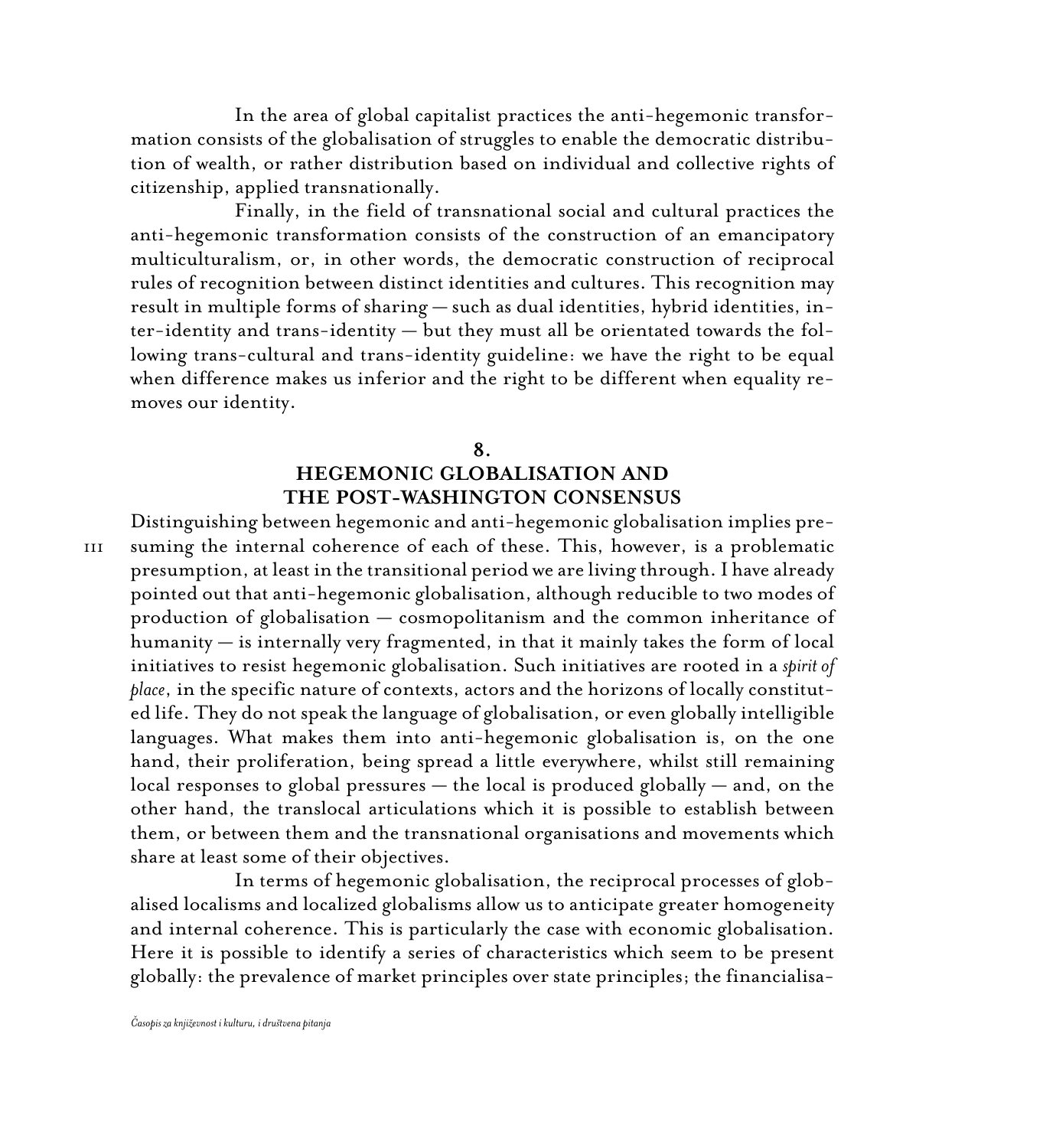tion of the world economy; the total subordination of the interests of labour to the interests of capital; the unconditional protagonism of the multinational companies; the territorial recomposition of economies and the consequent loss of status for national spaces and the institutions which had previously configured them, namely the nation states; a new dialogue between politics and the economy in which national agreements (above all those which establish types and levels of solidarity) are eliminated and replaced by agreements with global actors and national globalised actors.

These general characteristics do not, however, prevail in a homogenous fashion throughout the planet. On the contrary, they are articulated in differential ways under different national and local conditions, whether these are the historical trajectory of national capitalism, the class structure, the level of technological development, the level of institutionalisation of social conflicts and, above all, of labour/capital conflicts, the training and qualification systems for the labour force, or the networks of public institutions which are based on a concrete form of articulation between politics and economics. In terms of the latter, the new institutional economy (North, 1990; Reis, 1998) has come to emphasise the central role of constitutional order, the set of institutions and institutionalised agreements which guarantee mechanisms for resolving conflicts, and the levels of tolerance in the face of inequalities and imbalances which, in general, define what is preferable, permitted or prohibited (Boyer, 1998: 12). Each constitutional order has its own historical background and it is this which determines the specific nature of local or national response to these global pressures. This specific response ensures that, in terms of social and institutional relations, there is not one single capitalism, but several.

Capitalism, as a mode of production, has thus evolved historically through different families of trajectories. Boyer distinguishes four trajectories which constitute the four main configurations of contemporary capitalism: the mercantile capitalism of the USA, England, Canada, New Zealand and Australia; the meso-corporative capitalism of Japan; the social democratic capitalism of Sweden, Austria, Finland, Norway and Denmark and, to a lesser degree, Germany; the state capitalism of France, Italy and Spain (Boyer, 1996, 1998). This typology is restricted to the economies of the core countries, thus remaining outside the majority of the real capitalisms of Asia, Latin America, Central Europe and South and West Africa. Its usefulness lies in showing the variety of forms of capitalism and the differential way in which each one is inserted into global transformations.

In *mercantile capitalism* the market is the central institution; its insufficiencies are transformed by regulatory agencies, individual interests and competi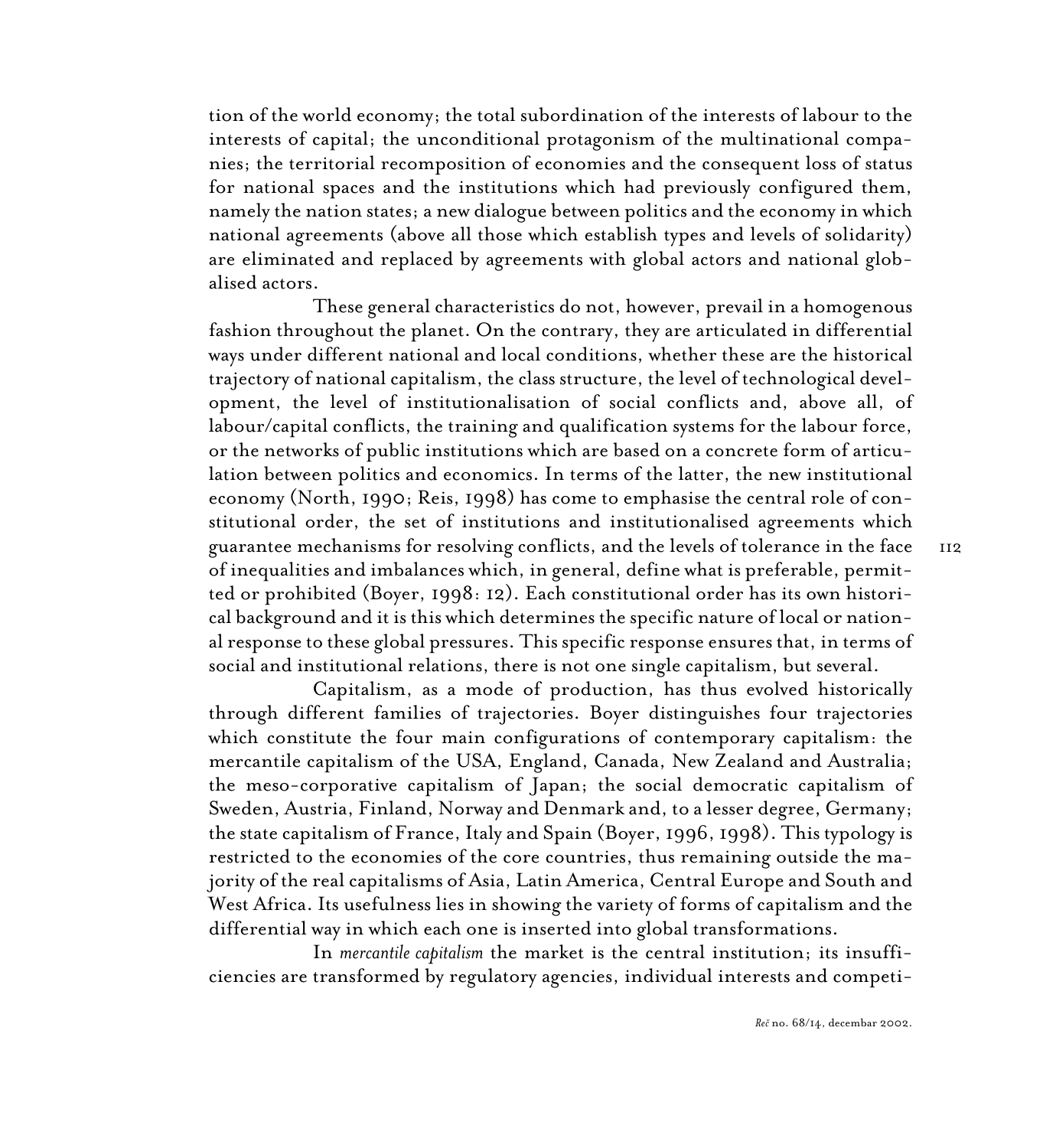tion dominate in all spheres of society, social relations, the market and labour are regulated by private law, the labour markets are extremely flexible, total priority is given to technological innovation, promoted by different types of incentives and protected by the laws of patents and intellectual ownership, and great social inequalities are tolerated, as well as under-investment in public welfare or collective consumerism (public transport, education, health, etc.).

Japanese *meso-corporative capitalism* is led by the large company; it is at the heart of this that the main economic adjustments are obtained, through the banks which hold it and the network of affiliated companies which control it, public regulation acts strictly in coordination with the large companies, there is a duality between "regular" workers and "irregular" workers, with the dividing line being entry or non-entry into the career structure within the internal market of the large company, general levels of education are high, with the companies providing professional training, and the stability of inequalities is accepted.

*Social-democratic capitalism* is based on a social pact between social partners, the organisations representing bosses, workers and the state, and on mutually advantageous agreements which guarantee compatibility between competitive gains, innovation and productivity, on the one hand, and salary increases and improvements in living standards on the other, on the prevalence of social justice, on high investments in education, on the organisation of the labour market in such a way as to minimize flexibility and promote qualification as a response to rising competition and technological innovation, on a high level of social protection against risks and on the minimizing of social inequalities.

Finally, *state capitalism* is based on the centrality of state intervention as a coordinating principle in the face of the weakness of the market ideology and the organisations of social partners; there is a public system of education for the production of public and private entrepreneurial elites, weak professional training, the labour market is highly regulated, public scientific research articulates poorly with the private sector, and there is a high level of social protection. Although Portugal continues to be a semi-peripheral society, the capitalist institutionalisation which predominates indicates a form of state capitalism. Total consolidation of this model seems to be blocked in our country by clearly defined contradictory, though unequal, pressures, which, paradoxical as it may appear, are exercised by the state itself: on the one hand the pressures of social democratic capitalism and, on the other hand, the far stronger pressures of mercantile capitalism. In this chaotic process of transition there are still traces of meso-corporative capitalism, above all in the close articulation between the state and the financial groups and between the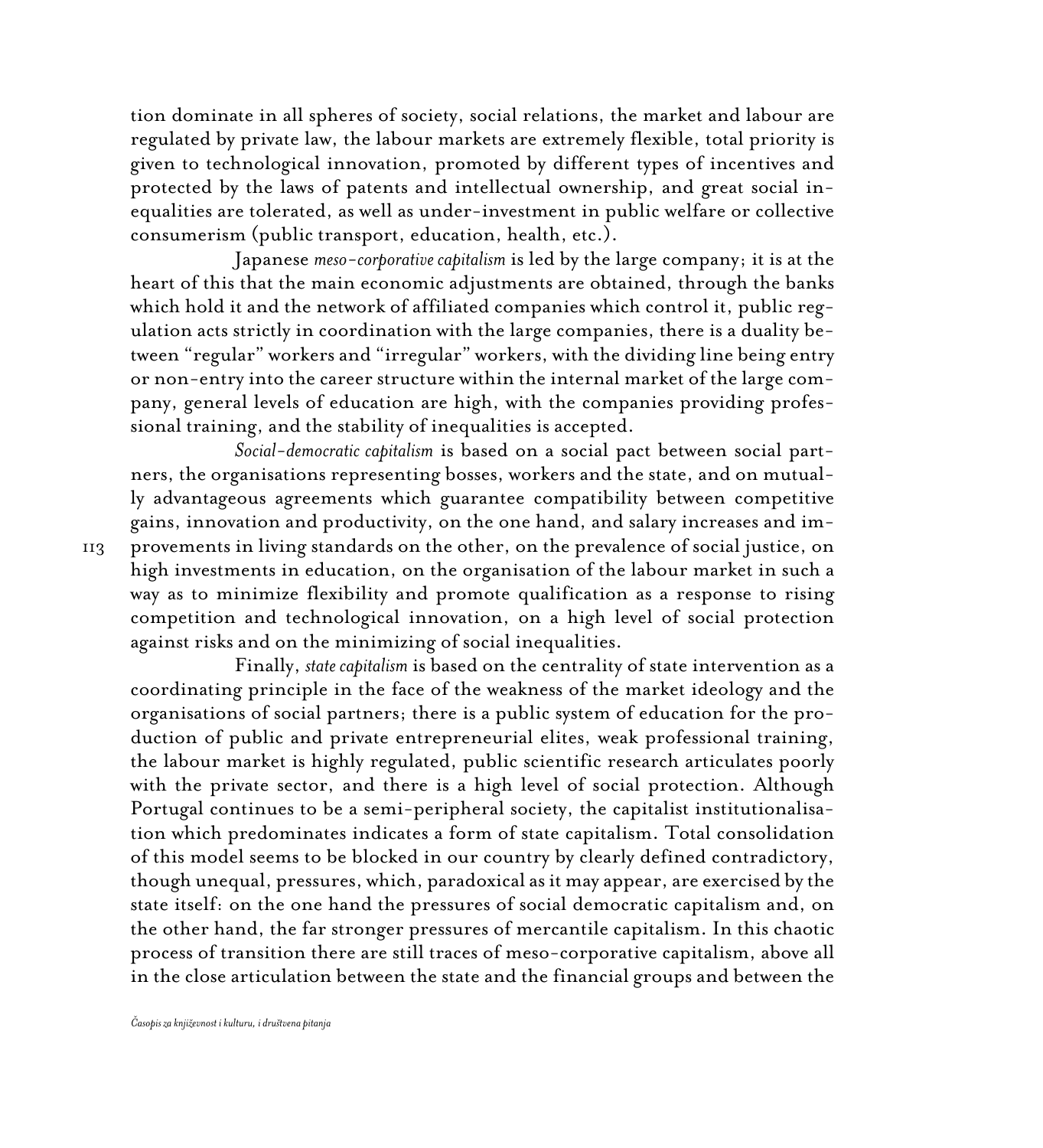state and the large public and private companies which are undergoing a phase of internationalisation.

Faced with the coexistence of these four major types of capitalism (and certainly with other types present in other regions of the world), the existence of a hegemonic economic globalisation may be questioned. In the end, each of these types of capitalism constitutes a regime of accumulation and a means of regulation endowed with stability, in which complementarity and compatibility amongst institutions is great. In this way, the institutional fabric contains the ability to anticipate possible destabilising threats. The truth, however, is that the regimes of accumulation and the modes of regulation are historically dynamic entities; periods of stability are followed by periods of destabilisation, sometimes induced by their own previous successes. From the eighties onwards, we have come to witness great turbulence in the different types of capitalism. This turbulence is not, however, chaotic and some driving forces can be detected within it. It is these driving forces which create the hegemonic character of economic globalisation.

In general, and in terms of the definition of globalisation proposed above, it can be said that evolution consists of the globalisation of mercantile capitalism and the consequent localisation of meso-corporative, social democratic and state capitalisms. Localisation implies destructuring and adaptation. The driving forces which guide one or the other of these are as follows: agreements between capital and labour are made more vulnerable by their new insertion into the international economy (free markets and the global demand for direct investment); the security of social relationships becomes the rigidity of the salaried relationship; the priority given to financial markets blocks the distribution of revenue and demands a reduction in public spending on social needs; the transformation of labour into a global resource is achieved in such a way as to allow it to coexist with salary and price differentiations; the increased mobility of capital ensures that taxes cease to be liable on intangible income (above all, labour); the role played by social policies in redistribution is decreasing and, in consequence, social inequalities are rising; social protection is subject to the pressures of privatisation, particularly in the area of retirement pensions, given the interest taken in them by the financial markets; state activity is intensified nowadays in the sense of motivating investment, innovation and exports; the entrepreneurial sector of the state, if not totally eliminated, is heavily reduced; the impoverishment of vulnerable social groups and the emphasizing of social inequalities are considered inevitable effects of a prosperous economy only to be lessened by compensatory measures if these do not disturb the functioning of market mechanisms.

*Reč* no. 68/14, decembar 2002.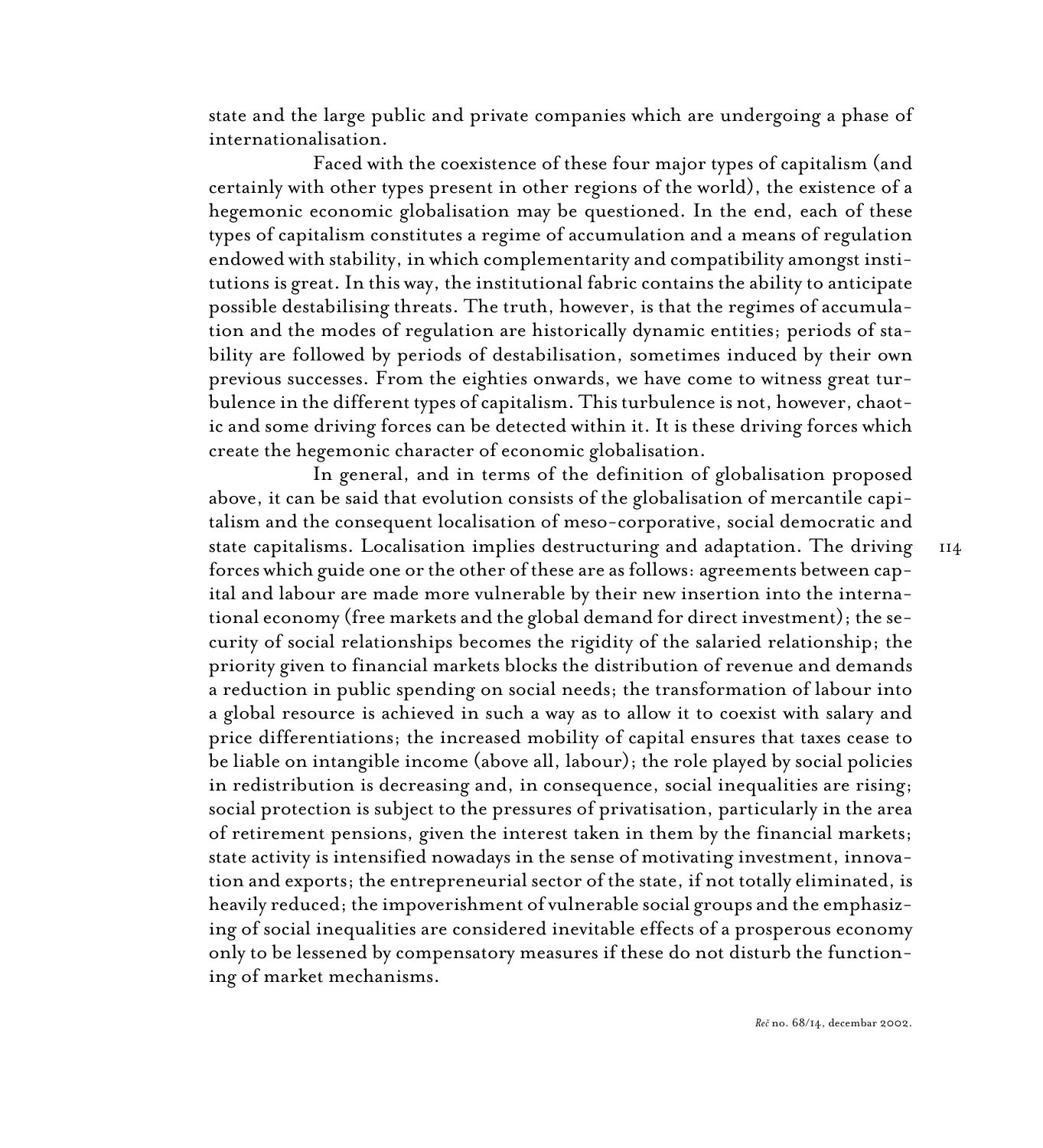This, then, is the profile of hegemonic globalisation, particularly in its economic and political forms. Its identification has to do with the scales of analysis. On a grand scale (an analysis which covers a small area in great detail), such a hegemony is only easy to detect when its size overcomes all national and local particularities and the specific natures of the responses, resistances and adaptations to external pressures. By contrast, on a small scale (an analysis which covers large areas in less detail), only the major globalising tendencies are visible, to the point where national or regional differentiation of their impact and resistance to them appear negligible. It is on this level that the authors who treat globalisation as an unprecedented phenomenon, as much in structure as in intensity, are situated. For them, it is also inadequate to speak of hegemonic globalisation, since, as I have already noted, there is only one irreducible globalization and it therefore makes little sense to speak of hegemony, much less anti-hegemony. It is on the medium scale that it becomes possible to identify hegemonic global phenomena which, in the one hand, are articulated in multiple forms and under local, national and regional conditions, and, on the other hand, confront local, national and global resistances which may by characterized as anti-hegemonic.

much by analytical as by politically strategic reasons or even by a combination of both. For example, in order to visualise the conflicts between the great driving forces of global capitalism it has been considered adequate to choose a scale of

115

analysis which distinguishes three great regional blocs, interlinked by multiple dependencies and rivalries: the American, the European and the Japanese (Stallings and Streeck, 1995; Castells, 1996: 108). Each of these blocs has a center, the USA, the European Union and Japan respectively, a semi-periphery and a periphery. In terms of this scale, the two types of capitalism discussed above, social democratic and state capitalism, appear fused into one. In fact the European Union today has an internal and an international political economy and in its name the different European capitalisms are engaged in their battles with North American capitalism through the international forums, namely the World Trade Organisation.

The choice of scale of levels is thus crucial and may be determined as

A medium scale analysis is, therefore, the one which best clarifies the conflicts and social struggles which take place on a world scale and the articulation between their local, national and world dimensions. It is also the one which enables us to identify any fractures at the heart of hegemony. The driving forces previously referred to as being the nucleus of hegemonic globalisation translate into different institutional, economic, social, political and cultural sets in conjunction with each of the four types of capitalism or each of the three regional blocs. These fractures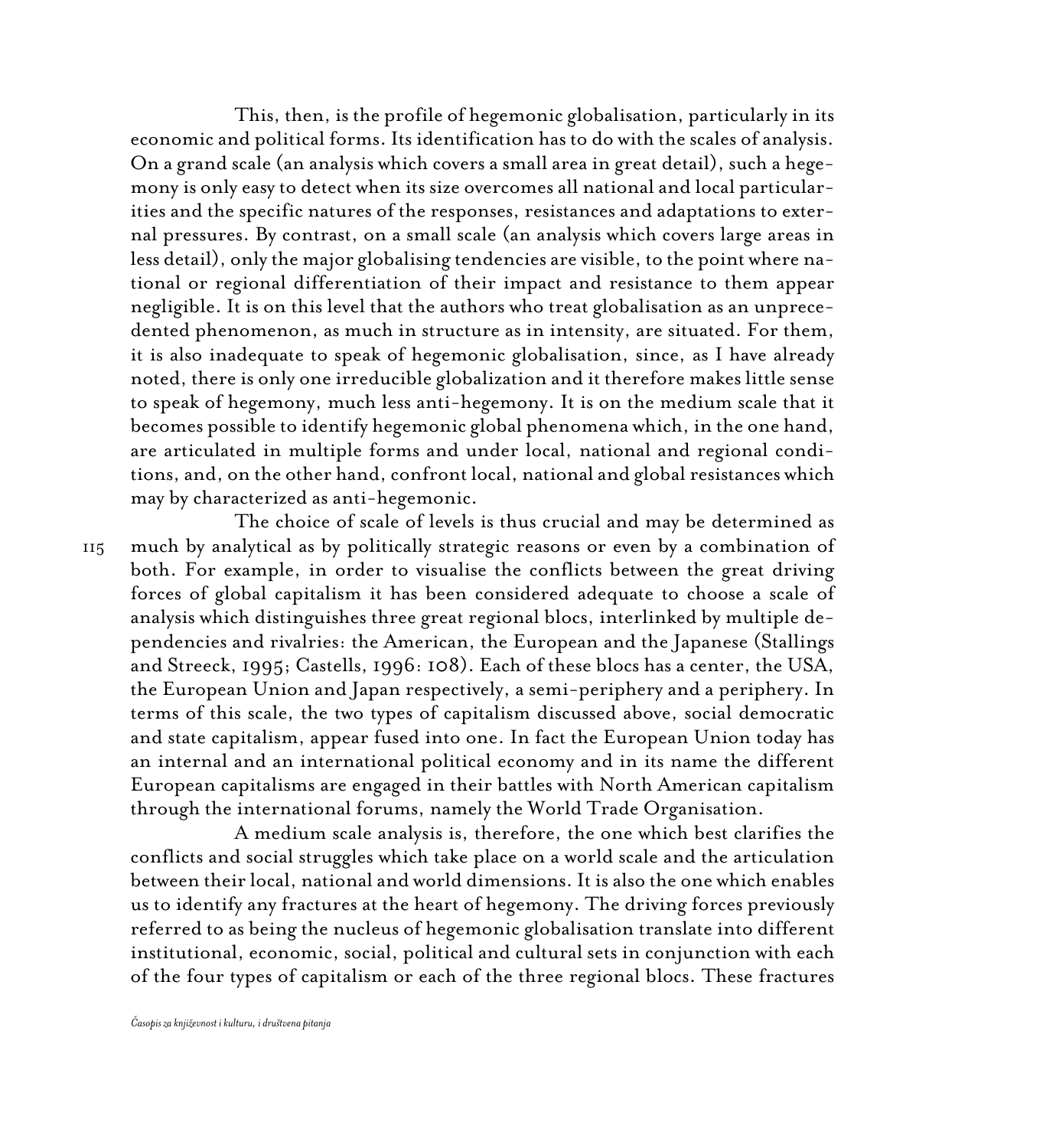are, today, often the entry point for local-global anti-capitalist and anti-hegemonic social struggles.

The rifts between mercantile capitalism and social democratic or state capitalism, between the neo-liberal model of social security and the European social model, or even within the neo-liberal model itself, as well as revealing the fractures within hegemonic globalisation, also create an impulse towards the formulation of new syntheses from amongst the ruptures and, through these, the reconstitution of hegemony. It is in this way that the "third way", theorised by Giddens (1999), should be understood.

#### **9.**

### **LEVELS OF INTENSITY OF GLOBALISATION**

The last fine point concerning the concept of globalisation defended in this text relates to the levels of intensity of globalisation. Globalisation was defined as sets of social relationships which translate into the intensification of transnational interactions, whether they are transnational interstate practices, capitalist practices or social and cultural practices. The inequalities of power within these relationships (the unequal exchanges) are affirmed by the way in which the dominant entities or phenomena release themselves from their original contexts or local spaces and rhythms and, correspondingly, by the way in which, after disintegration and destructuring has taken place, they reposition themselves in their original contexts and local spaces and rhythms. In this dual process, both the dominant (globalised) entities or phenomena and the dominated (localised) ones undergo internal transformations. Even the North American hamburger had to suffer small changes to free itself from its original background (the North American Midwest) and conquer the world and the same happened to the laws of intellectual ownership, popular music and the Hollywood cinema. Yet whilst the transformations in dominant phenomena are expansive and aim to broaden scope, space and rhythms, the transformations of the dominated phenomena are retractive, disintegratory and destructuring; their scope and rhythms which were local for endogenous reasons and rarely represented themselves as local, were relocalised for exogenous reasons and came to be represented as local. Dispossession, release from the local and expansive transformation on the one hand and reterritorialisation, local repositioning and disintegrating and retractive transformation, on the other hand, are two sides of the same coin, namely globalisation.

These processes occur in very distinct ways. When we speak of globalisation we are normally thinking of very intense and rapid processes of dispossession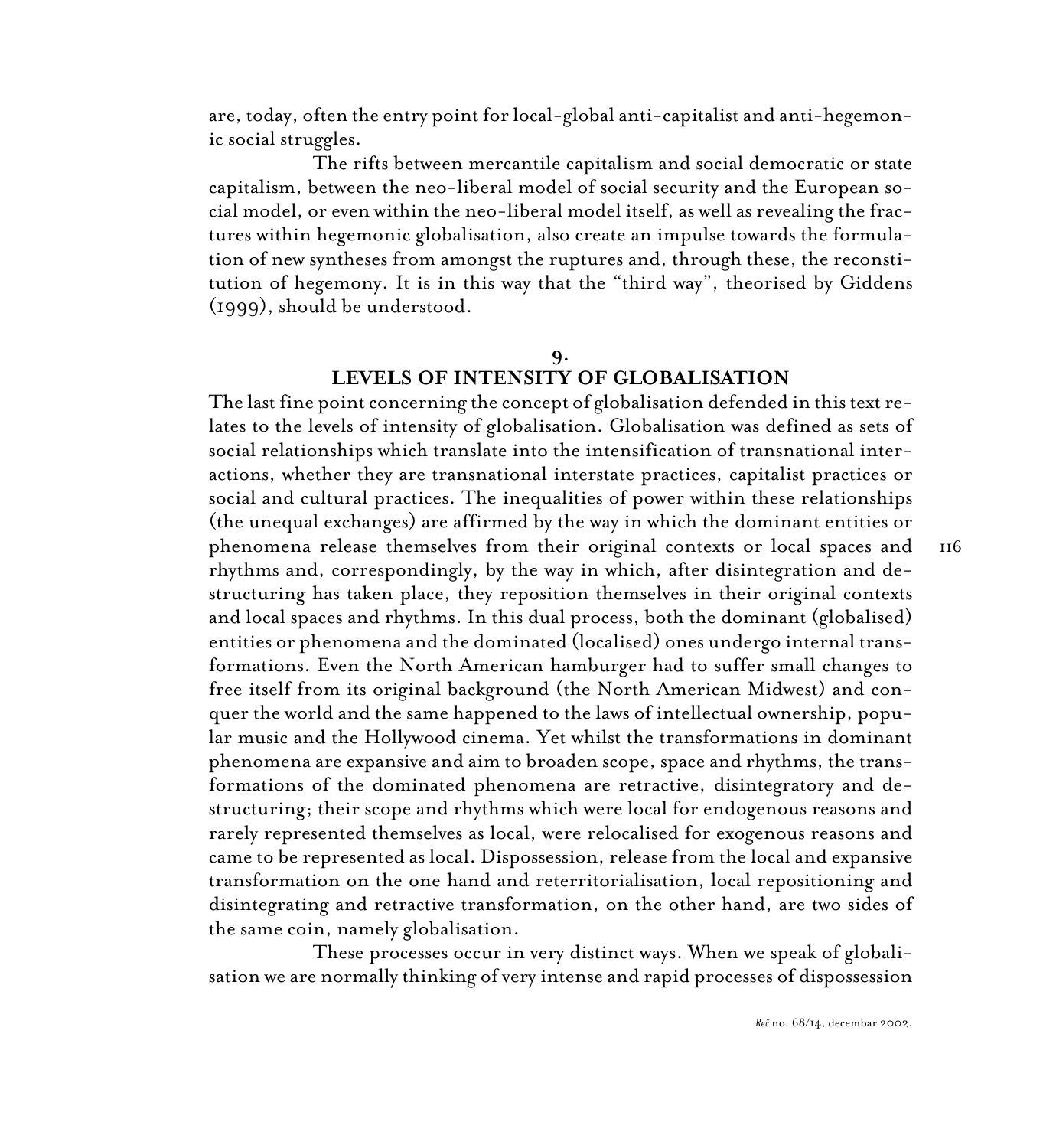and reterritorialisation and the consequent very dramatic transformations of expansion and retraction. In these cases it is relatively easy to explain these processes by a limited set of clearly defined causes. The truth, however, is that the processes of globalisation do not always occur in this way. Sometimes they are slower, more diffuse and more ambiguous and their causes are less well defined. Clearly it is always possible to stipulate that in this case what we are observing are not processes of globalisation. It is precisely this that the authors who are most enthusiastic about globalisation tend to do, as well as those who see in it something unprecedented, both in nature and intensity.<sup>18</sup> I believe however, that this is not the best analytical strategy since, contrary to intentions, it reduces the scope and nature of the ongoing processes of globalisation. I therefore propose a distinction between *high intensity globalisation* for the rapid, intense and relatively monocausal processes of globalisation and *low intensity globalisation* for the slow, diffuse and causally more ambiguous processes. One example will help identify the terms of this distinction. I have chosen, from amongst many other possibilities, one of the Washington consensuses: the supremacy of law and the legal resolution of litigation as part of the model of market-led development. In the mid eighties, cases involving public figures who were powerful individuals or well known in economic or political spheres began to appear in the courts of various European countries. These cases, almost all of which involved criminal offences (corruption, fraud, falsification of documents), gave the courts unprecedented public visibility and political leadership. With the exception of the Supreme Court in the USA, since the forties the courts of the core countries — and also in semi-peripheral and peripheral countries — had led a quiet life. Reactive, rather than proactive, settling cases between individuals which rarely reached the attention of the public and never intervening in social conflicts, the law courts — their activities, their rules and their agents — remained unknown to the general public. This state of affairs started to change in the eighties as the courts rapidly began to hit the front pages of the newspapers, their activities became the object of media curiosity and magistrates became public figures.

This phenomenon occurred for example in Italy, in France, in Spain and in Portugal and in each country it had specific and similar causes. The parallel and simultaneous occurrence of the same phenomenon in different countries does not make it a global phenomenon, except for the fact that the endogenous causes, which differed from country to country, shared structural affinities or aspects of remote, common and transnational causes. This in fact seems to have been the case.

<sup>18</sup> See Castells (1996).

*Časopis za književnost i kulturu, i društvena pitanja*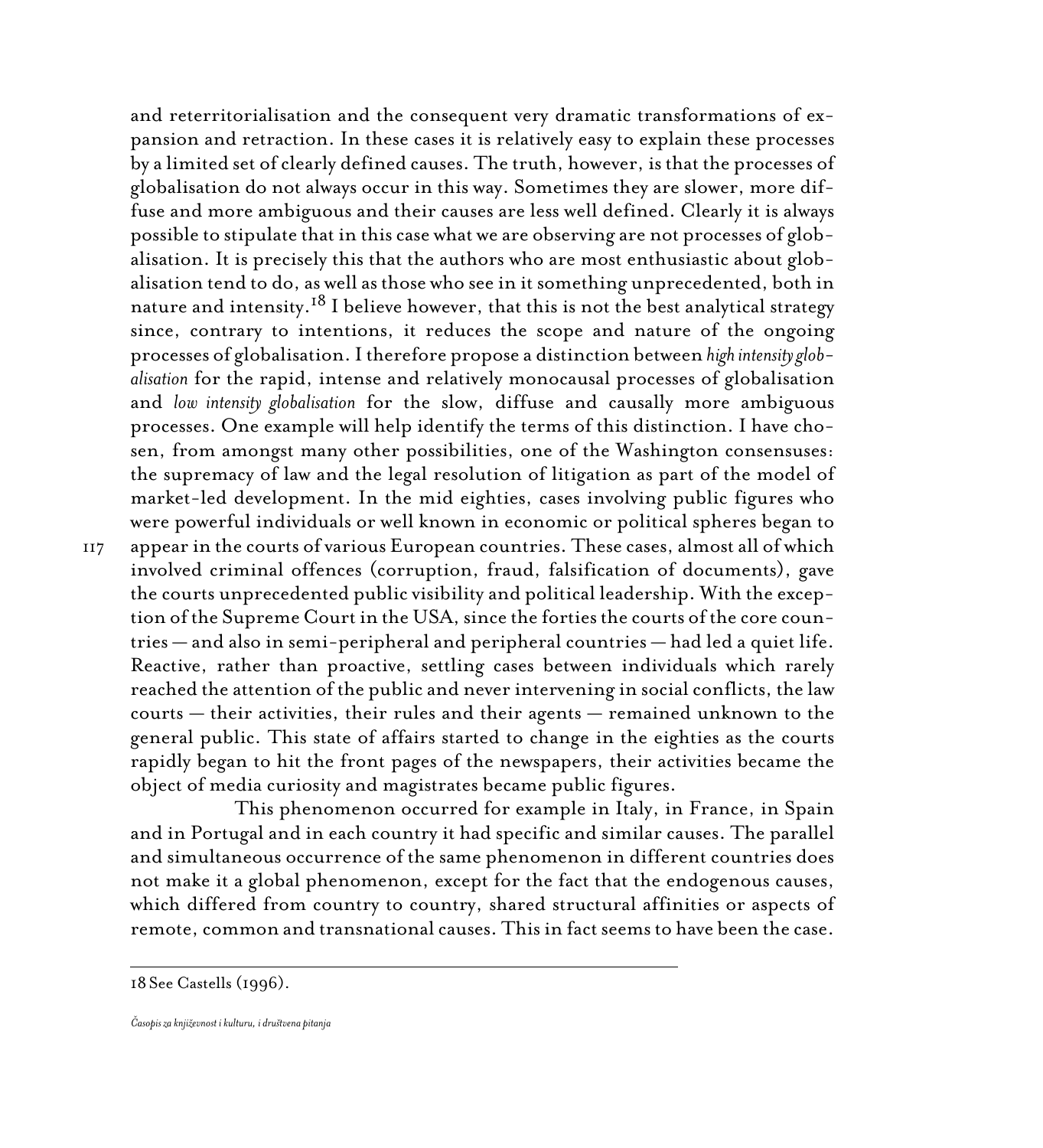Despite the national differences, which are always significant, we can detect in the new judicial protagonism, certain common factors. In the first place, there are the consequences of the confrontation between the state and market principles in the management of social life resulting from privatisation and deregulation of the economy, the devaluing of the public services, the crisis in republican values, the new protagonism of private law and the emergence of powerful social actors to whom the prerogative of social regulation, previously held by the State, has been transferred. All this has created a new promiscuity between economic and political power which has allowed the elites to circulate freely and sometimes, pendularly, from one to the other. This promiscuity, combined with the weakening of the idea of public welfare or the common good has eventually translated into a new legacy or privatisation of the state, which often resorts to illegality in order to accomplish its aims. It has been white-collar crime and corruption in general which has brought fame to the courts.

Secondly, the increasing conversion of hegemonic capitalist globalisation into something irreversible and insurmountable, combined with signs of crisis in communist regimes has led to a diminishing of the great political rifts. Whereas before they had enabled a political resolution of political conflicts, they are now no longer able to achieve this and so they become less sharp, more fragmented and more personalised, to the point where they can be transformed into legal conflicts. This process is called the politics of depoliticisation or the legalisation of politics. Thirdly, this legalisation of politics, which was originally a symptom of the crisis in democracy, is now fuelled by it. Democratic legitimacy, which before had been based exclusively on the elected political organs, parliament and the executive, has been, to a certain extent, transferred to the courts.

This phenomenon which, in addition to the countries already mentioned, has also started to occur over the past decade in many other Western European, Latin American and Asian countries<sup>19</sup> and the same relationship between local causes (endogenous and specific) and remote causes (common and transnational) can be detected, although with some adjustments. For this reason, I consider that we are facing a phenomenon of low intensity globalisation.

Very different from this process is the one which, in the same area of justice and the law, has come to be promoted by the core countries through their agencies of international cooperation and assistance and by the World Bank the IMF and the Interamerican Development Bank, with the aim of promoting deep-

<sup>19</sup> This phenomenon on is analysed in detail in Santos (2000b).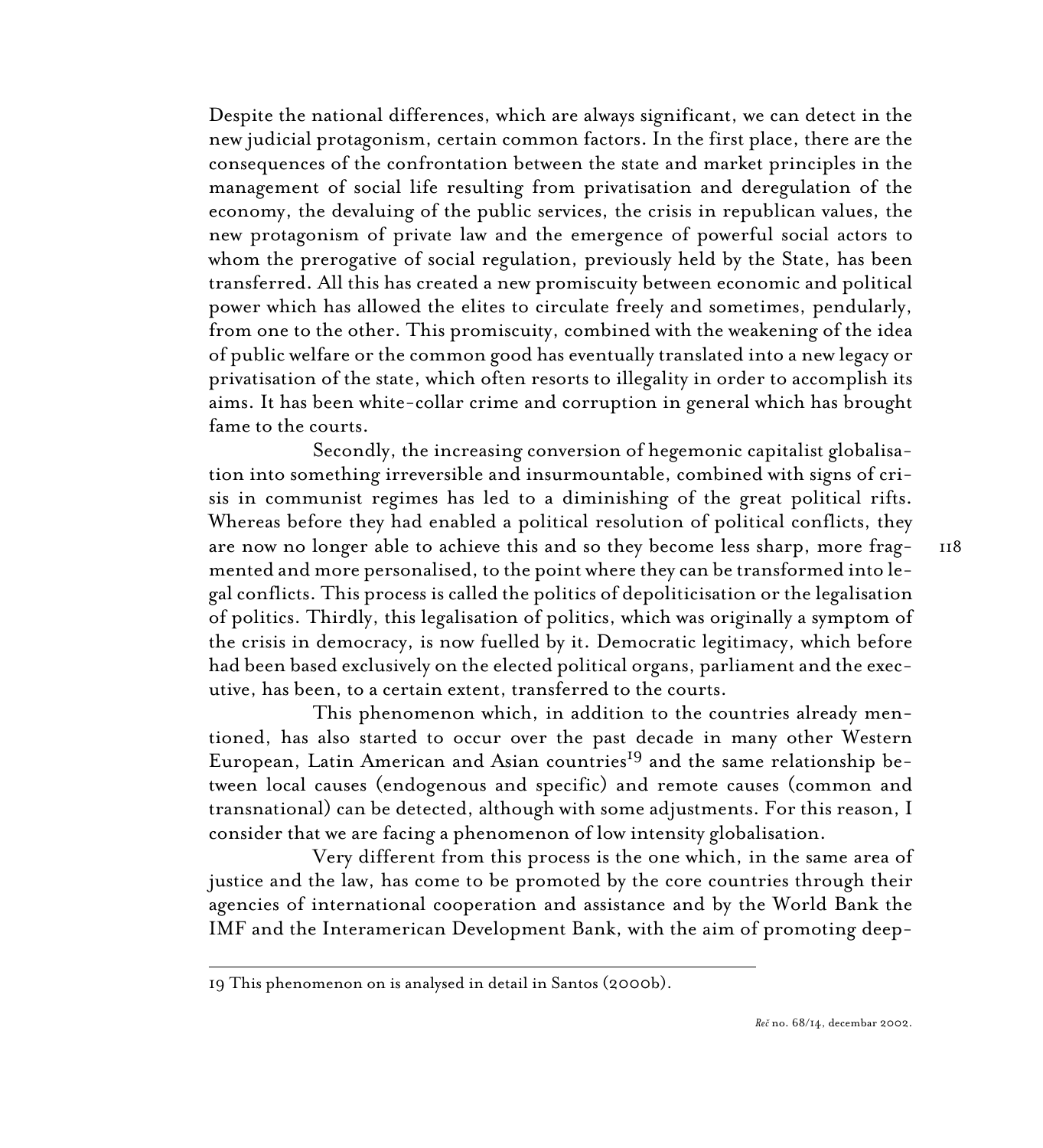rooted legal and judicial reforms in semi-peripheral and peripheral countries to enable the creation of a legal and judicial institutionality which is efficient and adapted to the new model of development, based on market priorities and mercantile relationships between citizens and economic agents. Massive donations and loans have been channelled into meeting this objective in a way which is unprecedented in comparison with the cooperation, modernization and development policies of the sixties and seventies. Just as in the globalisation process described above, here, also, a policy based on the supremacy of the law and the law courts is being implemented and, through this, the same public visibility of the courts, the judicialisation of politics and the consequent politicization of the judicial is emerging. However, in contrast with the previous process, this process is very rapid and intense, and springs from the impulse of dominant exogenous factors which are welldefined and easily reducible to global hegemonic politics interested in creating, on a global level, an institutionality which facilitates the limited expansion of global capitalism.20 This is high intensity globalisation.

The usefulness of this distinction lies in the way in which it enables us to clarify the unequal power relations which underlie the different modes of production of globalisation and which are, therefore, central to the concept of globalisation proposed here. Low intensity globalisation tends to dominate in situations in which exchanges are less unequal, or, rather, in which differences of power (between the countries, interests, actors or practices underlying the alternative concepts of globalisation) are small. In contrast, high-density globalisation tends to dominate in situations in which exchanges are very unequal and the differences in power are great.

#### **10.**

#### **WHERE ARE WE HEADING?**

The intensification of economic, political and cultural transnational interactions in the last three decades has assumed such proportions that it is legitimate to raise the question of whether this is ushering in a new period and a new model of social development. The precise nature of this period and this model is at the centre of current debates on the character of the ongoing transformations in capitalist societies and in the world capitalist system as a whole. I have claimed that the present day period is one of transition, which I have called the period of the world system in transition. It combines characteristics of the modern world system itself with oth-

<sup>20</sup> On this global reform "movement" of the law courts, see Santos (2000b).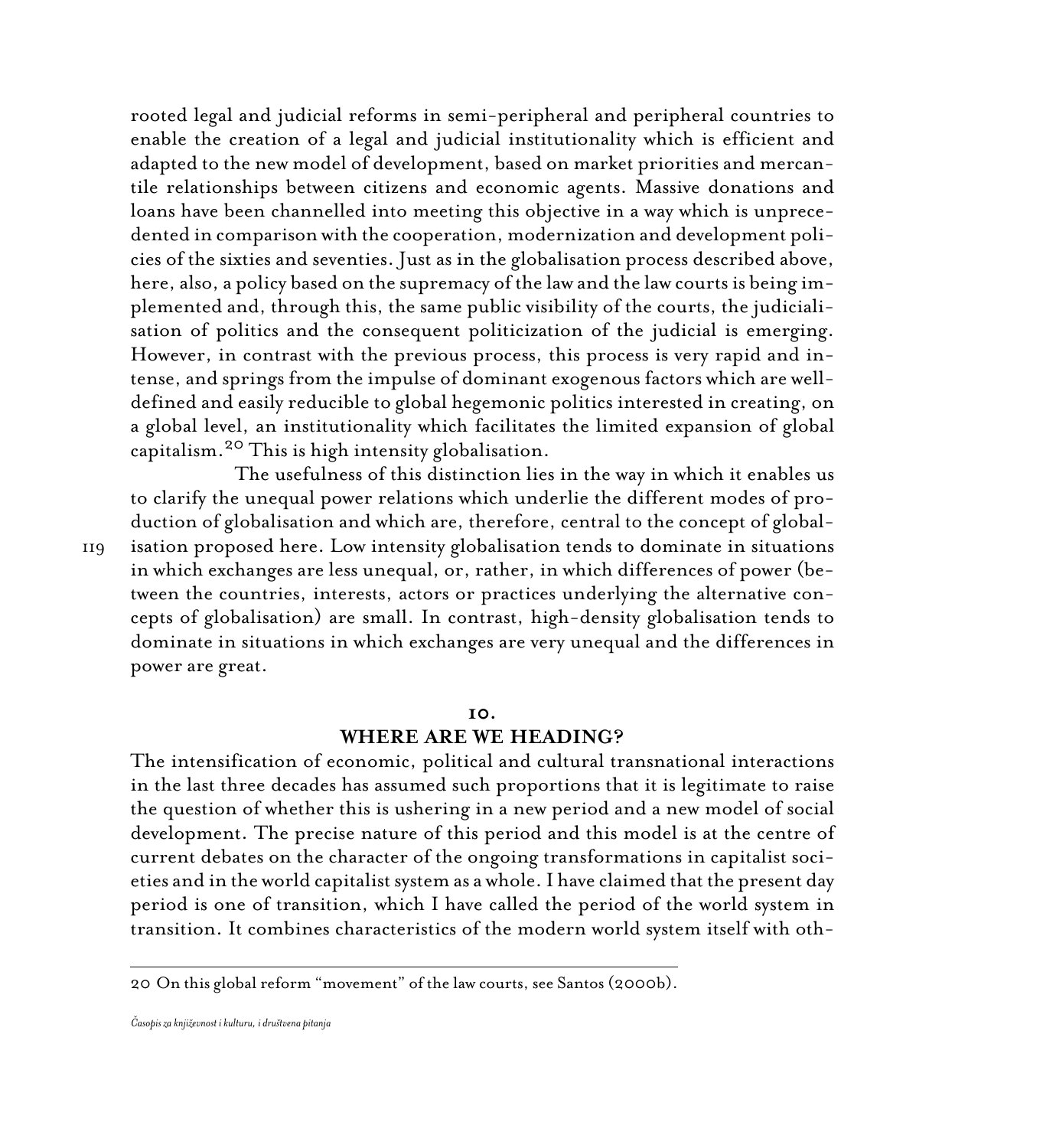ers which indicate other systematic or extra-systematic realities. It is not a matter of the mere juxtaposition of modern and emerging characteristics, since this combination alters the internal logic of one or the other. The world system in transition is very complex because it is formed from three major sets of practices — interstate practices, global capitalist practices and transnational social and cultural practices — which are profoundly interlinked, according to indeterminate dynamics. It is, therefore, a period which is very open and indefinite, a period of bifurcation whose future transformations are impossible to foretell. The nature of the world system in transition itself is problematic and the possible order is the order of disorder. Even given that a new system will follow on from this current period of transition, it is not possible to establish any predetermined relationship between the order that will sustain it and the chaotic order of the present period or the non-chaotic order which preceded and sustained the modern world system for five centuries before. In these circumstances, it is not surprising that the current period is the object of several contradictory readings.

There are two main alternative readings of the present changes to the world system in transition and the paths forward which it suggests: the *paradigmatic reading* and the *subparadigmatic reading*. The *paradigmatic reading* claims that the end of the sixties and the beginning of the seventies marked a period of paradigmatic transition in the world system, a period of final crisis from which a new social paradigm will emerge. One of the most controversial paradigmatic readings is that proposed by Wallerstein and his collaborators.21 According to this author, the modern world system entered into a period of systematic crisis which began in 1967 and will last until the mid 21st century. In his terms, the period between 1967 and 1973 was crucial because it marked a triple conjunction of breaking points in the world system: a) the breaking point in a long Kondratief curve (1945-1995?); b) the breaking point in the hegemony of the USA over the world system (1873-2025?); c) the breaking point in the modern world system (1450-2100?).

Wallerstein warns that the proofs which support this triple rupture are more solid in a) than in b) and in b) more than in c), which is understandable since the putative full stop of the cycles is successively further away in the future each time. According to him, world economic expansion is leading to the extreme commodification of social life and to extreme polarisation (social as well as quantitative) and, as a consequence, is reaching its maximum limit of adjustment and adaptation and

<sup>21</sup> Wallerstein (1991a); Hopkins et al. (1996). See also Arrighi and Silver  $(1999)$ .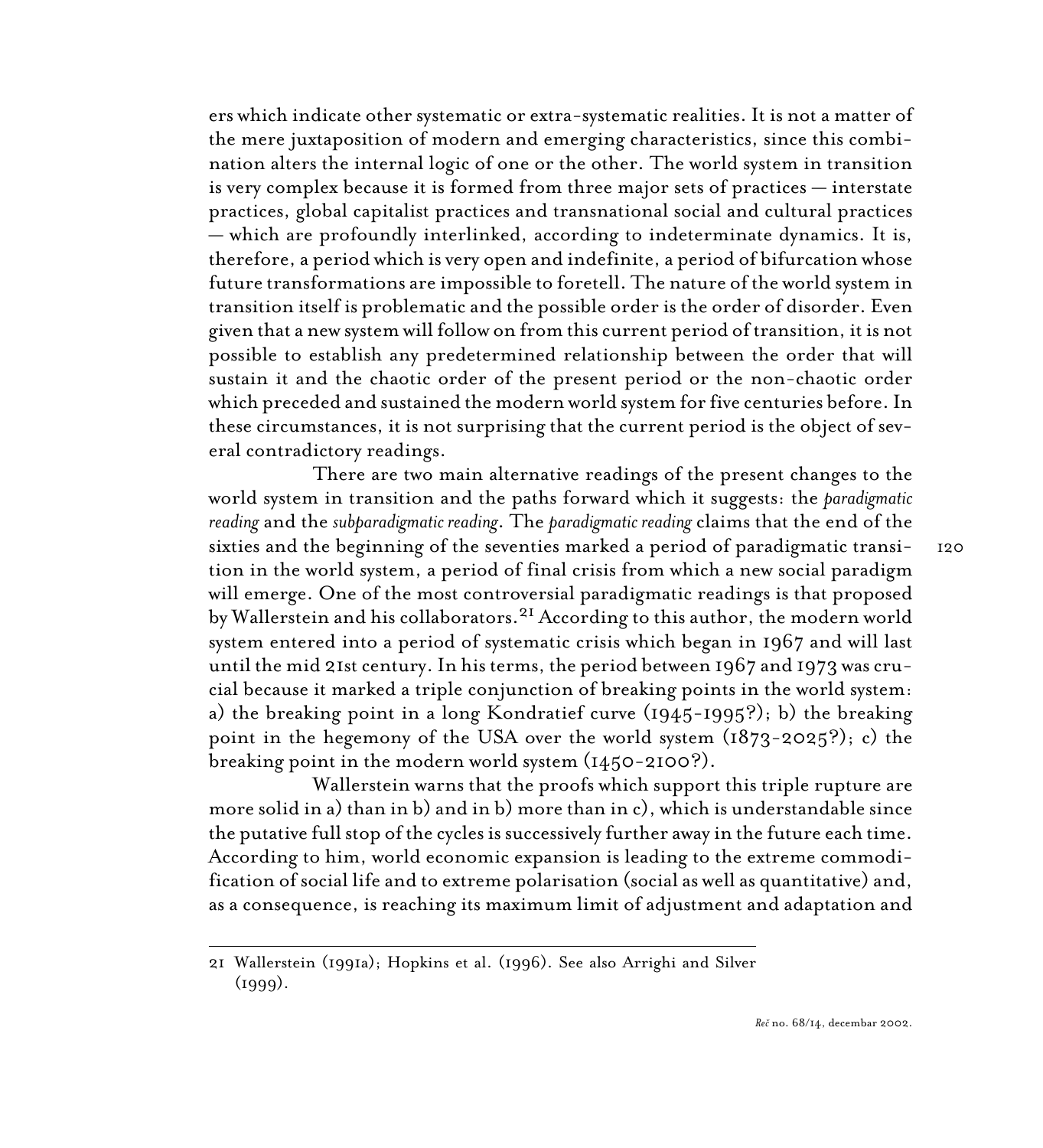will soon exhaust "its capacity to maintain the rhythmic cycles which are its heartbeat" (1991a: 134). The collapse of mechanisms of structural adjustment opens up a vast terrain for social experimentation and for real historical choices which are very difficult to predict. In effect, the modern social sciences have proved to be of little use here, unless they subject themselves to a radical revision and insert themselves within a wider field of enquiry. Wallerstein terms such questioning utopianistic (as distinct from utopian), i.e., "the science of utopian utopias, that is, the attempt to clarify the real historical alternatives that are before us when a historical system enters into its crisis phase, and to assess at that moment of extreme fluctuations the pluses and minuses of alternative strategies" (1991a: 270).

From a very different, though converging perspective, Arrighi invites us to reconsider Schumpeter's predictions for the future of capitalism and, as a basis for this, poses the Schumpeterian question: will capitalism survive its own success? (Arrighi, 1994: 325; Arrighi and Silver, 1999). Some 50 years ago, Schumpeter formulated the thesis that the present and prospective performance of the capitalist system is such that it refutes the idea that collapse of this system will occur due to economic failure, but that, in turn, this very success corrupts the social institutions protecting the system, thus inevitably creating the conditions under which it will not be able to survive, which strongly points at socialism as its apparent heir (Schumpeter, 1976: 61). Schumpeter was thus very sceptical of the future of capitalism and Arrighi claims that history may prove him right, since the next half a century may very well confirm Schumpeter's idea, not only that capitalism was very well capable of yet another successful turn, but also that each such new turn brings about new conditions under which the survival of capitalism itself proves increasingly difficult (Arrighi, 1994: 325). In their more recent work, Arrighi and Silver emphasise the role played by the expansion of the financial system in the final crises of previous hegemonic orders (Dutch and British). The current financialisation of the global economy points towards a final crisis in the latest and most recent hegemony, that of the USA. This phenomenon is not, therefore, new but what is radically new is its combination with the proliferation and rising power of the multinational companies and the way in which they interfere with the power of national states. It is this combination which will come to sustain a paradigmatic transition (1999: 271-289). The *subparadigmatic reading* sees the present period as an important process of structural adjustment, in which capitalism does not appear to show a lack of resources or adequate imagination. The adjustment is significant because it implies the transition from one regime of accumulation to another, or from one mode of regulation ("Fordism") to another (still to be named; "post-Fordism"),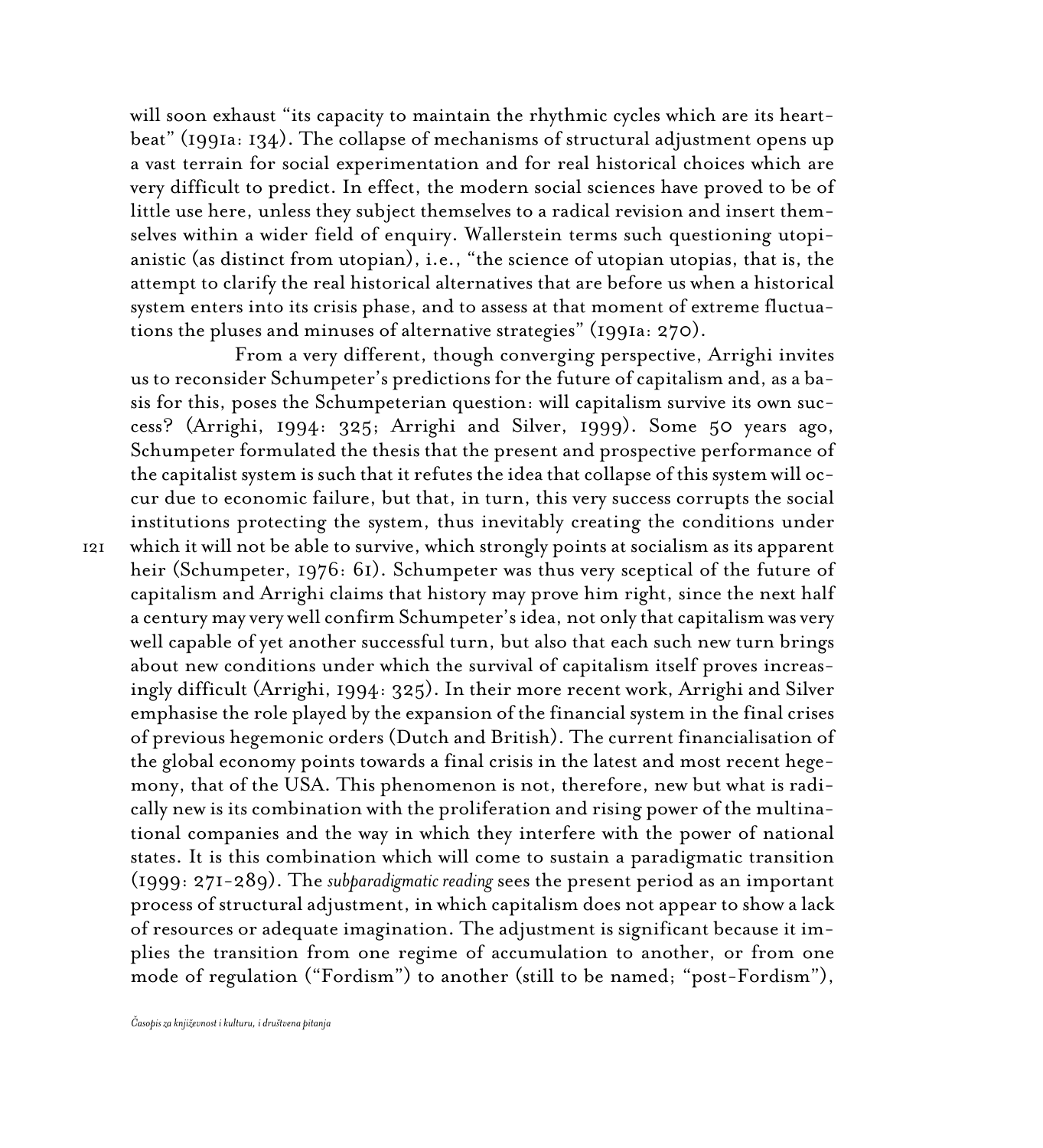sustained by the theories of regulation.<sup>22</sup> According to some authors, the present period of transition enables us to discover the limits of theories of regulation and the concepts which they convert into everyday language as the concepts of "regimes of accumulation" and "modes of regulation" (McMichael and Myhre, 1990;Boyer, 1996, 1998). The theories of regulation, at least those which are most in circulation, took the nation state as the unit of economic analysis, which probably made sense in terms of the historical period of capitalist development in the core countries in which these theories were formulated. Today, however, the national regulation of the economy is in ruins and out of these ruins a form of transnational regulation is emerging, a "global salaried relationship", based paradoxically on the increasing fragmentation of the labour markets which is dramatically transforming the regulatory role of the nation state, forcing a withdrawal of state protection for national currency, labour and commodities markets and requiring a profound reorganization of the state. In fact, it may be that a new political form is being forged: the "transnational state".

As is to be expected, all this is questionable and is being questioned. As we have seen previously, the real dimension of the weakening of the regulatory functions of the nation state is today one of the core debates in sociology and political economics. The only fact unquestioned is that such functions have changed (or are changing) dramatically, and in a way which questions the traditional dualism between national and international regulation.

Within the subparadigmatic reading of the current period of capitalist development there is, however, some consensus on the following questions. Given the antagonistic nature of capitalist social relations, the routine reproduction and sustained expansion of the accumulation of capital is inherently problematic. For this to be obtained, it is presupposed that there is a) a dynamic correspondence between a determined pattern of production and a determined pattern of consumption (i.e. a regime of accumulation) and b) an institutional set of norms, institutions, organisations and social pacts which ensure the reproduction of an entire field of social relations on which the regime of accumulation is based (i.e. a mode of regulation). There may be crises of the regime of accumulation and crises *within* the regime of accumulation and the same may happen with the mode of regulation. Since the sixties the core countries have been experiencing a dual crisis in the regime of accumulation and the mode of regulation. The regulatory role of the na-

<sup>22</sup> Aglietta (1979); Boyer (1986, 1990). See also Jessop (1990a, 1990b); Kotz (1990); Mahnkopf (1988); Noel (1987); Vroey (1984).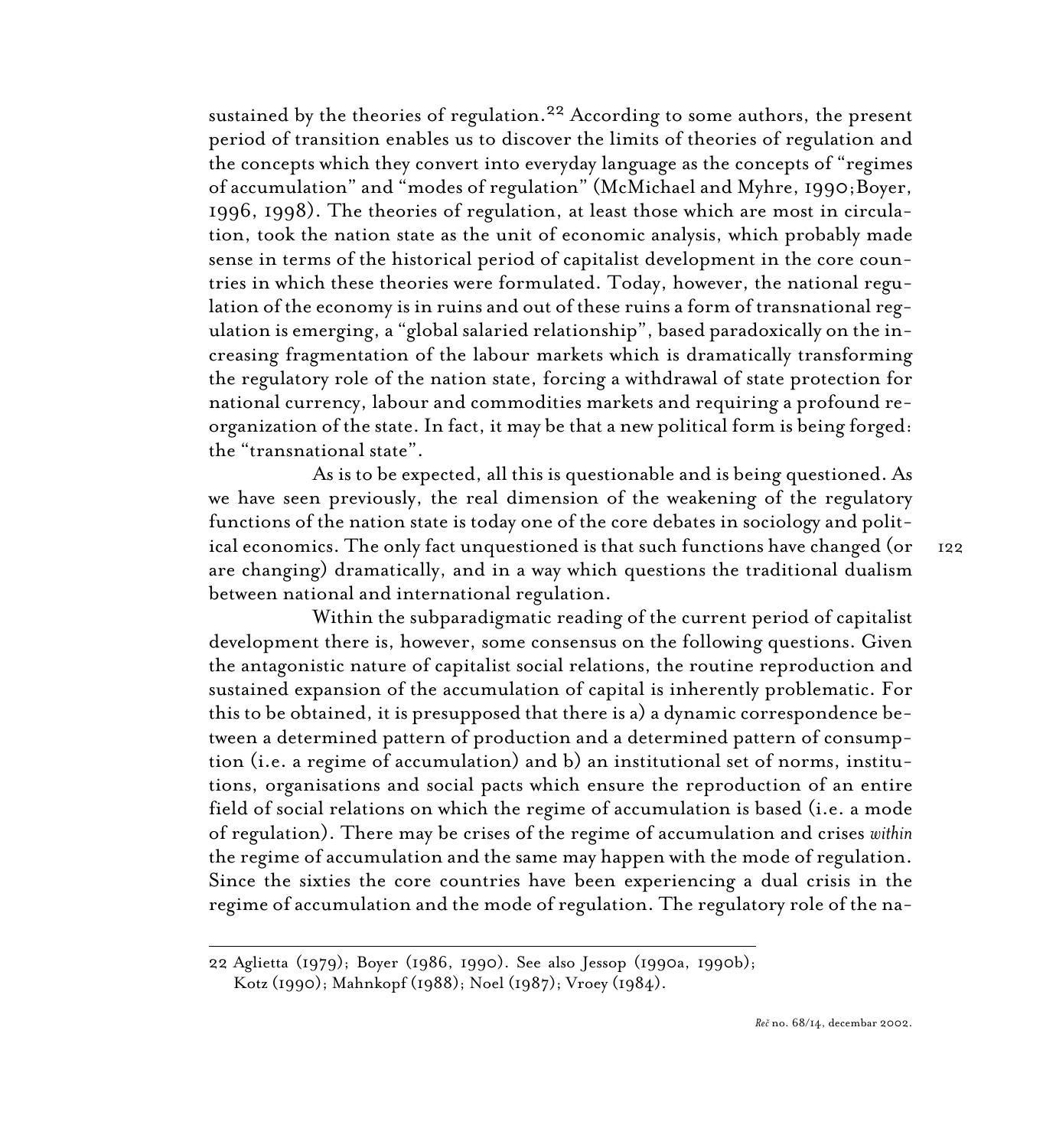tion state tends to become more decisive in the crises *of* rather than the crises *within*, but the way in which it is exercised depends heavily on the international context, the integration of the national economy into the international division of labour and the specific institutional capacities and resources of the state to articulate, under hostile crisis conditions, strategies of accumulation together with hegemonic strategies and strategies of trust.23

The paradigmatic reading is much broader than the subparadigmatic reading, as much in its substantive affirmations as in the extent of its time-space. In its terms, the crisis of the regime of accumulation and the mode of regulation are mere symptoms of a much deeper crisis: a crisis of civilization or epoch. The "solutions" to the subparadigmatic crises are the product of the system's mechanisms of structural adjustment; given that these are irreversibly corroded, such "solutions" will increasingly prove more provisional and unsatisfactory. The subparadigmatic reading is, at best, relatively agnostic with regard to paradigmatic predictions and considers that, as these are long term, they are no more than conjecture. It also holds that, if the past has anything at all to teach us, it is that up to now capitalism has successfully resolved its crises and always within a short space of time.

123

The confrontation between paradigmatic and subparadigmatic readings has two main registers, the analytical and the political-ideological. The analytical register, as we have just seen, is the most consistent formulation in the debate on whether globalisation is a new or an old phenomenon. Since it is assumed that what is new today is always the harbinger of what is new tomorrow, the authors who consider globalisation a new phenomena are the same as those who follow paradigmatic readings, whilst the authors who consider globalisation to be an old phenomenon, whether renewed or not, are the same as those who follow subparadigmatic readings.24

Yet this confrontation also has a political-ideological register, since different perspectives on the nature, range and political-ideological orientation of the ongoing transformations are at stake and therefore, also, the actions and struggles which will either promote or combat them.

<sup>23</sup> On these three strategies of the modern state, see Santos (1995: 99-109).

<sup>24</sup> Despite considering globalisation an old phenomenon, some theorists of the world system, such as Wallerstein, follow paradigmatic readings on the basis of systematic analyses, namely the analysis of the superimposition of breaking points on the different long-term processes which constitute the modern world system.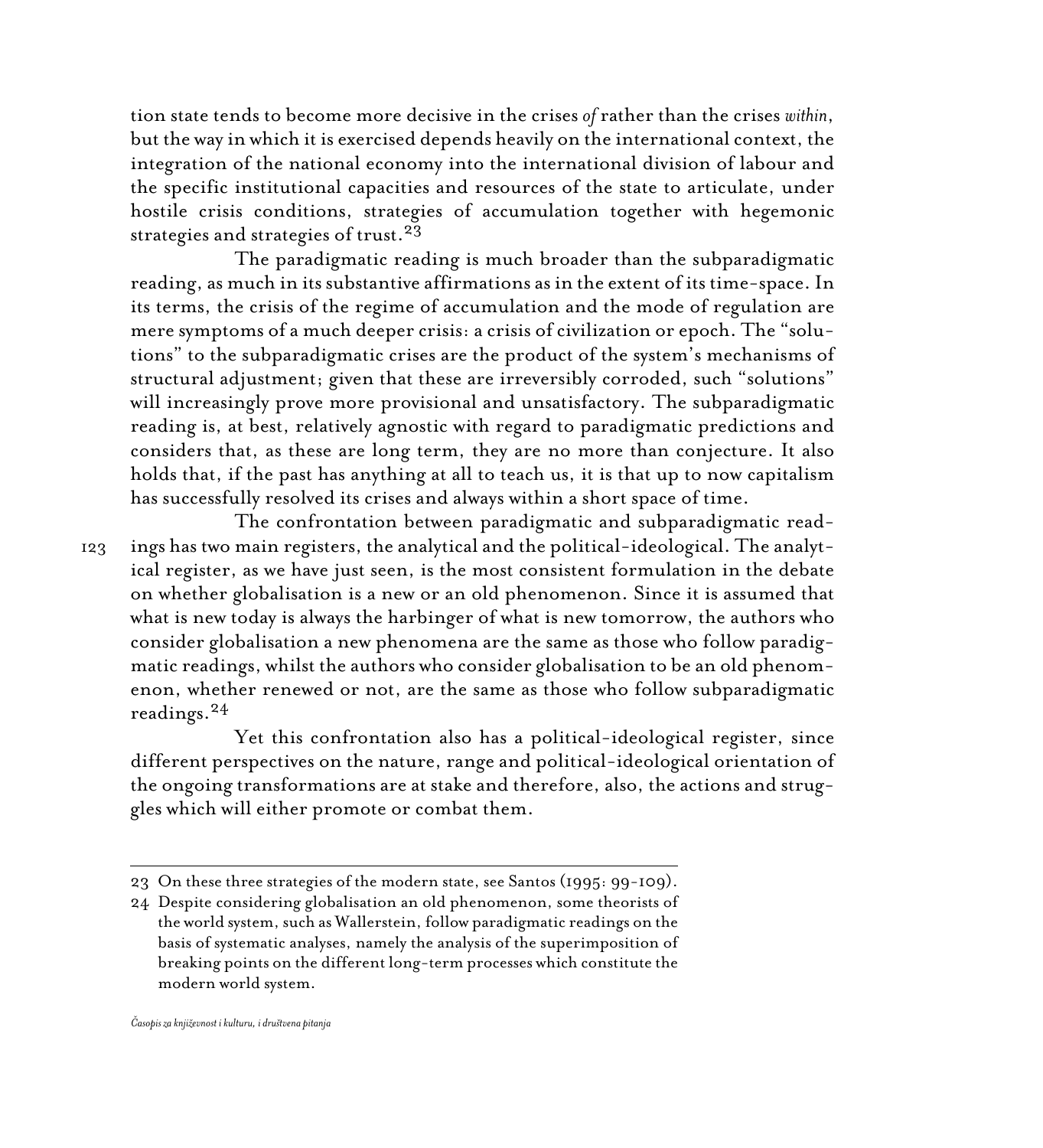These two readings are, in fact, the two fundamental arguments relating to political action within the turbulent conditions of our times. The paradigmatic arguments appeal to collective actors who favour transformatory action whilst the subparadigmatic arguments appeal to collective actors who favour adaptation. It is a matter of two types-ideas of collective actors. Some social actors (group, classes, organisations) support only one of the arguments, but many of them subscribe to one or the other depending on the time or the issue, without proclaiming exclusive or irreversible loyalty to either. Some actors may experience the globalisation of the economy in a subparadigmatic way and the globalisation of culture in a paradigmatic way, whilst others may conceive of the reverse. Moreover, some may conceive of as economic the same processes of globalisation which others consider cultural or political.

The actors who favour a paradigmatic reading tend to be more apocalyptic in evaluating the fears, risks, dangers and collapses of our times and to be more ambitious in relation to the historical possibilities and choices which reveal themselves. The process of globalisation may be thus seen either as highly destructive of balances and irreplaceable identities or as the beginnings of a new era of global, or even cosmic, solidarity.

On the other hand, for the actors who favour the subparadigmatic reading, the present global transformations in the economy, politics and culture, despite their indisputable relevance, are neither forging a new utopia nor a catastrophe. They simply express the temporary turbulence and partial chaos which normally accompany any change to routine systems.

The coexistence of paradigmatic and subparadigmatic interpretations is probably the most distinctive characteristic of our times. And indeed is not this the characteristic of all periods of paradigmatic transition? The turbulence which for some is inevitable and controllable is seen by others as heralding radical ruptures. Amongst the latter, there are some who see uncontrollable dangers where others see opportunities for unsuspected emancipation. My analysis of the present time, my preference for transformatory actions and, in general, my sensibility and this is the exact word to use  $-$  incline me to think that paradigmatic readings, rather than subparadigmatic readings, interpret our situation better at the start of the new millennium.25

*Reč* no. 68/14, decembar 2002.

<sup>25</sup> The justification for this position is presented elsewhere (Santos, 1995, 2000a).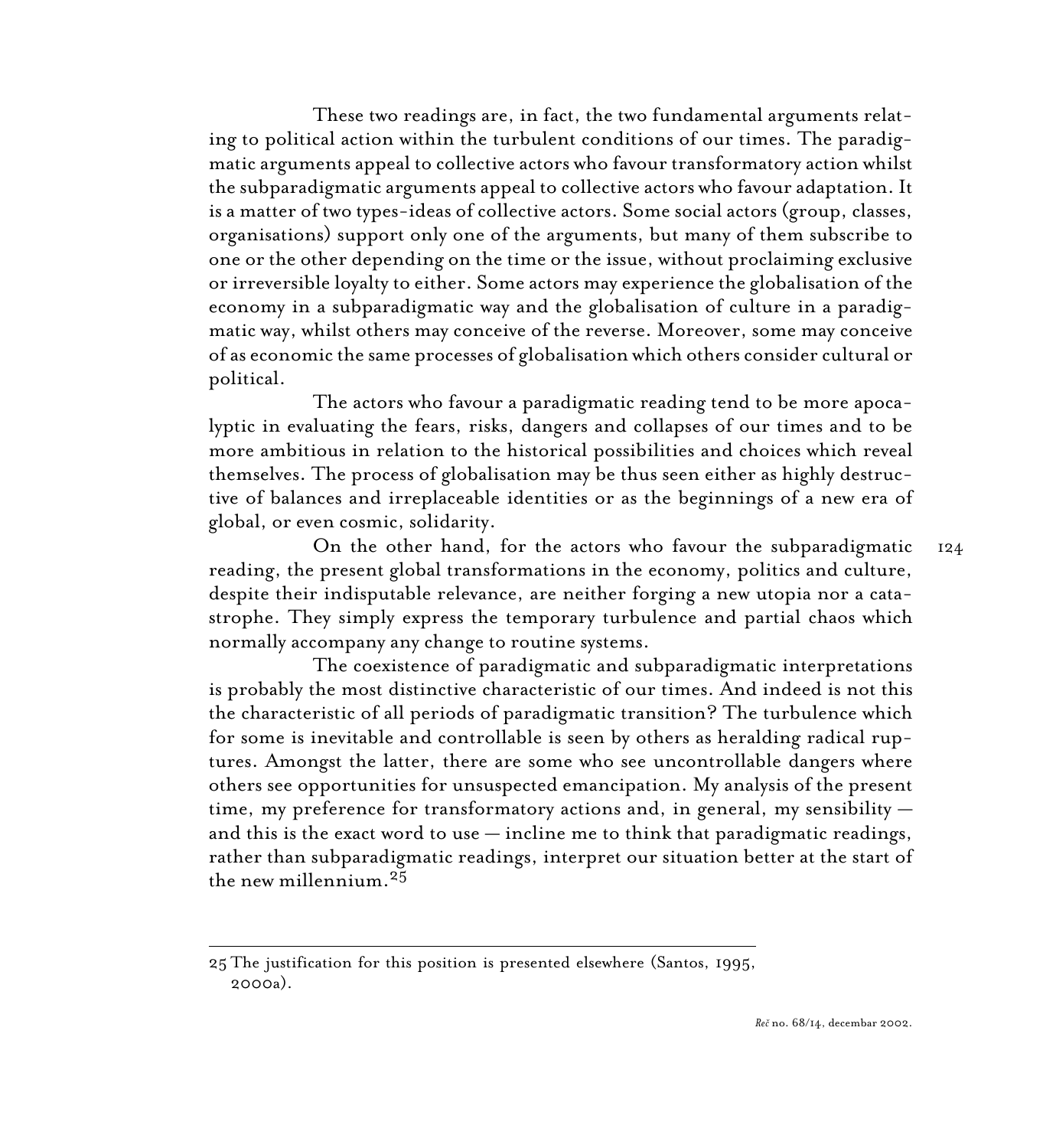#### **REFERENCES**

Aglietta, Michel (1979), *A Theory of Capitalist Regulation.* London: New Left Books

Albrow, Martin; King, Elizabeth (eds.) (1990), *Globalization, Knowledge and Society.* London: Sage

Appadurai, Arjun (1990), "Disjuncture and Difference in the Global and Cultural Economy", *Public Culture,* 2, 1-24

Appadurai, Arjun (1997), *Modernity at Large.* Minneapolis: University of Minnesota Press

Appadurai, Arjun (1999), "Globalization and the Research Imagination", *International Social Science Journal,* 160, 229-238

Arrighi, Giovanni (1994), *The Long Twentieth Century.* London: Verso

Arrighi, Giovanni; Silver, Beverly (1999), *Chaos and Governance in the Modern World System.* Minneapolis: University of Minnesota Press

Barber, Benjamim; Schulz, Andrea (eds.) (1995), *Jihad vs. McWorld: How Globalism and Tribalism Are Reshaping the World.* New York: Ballantine Books

Bauman, Zygmunt (1992), *Intimations of Postmodernity.* London: Routledge

Beck, Ulrich (1992), *Risk Society. Towards a New Modernity.* London: Sage

Becker, David et al. (1987), *Postimperialism.* Boulder: Lynne Rienner Publishers

Becker, David; Sklar, Richard (1987), "Why Postimperialism?" in *Becker et al.,*1-18

Bergesen, Albert (1990), "Turning World-System Theory on its Head", in *Featherstone* (ed.), 67-81

Bergesen, Albert (ed.) (1980), *Studies of the Modern World-System.* New York: Academic Press

Berman, Harold (1983), *Law and Revolution. The Formation of Western Legal Tradition.* Cambridge: Harvard University Press

Berry, Wendell (1996), "Conserving Communities", in *Mander e Goldsmith* (eds.), 407-417

Boulding, Elise (1991), "The Old and New Transnationalism: An Evolutionary Perspective", *Human Relations,* 44, 789-805

Boyer, Charles (1998), "Le politique à l'ère de la mondialization et de la finance: Le point sur quelques recherches regulationnistes". Comunica $\widetilde{q}$ o ao Colóquio *"Evolution et Transformation des Systèmes Economiques: Approches Comparatives du Capitalisme et du Socialisme",* Paris; EHESS, 19-21 Junho

Boyer, Robert (1990), *The Regulation School: A Critical Introduction.* New York: Columbia University Press

Boyer, Robert (ed.) (1986), *Capitalismes Fin de Siècle.* Paris: Maspero

Boyer, Robert; Drache, Daniel (eds.) (1996), *States Against Markets: The Limits of*

*Časopis za književnost i kulturu, i društvena pitanja*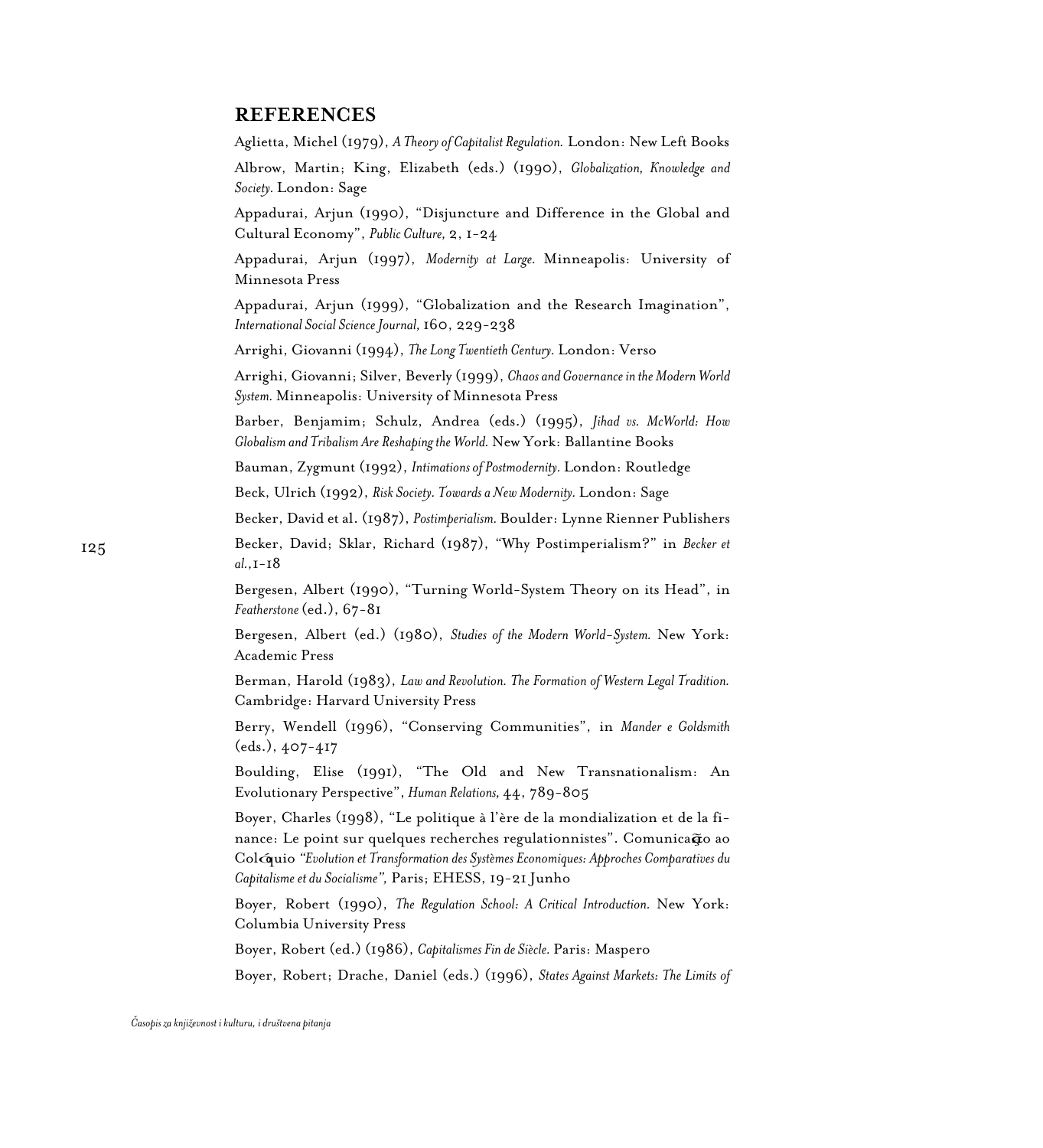*Globalization.* New York: Routledge

Castells, Manuel (1996), *The Rise of the Network Society.* Cambridge: Blackwell

Chase-Dunn, Christopher (1991), *Global Formation: Structures of the World-Economy.* Cambridge: Polity Press

Chase-Dunn, Christopher et al. (1998), "Globalization: A World-System Perspective", XIV World Congress of Sociology, Montreal (www.csf.colorado.edu/systems/archives/papers.htm)

Chossudovsky, Michel (1997), *The Globalization of Poverty: Impacts of IMF and World Bank Reforms.* London: Zed Books

Clarke, Tony (1996), "Mechanisms of Corporate Rule", in J. Mander and E. Goldsmith (eds.), *The Case Against the Global Economy*. S**EL** Francisco: Sierra Club Books, 297-308

Drache, Daniel (1999), "Globalization: Is There Anything to Fear?", Paper presented to the seminar Governing the Public Domain beyond the Era of the Washington Consensus?: Redrawing the Line between the State and the Market. Toronto: York University, November 4-6

Evans, Peter (1979), *Dependent Development: the Alliance of Multinational, State and Local Capital in Brazil.* Princeton: Princeton University Press

Evans, Peter (1986), "State, capital and the transformation of dependence: the Brazilian computer case", *World Development,* 14, 791-808

Evans, Peter (1987), "Class, state and dependence in East Asia: lessons for Latin Americanists", in *Deyo* (ed.), 203-225

Falk, Richard (1995), *On Human Governance: Toward a New Global Politics.* University Park, Pennsylvania: The Pennsylvania State University Press

Falk, Richard (1999), *Predatory Globalization: A Critique.*Cambridge: Polity Press

Featherstone Mike (1990), "Global Culture: An Introduction", in Featherstone (ed.), 1-14

Featherstone Mike (ed.) (1990), *Global Culture: Nationalism, Globalization and Modernity.* London: Sage

Featherstone,Mike et al. (1995), *Global Modernities.* Thousand Oaks: Sage

Fortuna, Carlos (ed.) (1997), *Cidade, cultura e globaliza*ãç *o.* Lisboa: Celta

Fröbel, Folker et al. (1980), *The New International Division of Labor.* Cambridge: Cambridge University Press

Fukuyama, Francis (1992), *The End of History and the Last Man.* New York: The Free Press

Giddens, Anthony (1990), *Sociology.* Oxford: Polity Press

Giddens, Anthony (1991), *The Consequences of Modernity.* Oxford: Polity Press

Giddens, Anthony (1999), Para uma terceira via: A renovação da social-democracia.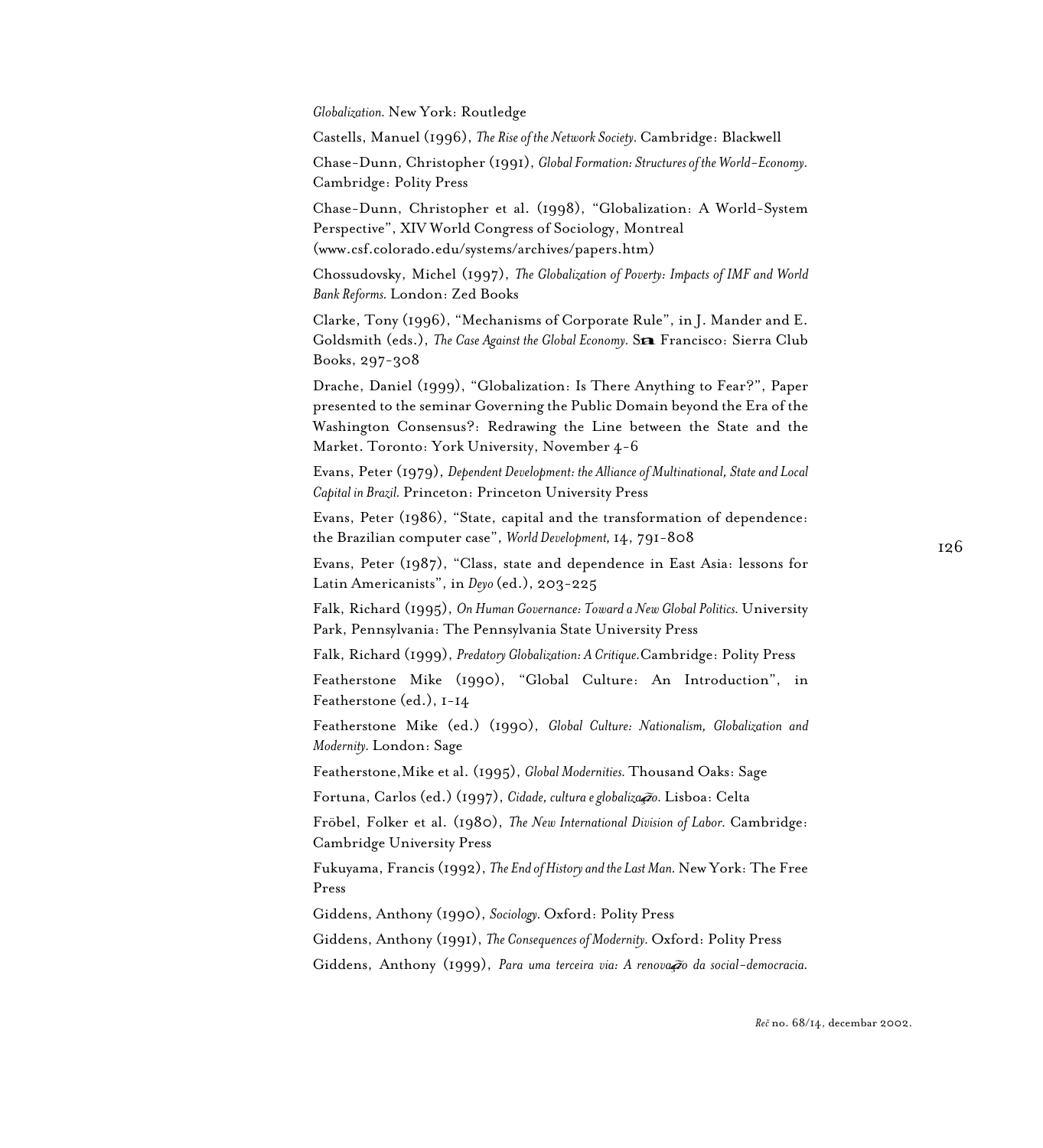Lisboa: Presença

Haggard, Stephan; Simmons, B.A. (1987), "Theories of International Regimes", *International Organization*, 41, 491-549

Hall, Stuart; Gleben, Bram (eds.) (1992), *Formations of Modernity.* London: Polity Press

Hall, Stuart; McGrew, T. (eds.) (1992), *Modernity and its Futures.* Cambridge: Polity Press

Hannerz, Ulf (1990), "Cosmopolitan and Local in World Culture", in *Featherstone* (ed.), 237-251

Harvey, David (1989), *The Condition of Postmodernity: An Enquiry into the Origins of Cultural Change.* Oxford: Basil Blackwell

Held, David (1993), "Democracy: From City-States to a Cosmopolitan Order", in David Held (ed.), *Prospects for Democracy.* Stanford: Stanford University Press

Hendley, Kathryn (1995), "The Spillover Effect of Privatization on Russian Legal Culture", *Transnational Law and Contemporary Problems,* 5, 40-64

Hines, Colin; Lang, Tim (1996), "In Favor of a New Protectionism", in *Mander e Goldsmith* (eds.), 418-424

Hopkins, Terence; Wallerstein, Immanuel; Casparis, J. ; Derlugian, G. (1996), *The Age of Transition: Trajectory of the World-System, 1945-2025.* London: Zed Books

Hunter, Allen (1995), "Globalization from Below? Promises and Perils of the New Internationalism", *Social Policy* (25)4, 6-13

Huntington, Samuel (1993), "The Clash of Civilizations?", *Foreign Affairs,* LXXII, 3-12

Ianni, Octavio (1998), "O Príncipe electrónico", *Primeira Vers*ã*o* (IFCH/UNI-CAMP), 78, Novembro

Inhoff, Daniel (1996), "Community Supported Agriculture: Farming with a Face on It", in *Mander e Goldsmith* (eds.), 425-433

Jameson, Fredric; Miyoshi, Masao (eds.) (1998), *The Cultures of Globalization.* Durham: Duke University Press

Jessop, Bob (1990a), *State Theory. Putting Capitalist States in their Place.* University Park, PA: The Pennsylvania State University Press

Jessop, Bob (1990b), "Regulation Theories in Retrospect and Prospect". *Economy and Society*, 19, 153-216

Jessop, Bob (1995), "The Future of the National State: Erosion or Reorganization? General Reflections on the West European Case". Comunicação apresentada na 2ªConferência da Theory, Culture and Society "Culture and Identity: City, Nation, World". Berlin, 10-14 August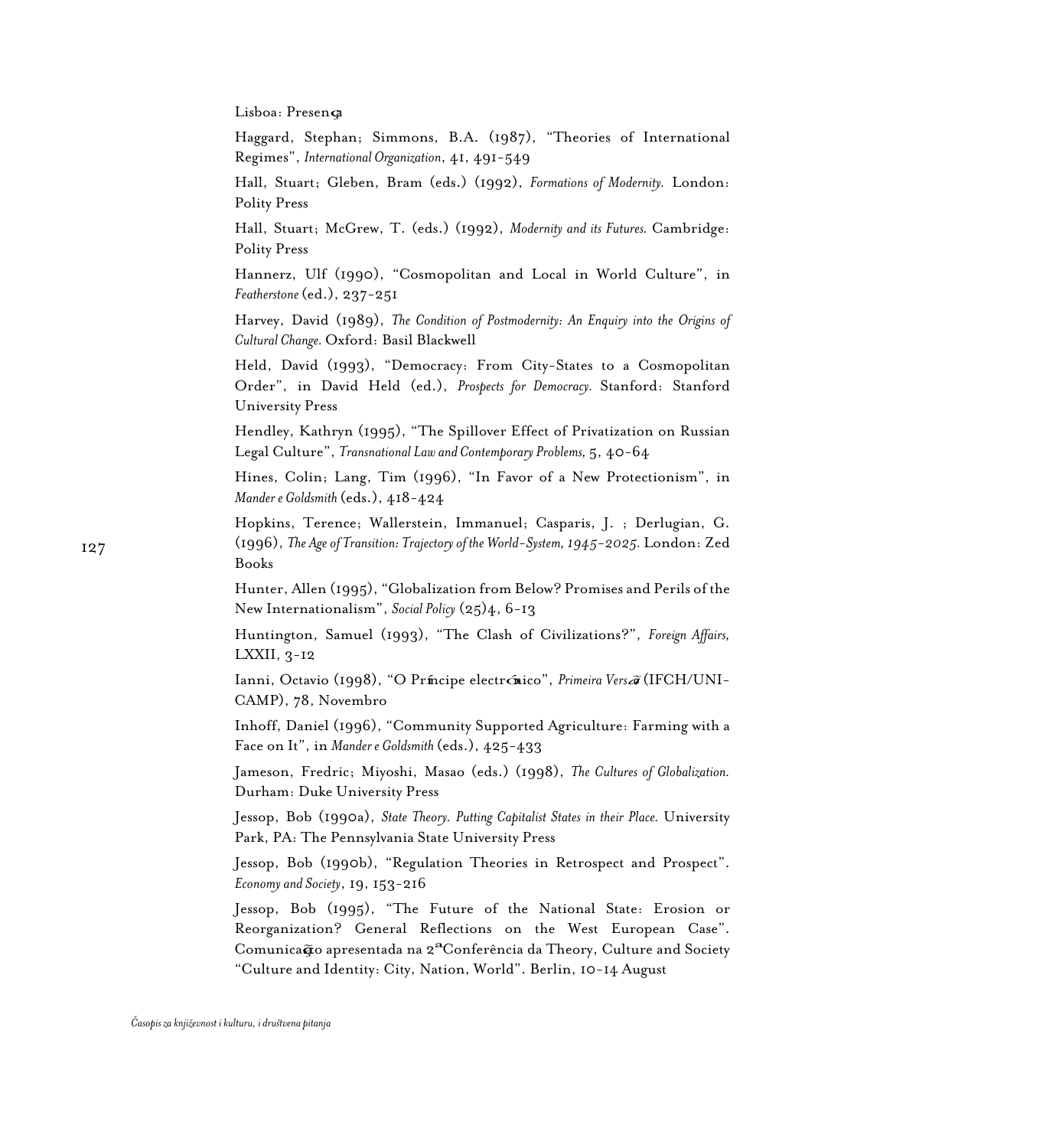Kennedy, Paul (1993), *Preparing for the Twenty-First Century.* New York: Random House

Keohane, Robert (1985), *After Hegemony: Cooperation and Discord in the World Political Economy.* Princeton: Princeton University Press

Keohane, Robert; Nye, Joseph (1977), *Power and Interdependence.* Boston: Little, Brown and Company

Kidder, Thalia; McGinn, Mary (1995), "In the Wake of NAFTA: Transnational Workers Networks", *Social Policy*, (25)4, 14-20

Kotz, David (1990), "A Comparative Analysis of the Theory of Regulation and the Social Structure of Accumulation Theory", *Science and Society*, 54, 5-28

Krasner, Stephen (ed.) (1983), *International Regimes.* Ithaca: Cornell University Press

Kumar, Satish (1996), "Gandhi's Swadeshi: The Economics of Permanence", in *Mander e Goldsmith* (eds.), 418-424

Lash, Scott; Urry, John (1996), *Economics of Signs and Space.* London: Sage

Mahnkopf, B. (ed.) (1988), *Der gewendete Kapitalismus: Kritische Beiträge zu einer Theorie der Regulation.* Münster: Westfälischer Dampfboot

Maizels, Alfred (1992), *Commodities In Crisis*. Oxford: Oxford University Press

Mander, Jerry (1996), "Facing the Rising Tide", in *Mander e Goldsmith* (eds.), 3-19

Mander, Jerry; Goldsmith, Edward (eds.) (1996), *The Case against the Global Economy*. San Francisco: Sierra Club Books

McMichael, Philip (1996), *Development and Social Change: A Global Perspective.* Thousand Oaks: Pine Forge

McMichael, Philip; Myhre, D. (1990), "Global Regulation vs. the Nation-State: Agro-Food Systems and the New Politics of Capital", *Review of Radical Political Economy*, 22, 59-77

Meeker-Lowry, Susan (1996), "Community Money: The Potential of Local Currency", in *Mander e Goldsmith* (ogs.), 446-459

Meyer, John (1987), "The World Polity and the Authority of the Nationstate", in *G. Thomas et al.*, 41-70

Meyer, William (1987), "Testing Theories of Cultural Imperialism: International Media and Domestic Impact", *International Interactions,* 13, 353-374

Morris, David (1996), "Communities: Building Authority, Responsibility and Capacity", in *Mander e Goldsmith* (eds.), 434-445

Murphy, Craig (1994), *International Organization and Industrial Change.* Oxford: Polity Press

Noel, A. (1987), "Accumulation, Regulation and Social Change: An Essay on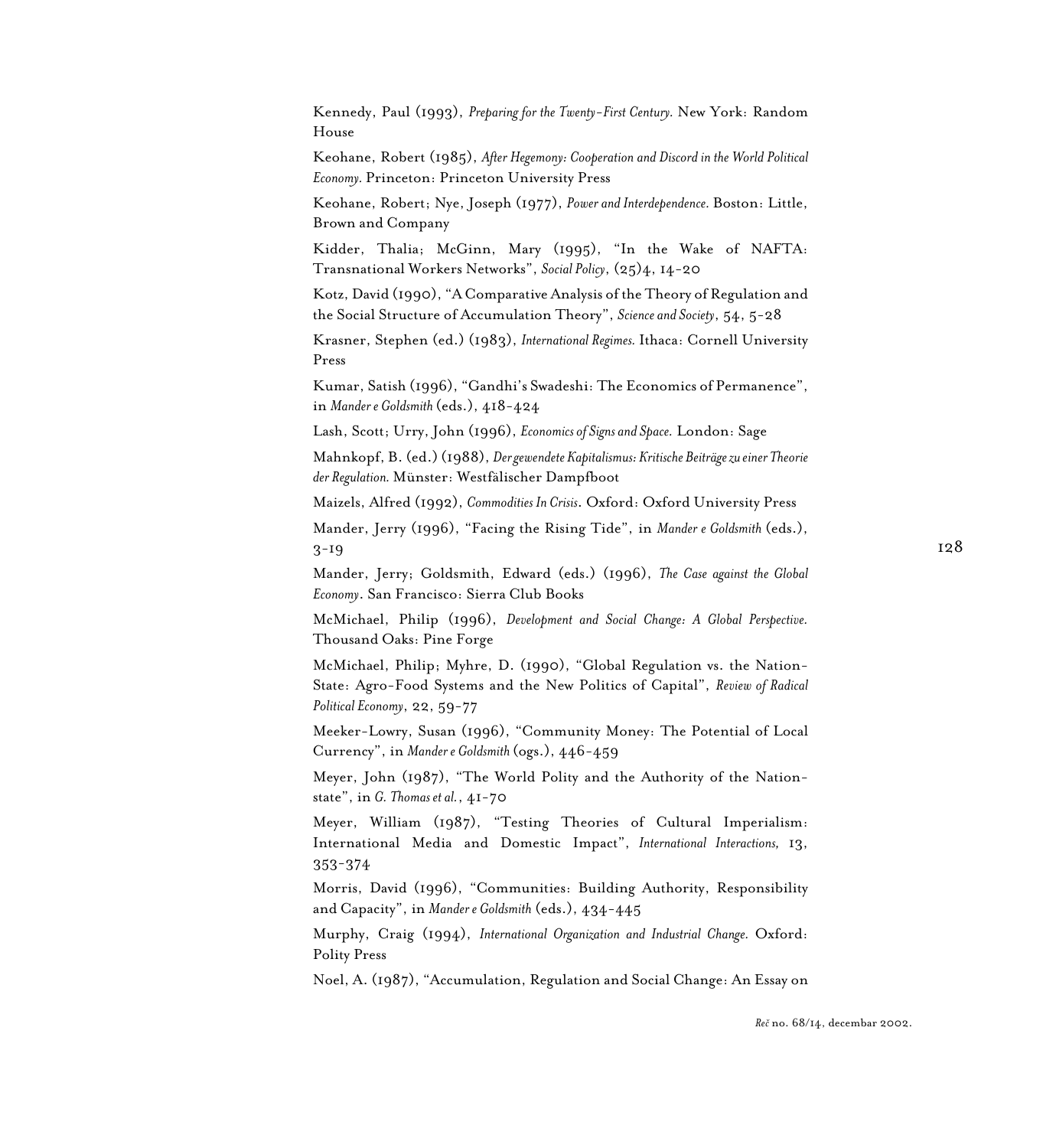French Political Economy", *International Organization*, 41, 303-333

Norberg-Hodge, Helena (1996), "Shifting Direction: From Global Dependence to Local Interdependence", in *Mander e Goldsmith* (eds.), 393-406

North, Douglas (1990), *Institutions, Institutional Change and Economic Performance.* Cambridge: Cambridge University Press

OECD/DAC (2000) "Development Co-operation Report 1999 — Efforts and Policies of the Members of the Development Assistance Committee", *The DAC Journal*1(1)

Parsons, Talcott (1971), *The System of Modern Societies.* Englewood Cliffs, N.J.: Prentice-Hall

Pureza, José Manuel (1999), *O patrim*ó*nio comum da humanidade: rumo a um direito internacional da solidariedade?.* Porto: Afrontamento

Reis, José (1998), "O institucionalismo económico: crónica sobre os saberes da economia", *Notas Econ*ó*micas — Revista da Faculdade de Economia da Universidade de Coimbra*, 11, 130-149

Ritzer, G. (1995), *The MacDonaldization of Society*. Thousand Oaks: Pine Forge

Robertson, Roland (1990), "Mapping the Global Condition: Globalization as the Central Concept", in *Featherstone* (ed.), 15-30

Robertson, Roland (1992), *Globalization*. London: Sage

Robertson, Roland; Khondker, Habib (1998), "Discourses of Globalization. Preliminary Considerations",*International Sociology*, 13 (1), 25-40

Robinson, William (1995), "Globalization: Nine Theses on our Epoch", *Race and Class,* 38(2), 13-31

Sale, Kirkpatrick (1996), "Principles of Bioregionalism", in *Mander e Goldsmith* (eds.), 471-484

Santos, Boaventura de Sousa (1995), *Toward a New Common Sense: Law, Science and Politics in the Paradigmatic Transition*. New York: Routledge

Santos, Boaventura de Sousa (1996), "A queda do Angelus Novus. Para além da equação moderna entre raízes e opõçes", *Revista Cr*í*tica de Ciências Sociais*, 45, 5- 34 (English version online in www.eurozine.com)

Santos, Boaventura de Sousa (1997), "Por uma concepão multicultural de direitos humanos", *Revista Cr*í*tica de Ciências Sociais*, 48, 11-32

Santos, Boaventura de Sousa (1998a), "Participatory Budgeting in Porto Alegre: Toward a Redistributive Democracy", *Politics and Society*, 26(4), 461-510

Santos, Boaventura de Sousa (1998b), *Reinventar a Democracia*. Lisboa: Gradiva

Santos, Boaventura de Sousa (1999), "Porque é tão difícil construir uma teoria crítica?", *Revista Cr*í*tica de Ciências Sociais*, 54, 197-216

Santos, Boaventura de Sousa (2000a), A crítica da razão indolente: Contra o

*Časopis za književnost i kulturu, i društvena pitanja*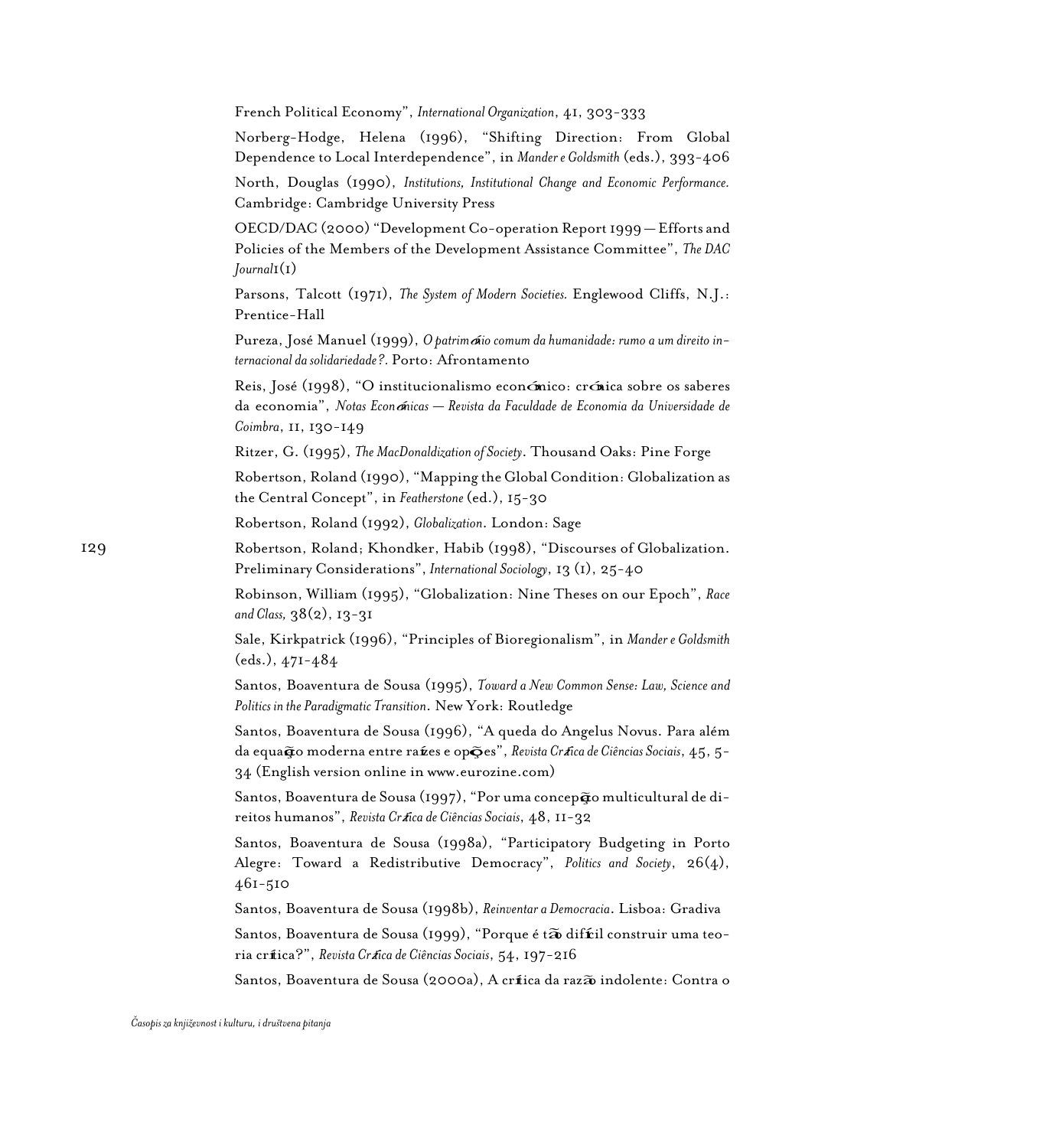desperdício da experiência. Porto: Afrontamento

Santos, Boaventura de Sousa (2000b), "Law and Democracy: (Mis)trusting the Global Reform of Courts", in Jane Jenson; B. S. Santos (eds.), *Globalizing Institutions: Case Studies in Regulation and Innovation.* Aldershot: Ashgate, 253-284

Sassen, Saskia (1991), *The Global City: New York, London, Tokyo*. Princeton: Princeton University Press

Sassen, Saskia (1994), *Cities in a World Economy*. Thousand Oaks: Pine Forge Press

Schumpeter, Joseph (1976), *Capitalism, Socialism and Democracy*. London: George Allen and Unwin

Silverstein, K. (1999) "Millions for Viagra, Pennies for Diseases of the Poor: Research Money Goes to Profitable Lifestyle Drugs". *The Nation*, 19th of July

Singh, Ajit (1993), "The Lost Decade: The Economic Crisis of the Third World in the 1980s: How the North Caused the South's Crisis", *Contention*, 3, 137-169

Sklair, Leslie (1991), *Sociology of the Global System*. London: Harvester Wheatsheaf Smith, Anthony (1990), "Towards a Global Culture?", in *Featherstone* (ed.), 171-191

Stallings, Barbara (1992), "International Influence on Economic Policy: Debt, Stabilization and Structural Reform", in *Haggard and Kaufman* (eds.), 41-88

Stallings, Barbara (ed.) (1995), *Global Change, Regional Response: The New International Context of Development.* Cambridge: Cambridge University Press

Stallings, Barbara; Streeck, Wolfgang (1995), "Capitalisms in Conflict? The United States, Europe and Japan in the Post-cold War World", in *Stallings* (ed.), 67-99

Thomas, George et al. (1987), *Institutional Structure: Constituting State, Society and the Individual.* Beverly Hills: Sage

Tilly, Charles (1990), *Coercion, Capital and European States, AD 990-1990*. Cambridge: Blackwell

Tilly, Charles (1995), "Globalization Threatens Labor's Rights", *International Labor and Working-Class History,* 47, 1-23

Toulmin, Stephen (1990), *Cosmopolis. The Hidden Agenda of Modernity.* New York: Free Press

UNAIDS, Joint United Nations Programme on HIV/AIDS (2000) *Report on the Global HIV/AIDS Epidemia.* Genebra: UNAIDS

UNDP — Human Development Report (1999) *Globalizing with a Human Face.* New York: Oxford University Press

UNDP — Human Development Report (2001) *Making New Technologies Work for Human Development.* New York: Oxford University Press